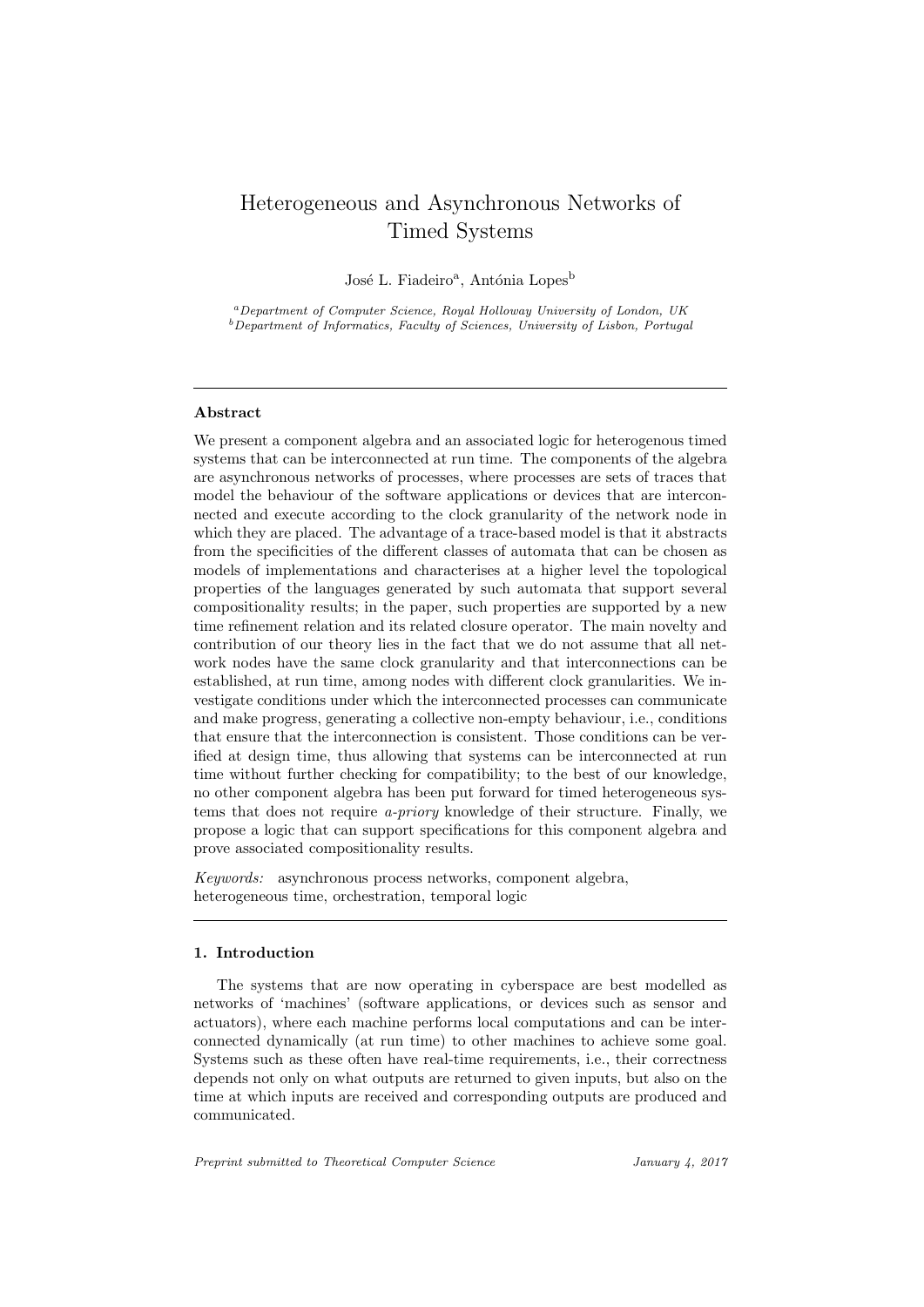Because of the distributed nature of such networks, it does not make sense to assume that the nodes of the networks at which machines execute have the same clock granularity. This means that interconnections can only be established asynchronously (synchronicity being only possible if machines execute over compatible clocks) through connectors that can orchestrate the interactions between machines according to the clock granularities of the nodes at which they execute.

Several researchers have recently addressed discrete timed systems with heterogeneous clock granularities – an overview of related work is presented in Sec. 7. However, those approaches generally suffer from two major shortcomings:

- (a) They do not provide a theory of composability for such systems that can support compositional reasoning about the properties of the composition operation, including that it preserves consistency, i.e., that the behaviour generated by a network is not empty, meaning that the machines can cooperate as interconnected.
- (b) They rely on design-time modifications of the time structures to ensure compatibility, i.e., component implementations might have to be changed for the composition to work; this makes them unsuitable for addressing global properties of systems interconnected at run time as actually implemented.

In this paper, we put forward a component algebra for heterogeneous and asynchronous networks of timed systems that addresses both challenges: compositional reasoning and run-time interconnection. To the best of our knowledge, no other component algebra has been put forward for timed heterogeneous systems that does not require *a-priory* knowledge of their structure, i.e., that ensures run-time compositionality.

Our algebra abstracts the behaviour of machines as processes whose traces are generated according to the clock granularity of the network node in which they execute. The advantage of building the component algebra over sets of traces is that it makes our results independent of the specific choice of more operational abstractions that generate those behaviours, which in the literature on timed systems include, for example, discrete timed input/output automata (TIOA) [22, 9]. In order to illustrate how a specific type of operational model can be used in this context we use the version of TIOA defined in [11].

Our model is based on the component and interface algebra for serviceoriented computing that we proposed in [13] for un-timed domains. A first extension of this model for timed systems was presented in [10] based on a (homogeneous) notion of time in which all processes execute according to the same time granularity. The present extension to a heterogeneous setting is not trivial (which justifies this paper) because, where the algebraic properties of composition in an homogenous time domain generalise those of the un-timed domain presented in [13], interconnection in a heterogeneous setting is much more involved — indeed, not even always admissible. More specifically, the main challenges come from:

(a) the fact that, in a heterogeneous timed domain, different clock granularities interfere with the way processes need to be coordinated in order to ensure that they can cooperate; and,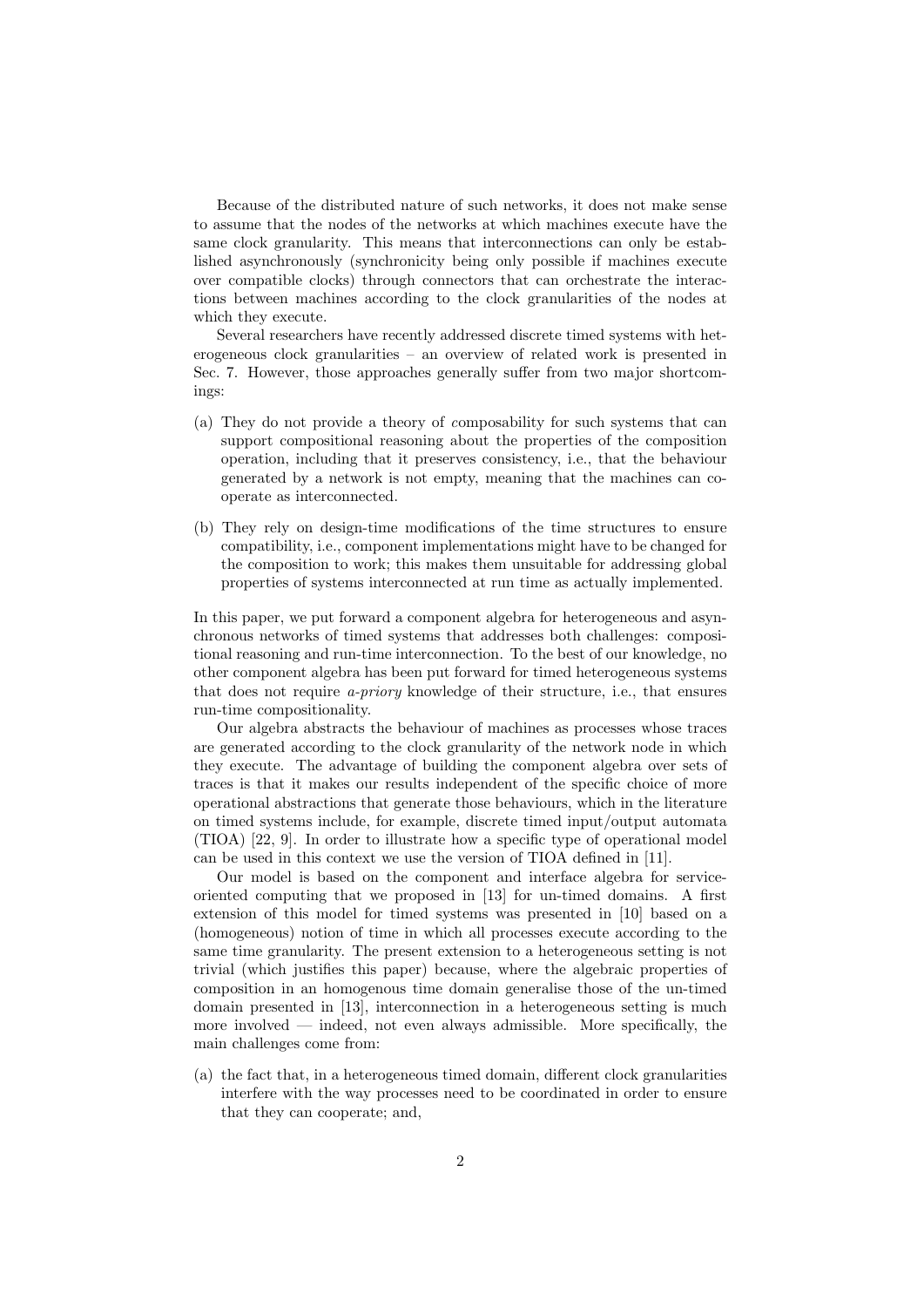(b) the fact that the topological properties of timed traces are more intricate than those of un-timed ones, which means that we need to go beyond the usual Cantor topology of trace-based domains.

In relation to (a), we define in Sec. 3 a notion of connector through which processes can be interconnected into networks and a composition operator through which networks can be interconnected at run time. We investigate conditions that guarantee that every joint finite trace can be extended by an execution step (i.e., that the networks are 'progress-enabled'), i.e., that the machines can agree on what to execute next. Being progress-enabled is particularly important for run-time interconnection because it guarantees that, when binding to another process (or network), the current trace of a network can be extended to a trace of the newly formed network.

In relation to (b), we define in Sec. 2 a new time-related refinement relation and a new time-related closure operator that provide us with the topological properties required for characterising consistency of networks (Theo. 5.5), and for proving one of our major compositionality results (Theo. 5.8), which provides us sufficient conditions for ensuring that a network of progress-enabled processes is itself progress-enabled. Time refinement and its related closure operator are then investigated in Sec. 6 from the point of view of a suitable logic for our component algebra, including a compositionality property (Theo. 6.21).

The structure of the paper is as follows:

Section 2 introduces basic notions of trace-based semantic models, including the usual Cantor topology, and the new time-related refinement relation and closure operator. Notions of projection and translation are also introduced to account for interconnections.

Section 3 introduces the notion of process that we use to abstract from the behaviour on timed system components and, crucially, an explicit notion of connection through which process interconnections can be orchestrated.

Section 4 introduces the component algebra proper: the components are heterogeneous timed asynchronous relational nets  $-$  HT-ARNs  $-$  which are hypergraphs whose nodes are labelled with processes and whose hyperedges are labelled with connections; the composition operator allows two networks to be interconnected via interaction points. The fact that we work with a heterogeneous timed model implies a major departure in relation to traditional models of reactive systems such as process algebras, where composition results in a process; we define instead what it means for an ht-ARN to be approximated by a process and prove that for every connected ht-ARN there is a process that best approximates it (though the behaviour of the process does not necessarily coincide with that of the network). Such an approximation is useful to prove properties of the network and for simulating the network.

Section 5 investigates a major property of networks: consistency, i.e., the property that an HT-ARN has a non-empty set of behaviours meaning that its processes can co-operate as interconnected. We prove compositionality results for consistency through criteria that can be checked on processes at design time guaranteeing the consistency of interconnections when performed at run time across different clock granularities. We also show how such criteria can be checked over more operational abstractions of process implementations such as automata, and analyse the associated complexity.

Section 6 introduces a logic through which the behaviour of machines can be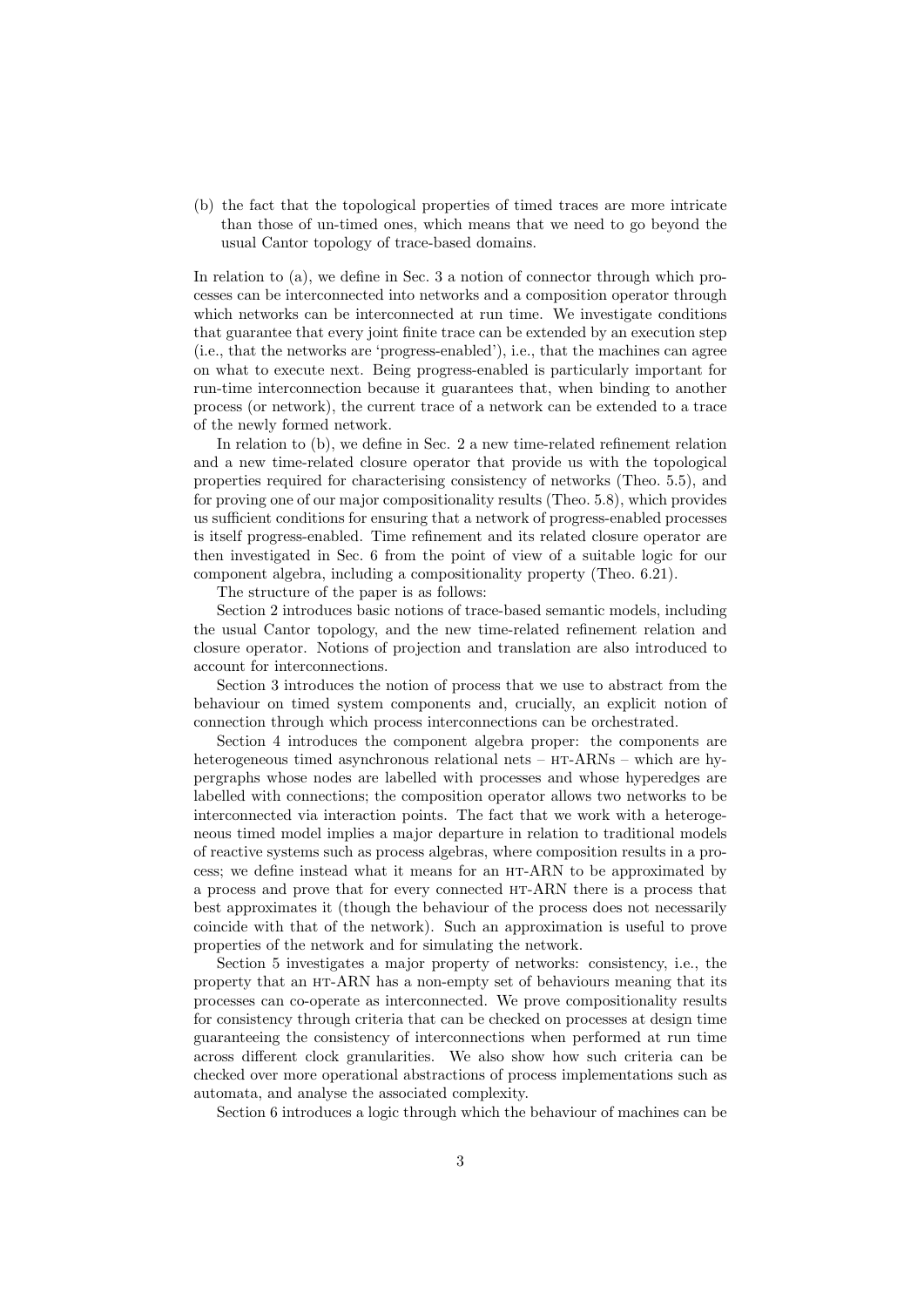specified or analysed. We abandon the implicit-time model used in [13], which is not realistic for the class of applications that need to run across heterogeneous time domains, in favour of a metric temporal logic [24]. The challenges here concern the need for topological notions of closure that go beyond the traditional safety-related ones [2], which leads us to investigate a continuous semantics with a new operator that captures the new notion of closure introduced in Sec. 2.

Finally, we provide an overview of related work (Sec. 7). Proofs of our main results are collected in an appendix at the end of the paper.

This paper is itself a revised and extended version of [14]. More specifically,

- (a) we expand on the topological properties and constructs that are used for defining the component algebra and characterising consistency;
- (b) we use deterministic timed input-output machines to illustrate how a specific class of machines can be used as implementations of our notions of process and of connector, and prove compositionality results for that class; and
- (c) we revise the semantics of the continuous temporal logic used therein for specification, investigate a pointwise (discrete) semantics, and develop a new fragment in which the continuous and pointwise semantics coincide; in this fragment, we characterise satisfiability of specifications and the existence of canonical models.

## 2. Preliminaries

The processes that execute in cyberspace are typically open, reactive and interactive. Their behaviour can be observed in terms of the actions that they perform. For simplicity, we use a linear time model, i.e., we observe streams of actions. In order not to constrain the environment in which processes execute and communicate, we take streams that capture complete behaviours to be infinite (which we call traces) and we allow several actions to occur 'simultaneously', i.e., the granularity of observations may not be so fine that we can always tell which of two actions occurred first. The execution of an empty set of actions corresponds to a step during which a process is idle, i.e., a step performed by the environment without the involvement of the process.

The following definition sets out terminology and notation that is used throughout the paper. We start by recalling a few standard concepts related to traces and their Cantor topology.

Definition 2.1 (Trace, segment, property, closure). Let S be a set.

- A trace  $\lambda$  over S is an element of  $S^{\omega}$ , i.e., an infinite sequence of elements of S. We denote by  $\lambda_i$  the prefix of  $\lambda$  that ends at  $\lambda(i-1)$  if  $i > 0$ , with  $\lambda_0$  being the empty sequence.
- A segment  $\pi$  is an element of  $S^*$ , i.e., a finite sequence of elements of S, the length of which we denote by  $|\pi|$ . We use  $\pi < \lambda$  to mean that the segment  $\pi$  is a prefix of  $\lambda$ . Given  $s \in \mathsf{S}$ , we denote by  $\pi \cdot s$  the segment *obtained by extending*  $\pi$  *with s*.
- A property  $\Lambda$  over S is a set of traces. For every property  $\Lambda$ , we define: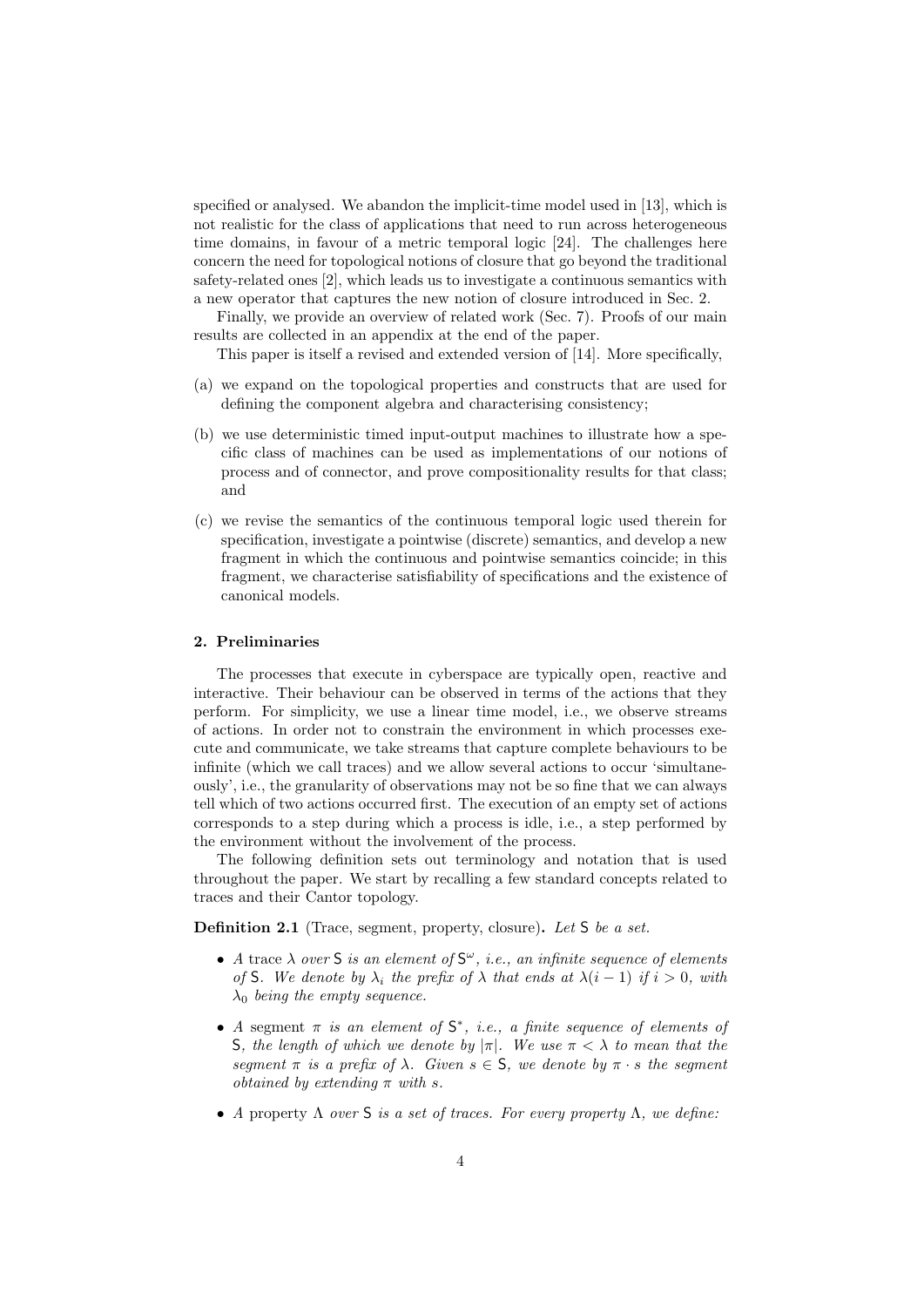- $-\downarrow \Lambda = {\pi : \exists \lambda \in \Lambda(\pi < \lambda)}$  the segments that are prefixes of traces in  $\Lambda$ , also called the downward closure of  $\Lambda$ .
- $-\bar{\Lambda} = {\lambda : \forall \pi < \lambda(\pi \in {\downarrow \Lambda})} \text{the traces whose prefixes are in }\downarrow \Lambda,$ also called the closure of  $\Lambda$ .
- A property  $\Lambda$  is said to be closed iff  $\Lambda \supseteq \overline{\Lambda}$  (and, hence,  $\Lambda = \overline{\Lambda}$ ).

In our model, timed traces consist of an infinite sequence of pairs of a set of actions and an instant of time — the actions that are observed at that instant, typically performed by different components of a network. That is, henceforth we work with traces over  $S = 2^A \times \mathbb{R}_{\geq 0}$  where A is a set (of actions) and  $\mathbb{R}_{\geq 0}$  is the set of the non-negative real numbers. Notice that any such trace is uniquely defined by a pair consisting of a trace over  $2^A$  and a trace over  $\mathbb{R}_{\geq 0}$ .

Definition 2.2 (Timed traces). Let A be a finite set (of actions).

- A time sequence  $\tau$  is a trace over  $\mathbb{R}_{\geq 0}$  (the non-negative real numbers) such that:  $\tau(0) = 0$ ;  $\tau(i) < \tau(i+1)$  for every  $i \in \mathbb{N}$ ; the set  $\{\tau(i) : i \in \mathbb{N}\}\$ is unbounded, i.e., time progresses (the 'non-Zeno' condition).
- An action sequence  $\sigma$  is a trace over  $2^{\mathsf{A}} i.e.,$  an infinite sequence of sets of actions — such that  $\sigma(0) = \emptyset$ .
- A timed trace over A is a trace  $\langle \sigma, \tau \rangle$  over  $2^{\mathsf{A}} \times \mathbb{R}_{\geq 0}$  such that  $\sigma$  is an action sequence and  $\tau$  is a time sequence. We denote by ttra(A) the set of timed traces over A.
- A timed segment over A is a segment  $\langle \pi, \tau \rangle$  over  $2^{\mathsf{A}} \times \mathbb{R}_{\geq 0}$  such that, if the segment is not empty,  $\pi(0) = \emptyset$ ,  $\tau(0) = 0$ , and  $\tau(i) < \tau(i+1)$  for every  $i < |\tau| - 1$ . We denote by  $\text{tseg}(A)$  the set of timed segments over A.
- A timed property over A is a subset of  $\text{tra}(A)$ . Given a timed property Λ, we define:
	- $-\downarrow \Lambda = {\pi \in \text{tseg}(A) : \exists \lambda \in \Lambda(\pi < \lambda)}.$  $-\bar{\Lambda} = {\lambda \in \text{trn}(A) : \forall \pi < \lambda(\pi \in \downarrow \Lambda)}.$

That is, we restrict closure as introduced in Def. 2.1 to the sub-space of timed traces and timed segments.

- Given  $\delta \in \mathbb{R}_{>0}$ ,
	- The δ-time sequence  $\tau_{\delta}$  is defined by  $\tau_{\delta}(i) = i \cdot \delta$  for every i $\in \mathbb{N}$ , i.e., it consists of all multiples of  $\delta$ .
	- A δ-timed trace over A is a timed trace  $\langle \sigma, \tau_{\delta} \rangle$ , the set of which is denoted by ttra $_{\delta}$ (A).
	- $A δ$ -timed property is a timed property that consists of  $δ$ -timed traces.

Notice that, by allowing sets of actions to be empty, we can model finite behaviours through timed traces that, after some point, have only the empty set, i.e., which are of the form  $\langle \pi . \theta^{\omega}, \tau \rangle$  where  $\pi \in (2^{\mathsf{A}})^*$  — the system stops executing actions after a certain point in time whilst still part of a network.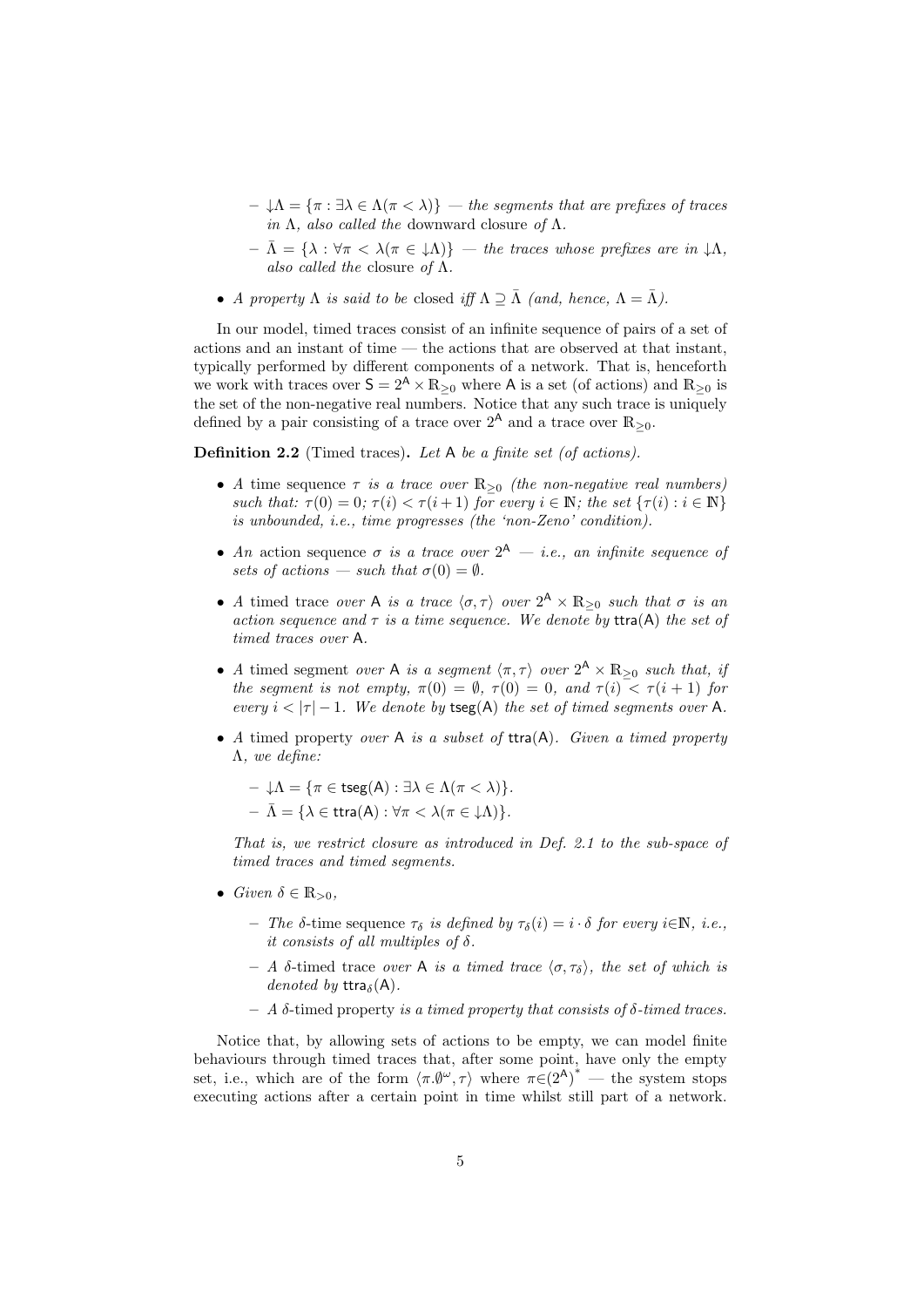The empty set also allows us to model observations that are triggered by actions performed by components outside the system.

This time model falls under what is often known as a 'point-based semantics', as opposed to an 'interval-based semantics' in which observations are made at every instant of time — our systems are discrete and, therefore, a continuous observation model is not required. The advantages of the adopted model are that, on the one hand, it offers a natural extension of a trace-based model (as adopted, for example, in [13]) and, on the other hand, it has been recently studied from the point of view of a number of decidability results [26].

This model is still realistic for hybrid systems of software and physical devices: typically, a physical device interacts with software applications via a 'sampler', a component that observes the state of the physical device at some periodical rate  $\delta$  and communicates the observations to software components of the system (such as a controller) [17]. In other words, for modelling cyberphysical systems, we take into account the discrete-time behaviour that results from the interaction of physical devices with their samplers.

The closure operator introduced in Def. 2.1 can be applied directly to  $S =$  $2^{\mathsf{A}} \times \mathbb{R}_{\geq 0}$ , i.e., to the Cantor topology defined over timed traces. However, it is often useful to separate properties required of action sequences from those of time sequences, which is why we define a different operator for timed properties that uses the closure of operator over  $(2^{\mathsf{A}})^{\omega}$  for fixed time sequences.

**Definition 2.3** (t-closure). Given a timed property  $\Lambda$  over A we define,

- for every time sequence  $\tau$ ,  $\Lambda_{\tau} = {\{\sigma \in (2^{\mathsf{A}})}^{\omega} : {\langle \sigma, \tau \rangle \in \Lambda} \}$  the action property defined by  $\Lambda$  and  $\tau$
- $\Lambda_{time} = {\tau : \exists \sigma \in (2^{\mathsf{A}})^{\omega}(\langle \sigma, \tau \rangle \in \Lambda) }$  the time sequences of traces in  $\Lambda$
- $\Lambda^t = \bigcup_{\tau \in \Lambda_{time}} \{ \langle \sigma, \tau \rangle : \sigma \in \overline{(\Lambda_{\tau})} \}$  the t-closure of  $\Lambda$

We say that  $\Lambda$  is closed relative to time or, simply, t-closed, iff  $\Lambda \supseteq \Lambda^t$  (and, hence,  $\Lambda = \Lambda^t$ .

In order to be able to model networks of systems whose nodes have different time granularities, we need a notion of time refinement through which behaviours observed at different nodes can be brought down to a finer time granularity:

**Definition 2.4** (Time refinement). Let  $\rho : \mathbb{N} \to \mathbb{N}$  be a monotonically increasing function that satisfies  $\rho(0) = 0$ .

- Let  $\tau$ ,  $\tau'$  be two time sequences. We say that  $\tau'$  refines  $\tau$  through  $\rho$ , which we denote by  $\tau' \preceq_{\rho} \tau$ , iff, for every  $i \in \mathbb{N}$ ,  $\tau(i) = \tau'(\rho(i))$ . We say that  $\tau'$ refines  $\tau$ , which we denote by  $\tau' \preceq \tau$ , iff  $\tau' \preceq_{\rho} \tau$  for some  $\rho$ .
- Let  $\lambda = \langle \sigma, \tau \rangle$ ,  $\lambda' = \langle \sigma', \tau' \rangle$  be two timed traces. We say that  $\lambda'$  refines  $\lambda$ through  $\rho$ , which we denote by  $\lambda' \preceq_{\rho} \lambda$ , iff

 $\tau' \preceq_{\rho} \tau$  $-$  for every  $i \in \mathbb{N}$  and  $\rho(i) < j < \rho(i+1)$ ,  $\sigma(i) = \sigma'(\rho(i))$  and  $\sigma'(j) = \emptyset$ .

We also say that  $\lambda'$  refines  $\lambda$ , which we denote by  $\lambda' \leq \lambda$ , iff  $\lambda' \leq_{\rho} \lambda$  for some ρ.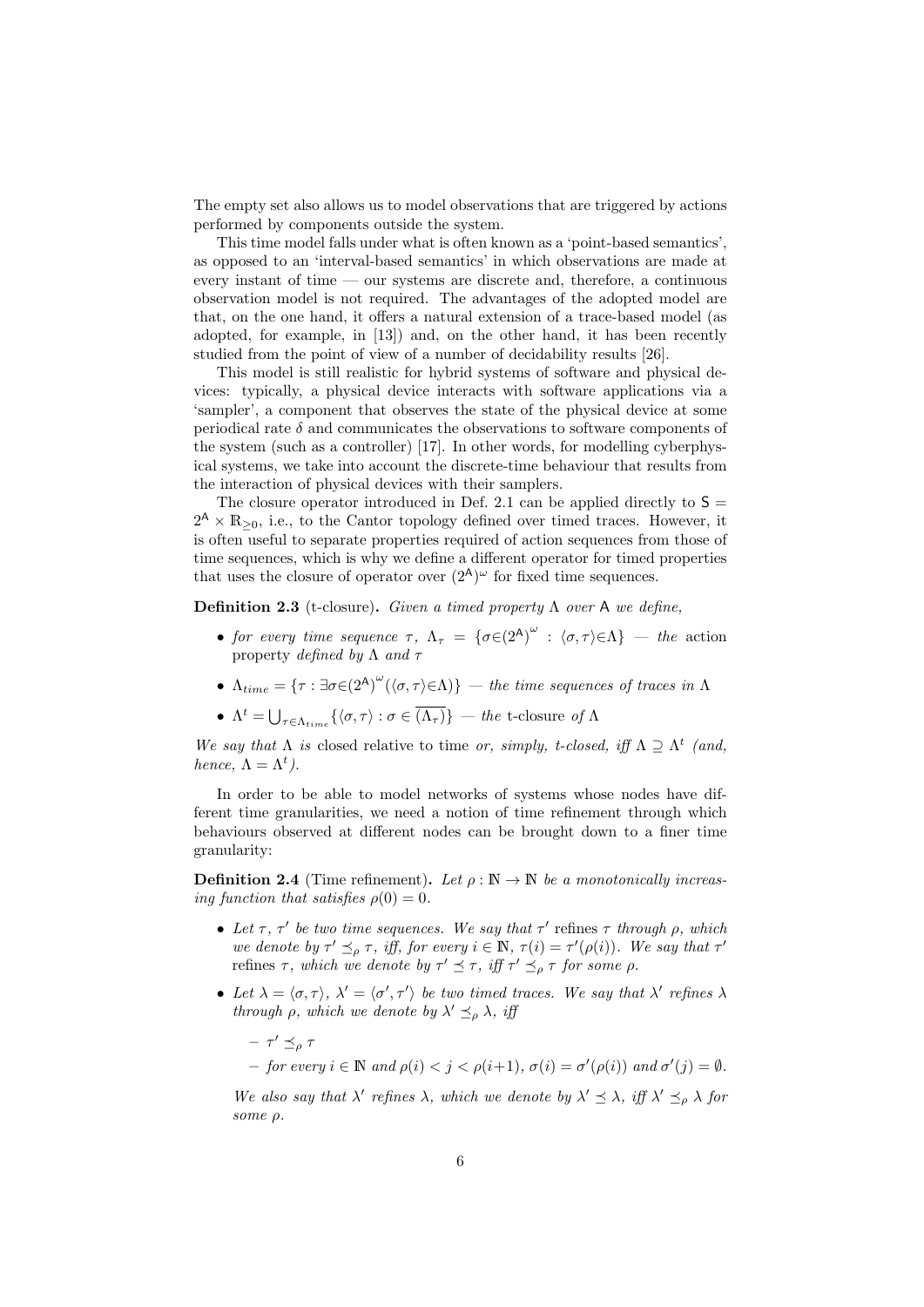• The r-closure of a timed property  $\Lambda$  over  $A$  is  $\Lambda^r = {\lambda' \in \text{tra}(A)}$ :  $\exists \lambda \in \Lambda(\lambda' \preceq \lambda)$ . We say that  $\Lambda$  is closed under time refinement, or rclosed, iff  $\Lambda^r \subseteq \Lambda$ .

We extend the notion of refinement to timed properties:

- A timed property  $\Lambda'$  refines a timed property  $\Lambda \Lambda' \preceq \Lambda i f$ , for every  $\lambda' \in \Lambda'$ , there exists  $\lambda \in \Lambda$  such that  $\lambda' \preceq \lambda$ .
- A timed property  $\Lambda'$  approximates a timed property  $\Lambda \Lambda' \precsim \Lambda i\mathfrak{z}$  $\Lambda' \leq \Lambda$  and, for every  $\lambda \in \Lambda$ , there exists  $\lambda' \in \Lambda'$  such that  $\lambda' \leq \lambda$ .

A time sequence refines another if the former interleaves time observations between any two time observations of the latter. Refinement extends to traces by requiring that no actions be observed in the finer trace between two consecutive times of the coarser (see Fig. 1 and also Fig. 5).



Figure 1: Time refinement – for every  $i \in \mathbb{N}$ ,  $\tau(i) = \tau'(\rho(i))$  and  $\sigma(i) = \sigma'(\rho(i))$ 

Proposition 2.5. The following properties of time refinement are useful:

- Given  $\tau' \preceq_{\rho} \tau$  and a timed trace  $\lambda = \langle \sigma, \tau \rangle$ , there is a single timed trace  $\lambda' = \langle \sigma', \tau' \rangle$  such that  $\lambda' \leq_{\rho} \lambda$  — we call  $\lambda'$  the refinement of  $\lambda$  over  $\tau'$ .
- $\tau_{\delta'} \preceq \tau_{\delta}$  iff  $\delta$  is a multiple of  $\delta'$ .
- If two timed properties  $\Lambda_1$  and  $\Lambda_2$  are r-closed so is their intersection  $\Lambda_1 \cap \Lambda_2$ .
- If  $\Lambda$  is r-closed,  $\Lambda' \preceq \Lambda$  iff  $\Lambda' \subseteq \Lambda$ .

It is not difficult to prove that the refinement relation makes the space of all time sequences a complete meet semi-lattice. The meet of two time sequences  $\tau_1$  and  $\tau_2$  always exists and is given by the recursion

$$
\tau(i+1) = \min(\{\tau_1(j) > \tau(i), j \in \mathbb{N}\} \cup \{\tau_2(j) > \tau(i), j \in \mathbb{N}\})
$$

together with the base  $\tau(0) = 0$ . However, if one considers the space of all time sequences of the form  $\tau_{\delta}$  for some  $\delta \in \mathbb{R}_{>0}$ , it is easy to see that a meet of  $\tau_{\delta_1}$ and  $\tau_{\delta_2}$  exists iff  $\delta_1$  and  $\delta_2$  are commensurate (have a common divisor), i.e., if there are  $n, m \in \mathbb{N}_{>0}$  such that  $\delta_1/n = \delta_2/m$ , in which case the meet is  $\tau_\delta$  where  $\delta$  is their greatest common divisor (which always exists and can be calculated using Euclid's algorithm provided that  $\delta_1$  and  $\delta_2$  are commensurate).

Functions between sets of actions (alphabet maps) are useful for defining relationships between individual machines and the networks in which they operate: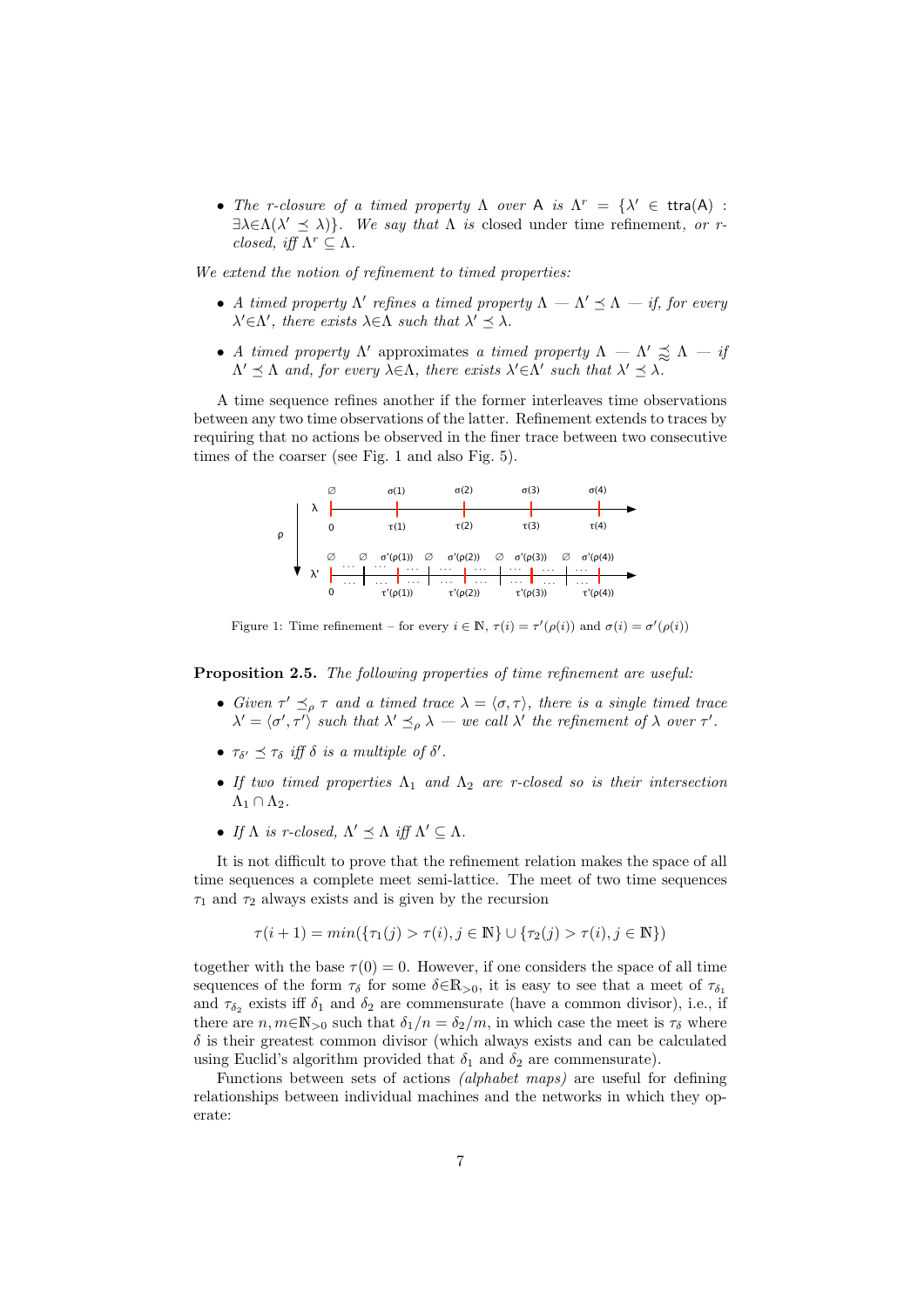**Definition 2.6** (Projection and translation). Let  $f : A \rightarrow B$  be a function (alphabet map).

- For every  $\sigma \in (2^B)^{\omega}$ , we define  $\sigma|_f \in (2^A)^{\omega}$  pointwise as  $\sigma|_f(i) = f^{-1}(\sigma(i)) =$  ${a \in A : f(a) \in \sigma(i)}$  — the projection of  $\sigma$  over A. If f is an inclusion  $(A \subseteq B)$ , then we tend to write  $\Box_A$  instead of  $\Box_f$ .
- For every timed trace  $\lambda = \langle \sigma, \tau \rangle$  over B, we define its projection over A to be  $\lambda|_f = \langle \sigma |_f , \tau \rangle$  and, for every timed property  $\Lambda$  over B, we define  $\Lambda|_f = {\lambda}_f : \lambda \in \Lambda$  – the projection of  $\Lambda$  to A.
- For every timed property  $\Lambda$  over  $\mathsf{A}$ , we define  $f(\Lambda) = \{\langle \sigma, \tau \rangle : \langle \sigma |_{f}, \tau \rangle \in \Lambda\}$ — the translation of  $\Lambda$  to B.
- For every timed property  $\Lambda_A$  over A and every timed property  $\Lambda_B$  over B we write  $\Lambda_B \preceq^f \Lambda_A$  (resp.  $\Lambda_B \preceq^f \Lambda_A$ ) to mean  $\Lambda_B \preceq f(\Lambda_A)$  (resp.  $\Lambda_{\mathsf{B}} \precsim f(\Lambda_{\mathsf{A}})$ ).

That is,  $\sigma|_f$  projects every trace  $\sigma$  over B to a trace over A by taking the inverse image of the set of actions at every point of  $\sigma$ . An inclusion A⊆B defines a function that maps every element in itself. We denote by  $\mathcal{A}$  the corresponding projection of traces over B to traces over A, which forgets the actions of B that are not in A. An example is given in Sec. 3.2. Notice that the inverse image of a set of actions in B that are not in the range of  $f$  is the empty set; if  $f$ captures the way in which a machine is part of a network, this means that sets of actions of the network in which the machine is not involved are projected to the machine as ∅.

A timed property  $\Lambda$  over A is mapped forwards to a timed property over B by taking the set of all traces over B that are projected back to a trace of Λ. Notice that this is different from applying f pointwise to every trace  $\lambda$  of  $\Lambda$ : instead, our construction maps  $\lambda = \langle \sigma, \tau \rangle$  to all traces  $\langle \sigma', \tau \rangle$  over B such that, for all i,  $\sigma(i) = f^{-1}(\sigma'(i))$ , which means that every  $\sigma'(i)$  may contain any actions of B that are not in the range of f. In particular, we have that  $f(\text{ttra}(A)) = \text{ttra}(B)$ . Again, if f captures the way in which a machine is part of a network,  $f(\Lambda)$  will open every trace of  $\Lambda$  to actions of the network in which the machine is not involved. This is essential for defining the semantics of networks (which we do in Sec. 4.1).

The following proposition provides useful properties: that projections preserve time refinement and translations preserve r-closure and t-closure.

**Proposition 2.7** (Preservation). Let  $f : A \rightarrow B$  be a function (alphabet map).

- Given two timed traces  $\lambda$  and  $\lambda'$  over B such that  $\lambda' \leq_{\rho} \lambda$ ,  $\lambda'|_f \leq_{\rho} \lambda|_f$ .
- Let  $\Lambda$  be a timed property over B. If  $\Lambda$  is r-closed, so is  $\Lambda|_f$ .
- Let  $\Lambda$  be a timed property over A. If  $\Lambda$  is r-closed, so is  $f(\Lambda)$ .
- Let  $\Lambda$  be a timed property over A. If  $\Lambda$  is t-closed, so is  $f(\Lambda)$ .

We are particularly interested in translations defined by prefixing every element of a set with a given symbol. Such translations are useful for identifying in a network the machine to which an action belongs — because they can bind to other machines at run time, not design time, it would not be realistic to assume that machines have mutually disjoint alphabets. More precisely, given a set A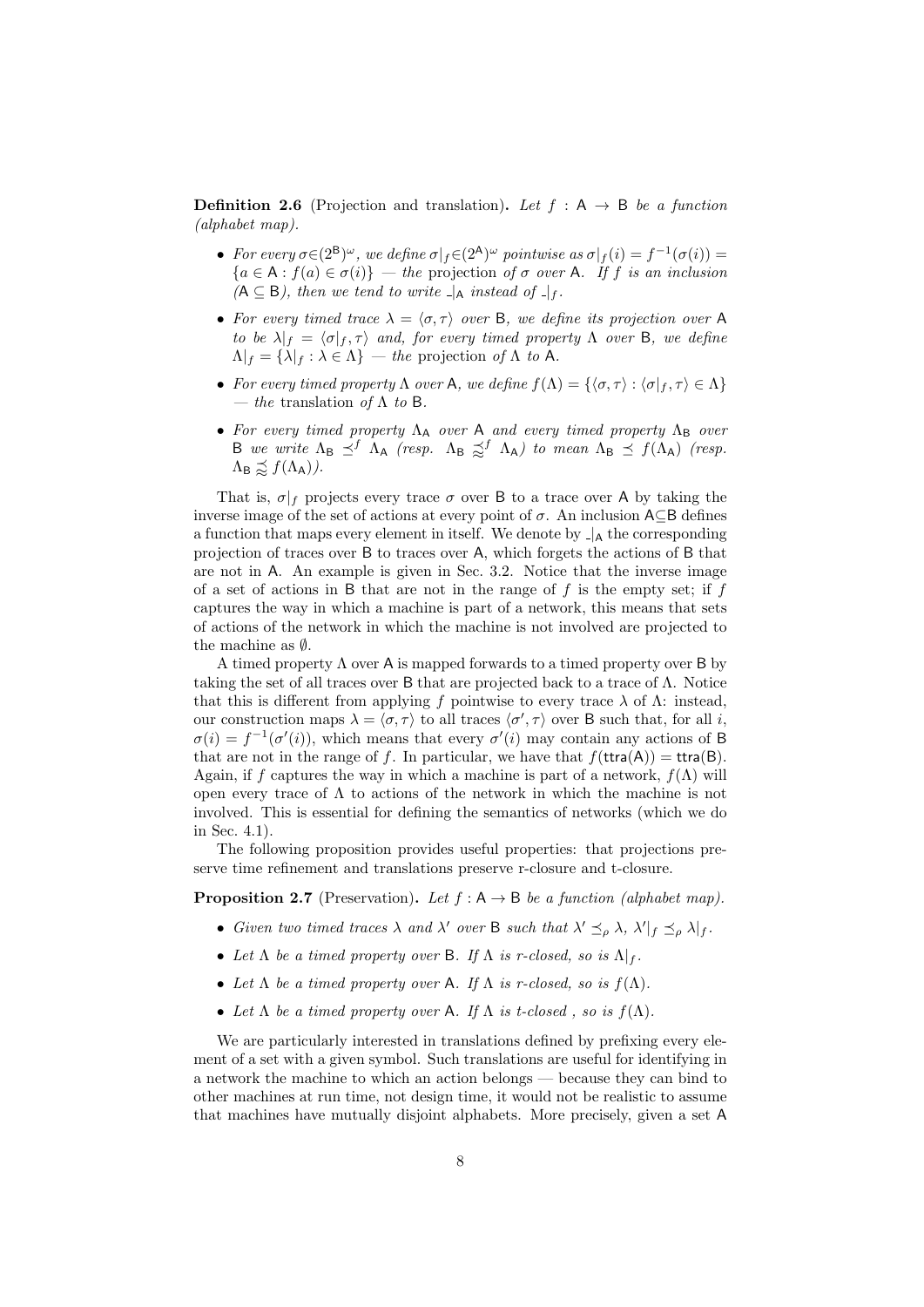and a symbol  $p$ , we denote by  $(p_1)$  the function that prefixes the elements of A with 'p.'. Note that prefixing defines a bijection between A and its image  $p.A$ .

### 3. Processes and Connections

In this section, we put forward a component algebra for heterogenous timed systems. Components are networks of processes (not individual processes) and the composition operator of the algebra creates complex networks out of simpler ones. This is important to support modern systems of systems that operate in cyberspace, where systems (networks of simpler components) can bind at run time to other systems to obtain required resources or to jointly achieve some goal.

This framework generalises the component algebra proposed in [13] for serviceoriented systems. The main differences are that (1) we address networks of processes that operate over heterogeneous time, and (2) we generalise the interconnection and coordination model to account for multi-party, not just peer-to-peer interactions.

We start by detailing the communication model and then proceed to defining networks and investigating some of their properties.

## 3.1. Processes

Processes are behavioural abstractions of units of computation and communication (machines) that execute at network nodes. Our communication model is asynchronous, interactions between machines being based on the exchange of messages; as explained in the previous section, in the case of cyberphysical systems, we assume that physical devices interface with software components via samplers that observe the states of the devices and publish their observations as messages.

We organise messages in sets that we call ports: a *port* is a finite set (of messages). Ports are communication abstractions that are convenient for organising networks of systems as formalised below. Every message belonging to a port has an associated *polarity*:  $\overline{\phantom{a}}$  if it is an outgoing message (published at the port) and  $+$  if it is incoming (delivered at the port); this is the notation used in [6], among others. Therefore, every port M has a partition  $M^- \cup M^+$ . For every port M we define its dual  $M^{op}$ , which is obtained by swapping the polarities of the messages in M, i.e.,  $M^{op} = M^+$  and  $M^{op} = M^-$ .

The actions of sending (publishing) or receiving (being delivered) a message m are denoted by m! and  $m_i$ , respectively. More specifically, if M is a port, we define:

- $A_{M^-} = \{m! : m \in M^-\}$  the set of publications (of outgoing messages) associated with M
- $A_{M^+} = \{m_i : m \in M^+\}$  the set of deliveries (of incoming messages) associated with M
- $A_M = A_{M^-} \cup A_{M^+}$  the set of actions associated with M

Note that even if a process does not refuse the delivery of messages, it can decide to discard them, for example if they arrive outside the expected protocol. Not all published messages can be guaranteed to be delivered to their destination either,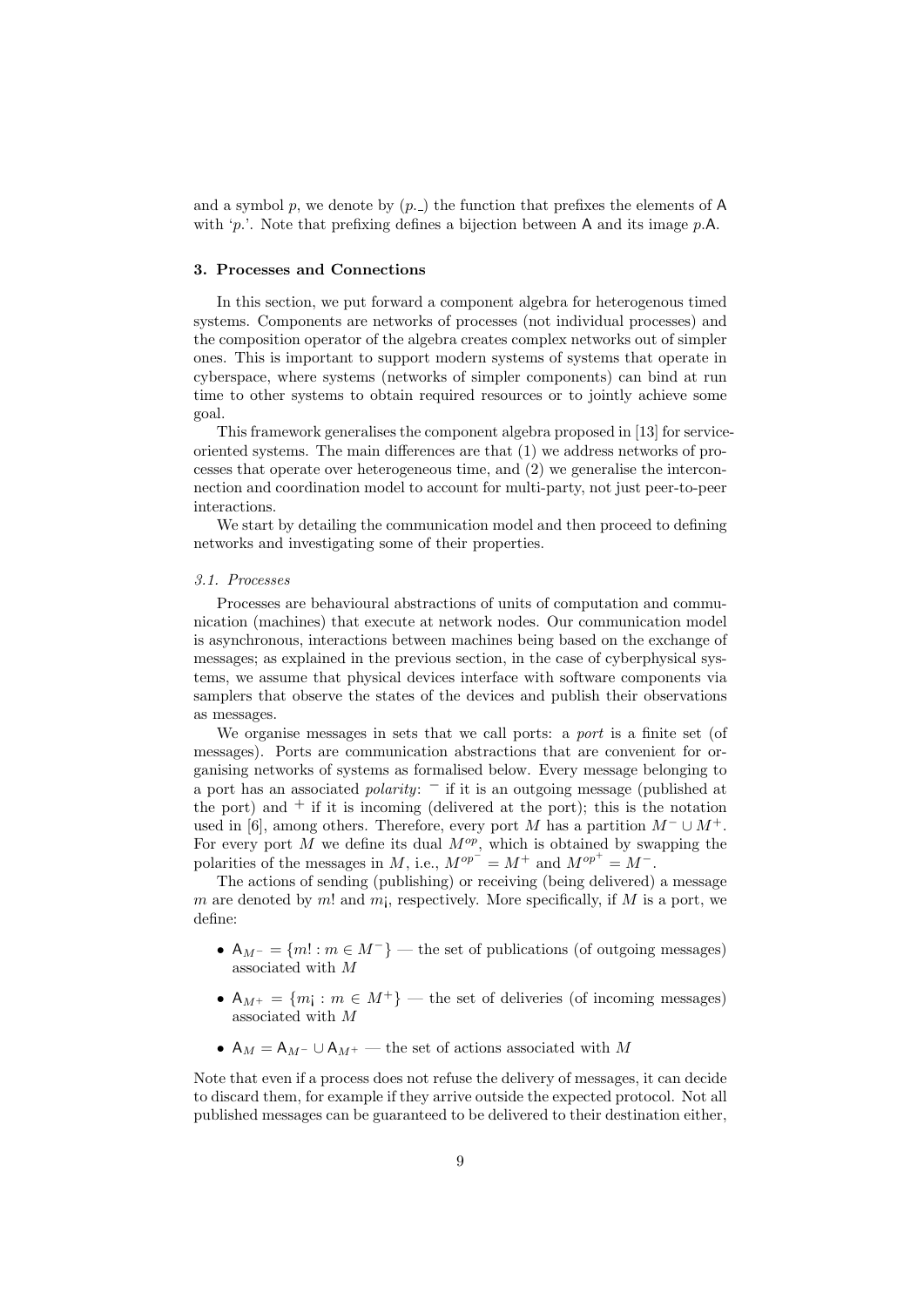i.e., we do not make any default assumptions on the transmission protocols through which processes exchange messages.

**Definition 3.1** (Process). A process is a triple  $P = \langle \delta, \gamma, \Lambda \rangle$  where:

- $\delta \in \mathbb{R}_{>0}$  is the granularity of the clock of the process;
- $\gamma$  is a finite set of mutually disjoint ports;
- A is the r-closure of a non-empty  $\delta$ -timed property over  $A_\gamma = \bigcup_{M \in \gamma} A_M$ .

We call  $A_{\gamma}$  the alphabet of the process and  $\Lambda$  the behaviour of the process.

The fact that processes are r-closed means that they contain all possible interleavings of empty observations, thus capturing their behaviour in any possible environment. This notion of closure can be related to mechanisms that, such as stuttering [1], ensure that components do not constrain their environment.

Given a port M, we designate the process  $\langle \delta, \{M\}, \text{trra}_{\delta}(A_M)^r \rangle$  by  $\Box_M^{\delta}$ . This is a process with a single port  $M$  that, at any multiple of its clock granularity, accepts any set of actions belonging to  $A_M$ , which in the literature, and henceforth, is named RUN (see Fig. 2).



Figure 2: One of the top traces of  $\Box_M^{\delta}$ .

Another example of a process, which we will use later on, is  $CreditRequest =$  $\langle \delta, \gamma, \Lambda \rangle$  where:

- $\delta = 0.5$
- $\gamma = \{M\}$  where  $M^- = \{creditReg, accept\}$ , i.e. the process can send creditReq and accept, and  $M^+ = \{approved, denied, transferDate\}$ , i.e., it can receive approved, denied and transferDate.
- $\Lambda$  consists of the closure of all those 0.5-timed traces where the process starts by sending creditReq, after which it waits up to ten time units for receiving *approved* or *denied*; in the first case, it sends *accept* and waits up to fifty time units for receiving transferDate, after which it stops; in the second case, it stops. An example of such a trace is depicted in Fig. 3.

#### 3.2. Attachments and connections

Our model of interaction is based on orchestrating the joint behaviour of a collection of parties, each of which defines a process; the same party may engage in different orchestrations. Each such orchestration is performed by another process – the orchestrator – that synchronises separately with each party to coordinate their joint behaviour. Each party is connected to the orchestrator by what we call an attachment: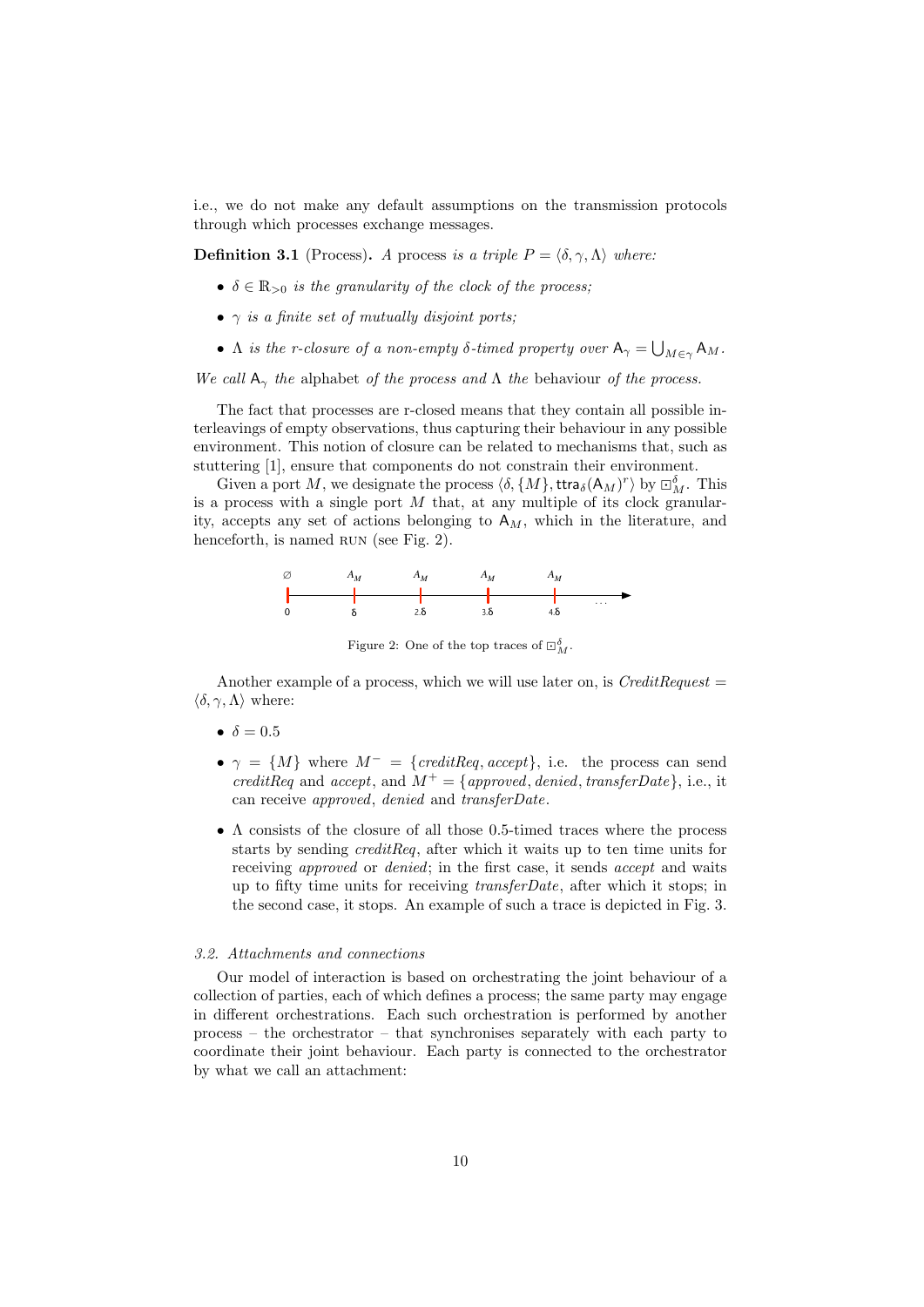

Figure 3: Process CreditRequest and one of its top traces.

**Definition 3.2** (Attachment). An attachment is a triple  $\langle C, \xi : M_C \to M_P, P \rangle$ where  $C = \langle \delta_C, \gamma_C, \Lambda_C \rangle$  and  $P = \langle \delta_P, \gamma_P, \Lambda_P \rangle$  are processes, and  $\xi$  is a bijection between two ports  $M_C \in \gamma_C$  and  $M_P \in \gamma_P$  that reverses polarities, i.e.,  $\xi(M_C^+)$  $M_P^-$  and  $\xi(M_C^-) = M_P^+$ .

An attachment is well formed iff  $\delta_P$  is a multiple of  $\delta_C$ .

We often use  $\xi$  to designate the whole attachment (triple) if it is clear from the context which are the processes involved.

Notice that  $\xi$  induces a translation  $\xi^{\mathsf{a}}$  between  $\mathsf{A}_{M_C}$  and  $\mathsf{A}_{M_P}$  by switching publications and deliveries, i.e.,  $\xi^a(m_i) = \xi(m)!$  for  $m \in M_C^+$  and  $\xi^a(m!) = \xi(m)$ ; for  $m \in M_C^-$  — this is because what one party sends, the other receives, and vice-versa. The condition that  $\delta_P$  is a multiple of  $\delta_C$  for the attachment to be 'well formed' reflects the fact that the source C (the orchestrator) needs to be able to 'tick' (deliver and receive messages) in a way that is compatible with the target  $P$  (the process that is a party in the orchestration).



Figure 4: The orchestrator *Clerk* and one of its top traces.

As an example, consider the process (an orchestrator) Clerk depicted in Fig. 4. This process has four ports:  $P_1$ ,  $P_2$ ,  $P_3$ ,  $P_4$ . For instance, in port  $P_1$ , it receives messages *creditReq* and *accept* and sends *approved*, *denied* and transferDate. Its clock rate is 0.1. After the delivery of the first creditReq on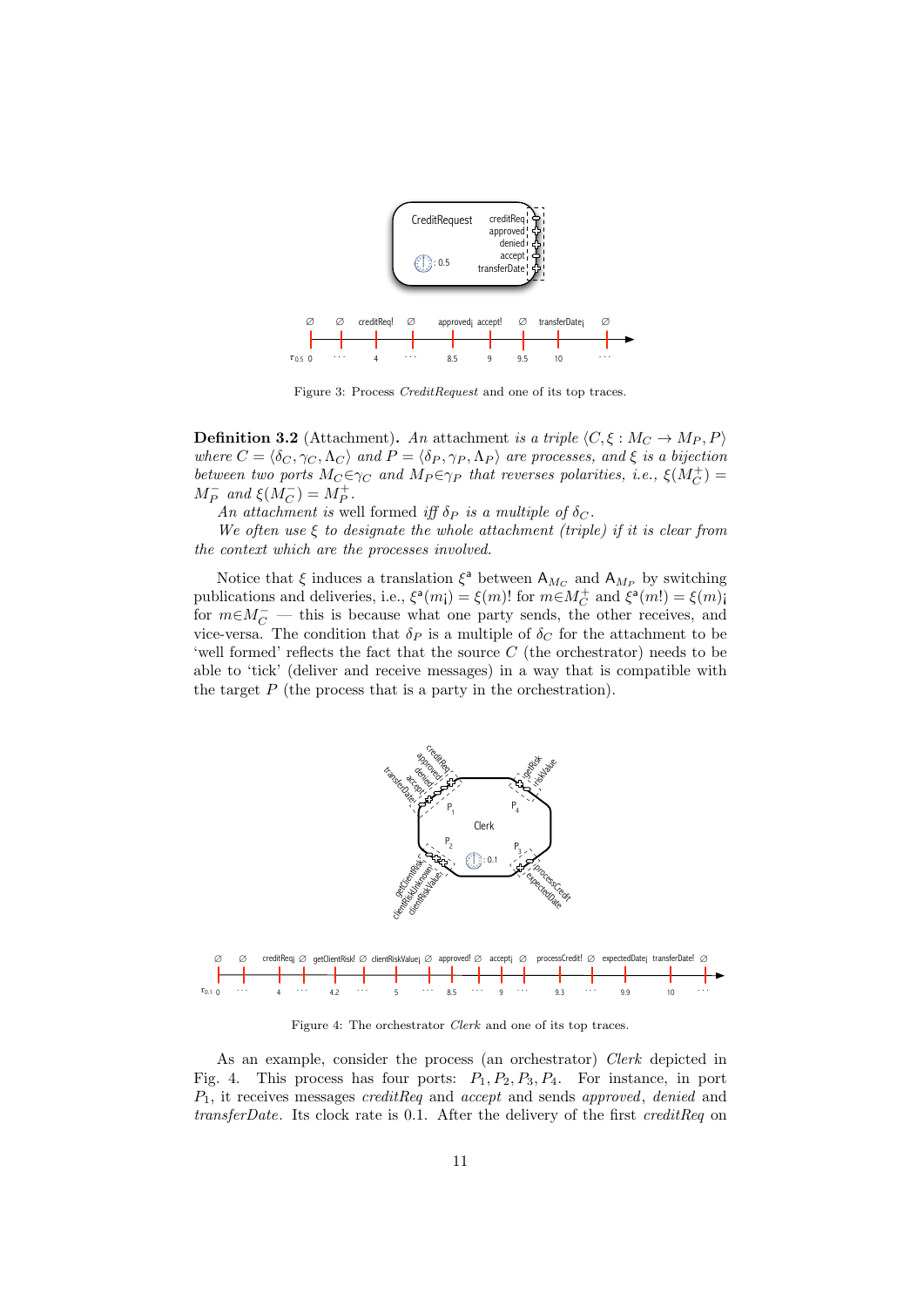$P_1$ , it publishes getClientRisk on  $P_2$  within five time units; then it waits for the delivery of *clientRiskValue* or *clientRiskUnknown* in the same port. If the risk of the transaction is known, this is enough for making a decision and sending approved or denied in port  $P_1$  within 10 time units. After sending approved, Clerk waits at most five time units for the delivery of accept on  $P_1$ , upon which it publishes process Credit on  $P_3$  within three time units and waits for the delivery of expected Date on the same port; when this happens, it sends transfer Date on  $P_1$  within one time unit.

The identity between the unique port of  $CreditRequest$  and the port  $P_1$  of Clerk establishes an attachment of Clerk to CreditRequest. The attachment is well formed because the clock rate of  $CreditRequest(0.5)$  is a multiple of that of  $Clerk(0.1)$ .

Notice that, because *CreditRequest* has only one port (the one through which it is attached to  $Clerk$ ), the attachment defines a (polarity reversing) mapping from the alphabet of *CreditRequest* to that of *Clerk*. It is easy to see that the projection (see Def. 2.6) of the trace of *Clerk* in Fig. 4 along this mapping is a refinement of that of CreditRequest in Fig. 3 and, hence, belongs to CreditRequest (processes being r-closed). This is depicted in Fig. 5.



Figure 5: The middle trace is a polarity-reversing projection of the trace depicted in Fig. 4 and a refinement of the trace depicted in Fig. 3.

Attachments are used for building connections:

**Definition 3.3** (Connection). A connection is a triple  $\Xi = \langle C, \gamma_F, \xi \rangle$  where:

- C is a process  $\langle \delta, \gamma, \Lambda \rangle$  the orchestrator of the connection;
- $\gamma_F \subseteq \gamma$  consists of the ports of C that are 'free';
- ξ assigns to each  $M \in \gamma$  a well-formed attachment  $\langle C, \xi_M, P_M \rangle$  for some process  $P_M$  such that,
	- if  $M \neq M'$  and  $P_M = P_{M'}$ , then  $\xi_M$  and  $\xi_{M'}$  have different target ports, i.e., if two attachments connect  $C$  to the same process  $P$  then they use different ports of P
	- $-$  for every  $M \in \gamma_F$ ,  $P_M = \Box_{M^{op}}^{\delta}$  and  $\xi_M$  is the identity, i.e., the free<br>norte are attached to PUN ports are attached to RUN.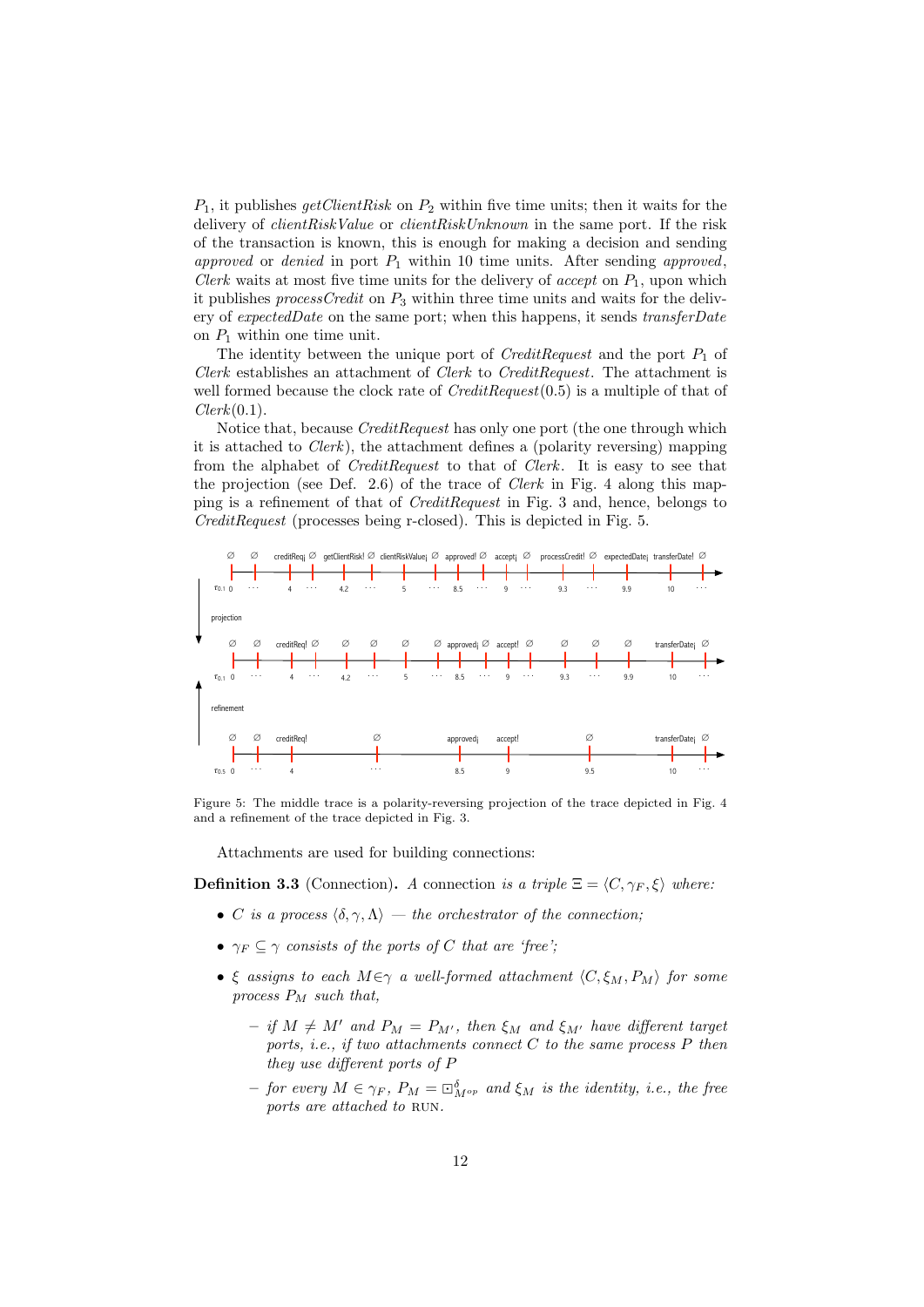That is, a connection consists of a process that orchestrates interactions among a number of parties. Those parties are attached to the orchestrator, not directly to each other, thus making communication between parties to be asynchronous. Some of the ports of the orchestrator may be 'free', thus accounting for the ability of the connection to grow at run time by accepting new parties, i.e., connections may be open. Those free ports are attached to RUN a 'dummy' process that exhibits any possible behaviour — precisely so that it can be replaced at run time by other processes. Each port of a party can only be used by at most one attachment, i.e., if a party plays different roles in the same connection, it does so via different ports.

Because all the attachments in a connection need to be well formed, the clock granularity of each party  $P_M$  needs to be a multiple of that of the orchestrator C. Therefore, not all sets of processes can be interconnected: in order to be part of a connection, their clock rates need to have a common divisor, precisely so that they can interact via the orchestrator.

As an example, consider the connection depicted in Fig. 6, where Clerk orchestrates CreditRequest and two other processes, all the attachments being identities:

- *ClientsDB* is a process that gets information on risk from a database of clients. It has a single port through which it receives  $\det ClientRisk$  and sends *clientRiskValue* and *clientRiskUnknown*. When the first *getClientRisk* is delivered, it takes no more than seven time units to publish either clientRiskValue or clientRiskUnknown. The granularity of its clock is 0.2.
- CreditMgr handles approved credit requests. It has a single port through which it receives *processCredit* and sends *expectedDate*. When the first processCredit is delivered, CreditMgr takes no more than four time units to publish expectedDate. The granularity of its clock is 0.3.

The fact that in the connection the port  $P_4$  is free (which is represented in Fig. 6 by a grey shadow) means that, should Clerk need to assess the risk of a nonclient, another network would have to be found that can be attached, through that port, to Clerk. The idea is that the discovery and binding can be made at run time, possibly based on additional information that may be available about the non-client. This will be discussed in the next section.

#### 4. Heterogeneous Timed Asynchronous Relational Nets

#### 4.1. Networks

The model that we present for networks of timed systems generalises the notion of asynchronous relational network (ARN) proposed in [13] so as to capture a larger class of systems where coordination of interactions takes place among groups of processes, not just between pairs of processes (which are typical of service-oriented computing). This extension requires a different algebraic structure for the networks, which is why we adopt hypergraphs instead of simple graphs as the underlying mathematical structure.

Very briefly, a finite hypergraph is a pair  $\langle N, E \rangle$  where N is a non-empty finite set of nodes and  $E$  is a finite set of hyperedges, each hyperedge being a non-empty set of nodes (in a graph, an edge is a pair of nodes). We label nodes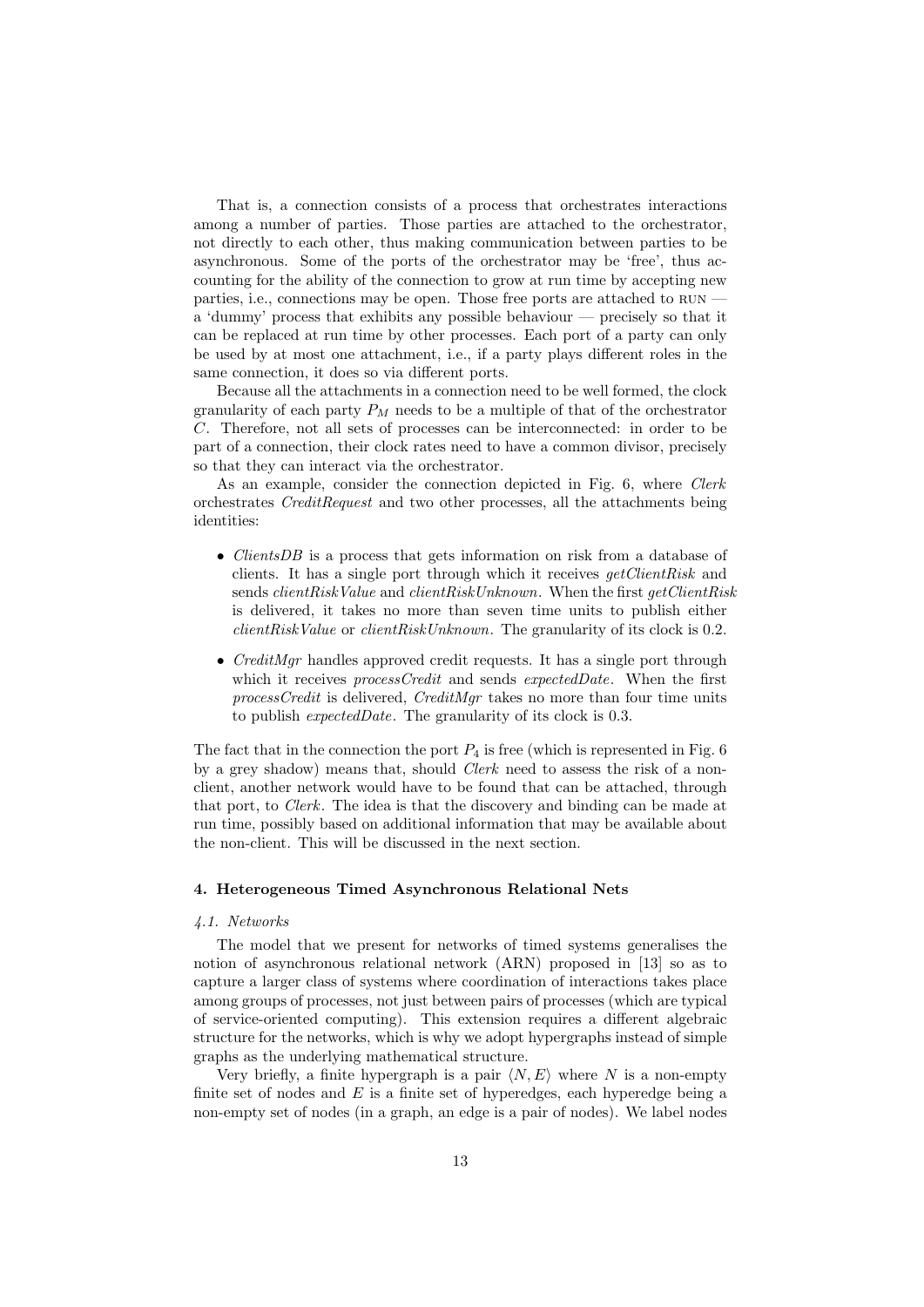

Figure 6: A connection with a free port and three processes.

with processes and hyperedges with connections that attach the processes at the nodes to the orchestrator of the connection.

Definition 4.1 (HT-ARN). A heterogenous timed asynchronous relational net ( HT-ARN)  $\alpha$  is a tuple  $\langle N, E, \Omega, \Xi \rangle$  where:

- $\langle N, E \rangle$  is a finite hypergraph.
- $\Omega$  is a labelling function that, to every  $p \in N \cup E$  (i.e., to every node and hyperedge) assigns a process  $\Omega_p = \langle \delta_p, \gamma_p, \Lambda_p \rangle$
- $\Xi$  is a labelling function that, to every  $c \in E$  (i.e., to every hyperedge) assigns a connection  $\Xi_c = \langle \Omega_c, \gamma_{cF}, \xi_c \rangle$  such that:
	- i) For every hyperedge c, we have an onto mapping  $\kappa_c$  from the set  $\gamma_c$ of ports of  $\Omega_c$  to c, i.e., each of its nodes is associated with at least one of the ports of the orchestrator  $\Omega_c$ .
	- ii) For every hyperedge c and port  $M \in \gamma_c$ ,  $\xi_c$  assigns an attachment  $\langle \Omega_c, \xi_{cM} : M \to M', \Omega_{\kappa_c(M)} \rangle$  between the orchestrator  $\Omega_c$  and the process  $\Omega_{\kappa_c(M)}$ .
	- iii) If two hyperedges  $c_1$  and  $c_2$  share a node p then, for any ports  $M_1 \in \gamma_{c_1}$ and  $M_2 \in \gamma_{c_2}$  such that  $\kappa_{c_1}(M_1) = \kappa_{c_2}(M_2) = p$ ,  $\xi_{c_1M_1}$  and  $\xi_{c_2M_2}$ have different codomains, i.e., attach to different ports of  $\Omega_p$ .

We also define the following sets and mappings:

- $A_{\alpha} = \bigcup_{p \in N} p A_{\gamma_p}$  is the alphabet associated with  $\alpha$  the union of the alphabets of the processes that label the nodes translated by prefixing all actions with the corresponding node (which ensures that the union is disjoint).
	- iv) For every node  $p \in N$ , we denote by  $\iota_p$  the function that maps  $A_{\gamma_p}$  to  $A_{\alpha}$ , which prefixes the actions of  $A_{\gamma_p}$  with p.
	- v) For every hyperedge  $c \in E$ , we denote by  $\iota_c$  the function that maps  $A_{\gamma_c}$  to  $A_{\alpha}$ . This function is such that, for every  $M \in \gamma_c$ ,  $\iota_c(A_M) =$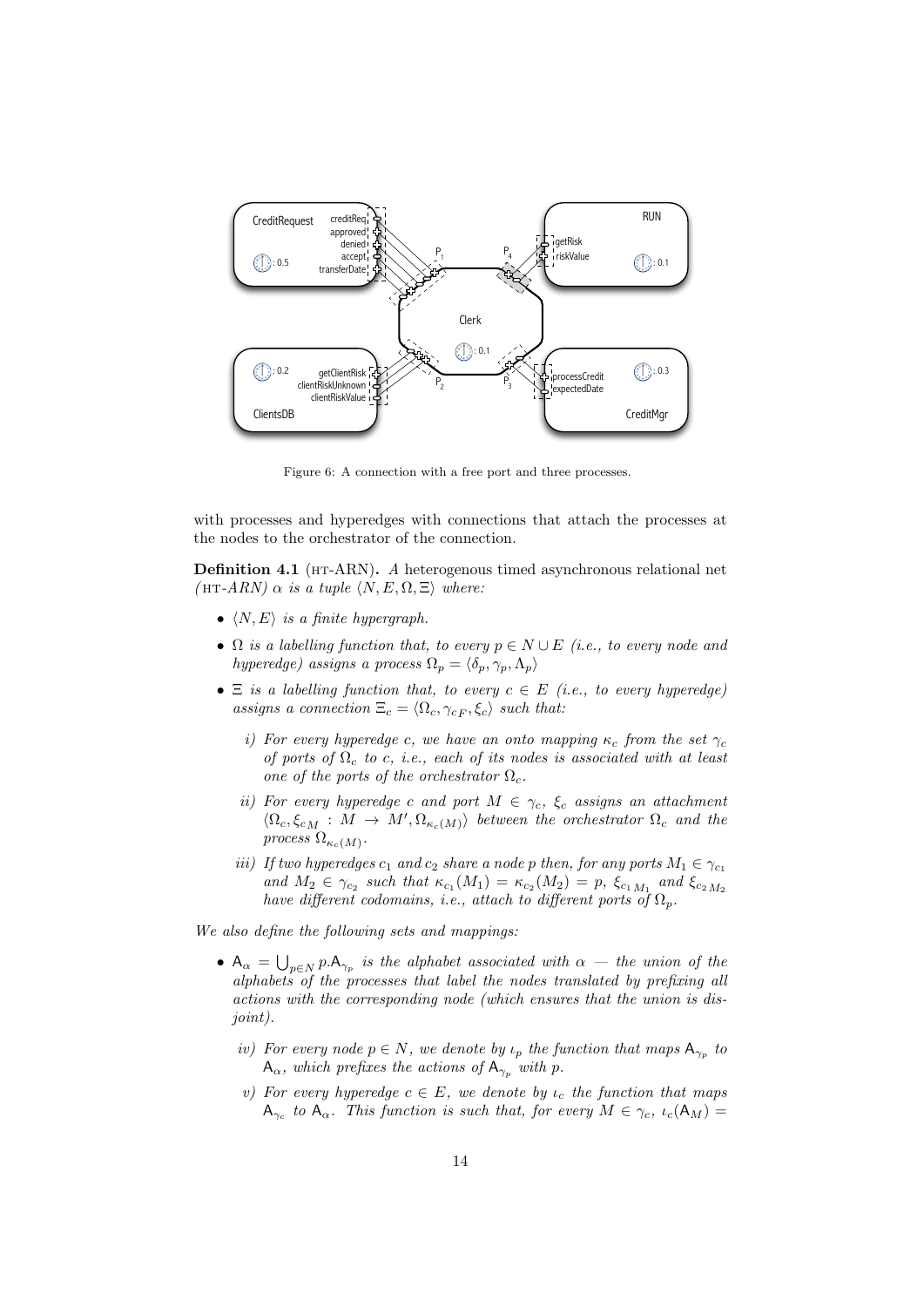$\iota_{\kappa_c(M)}(\xi_{cM}^{\ a}(\mathsf{A}_M)).$  That is, actions of the orchestrator that belong to a port M are translated through  $\xi_{cM}^a$  to the attached process  $\kappa_c(M)$ (reversing polarities) and then according to  $\iota_{\kappa_c(M)}$ .

• 
$$
\Lambda_{\alpha} = \{ \lambda \in \text{ttra}(\mathsf{A}_{\alpha}) : \forall p \in N \cup E \ (\lambda|_{\iota_p} \in \Lambda_p) \}
$$

Note that, for every  $p \in N$ ,  $\left(\frac{1}{p}\right)$  first removes the actions that are not in the alphabet  $p.A_p$  and then removes the prefix p, and similarly for every  $p \in E$ . Therefore, the set  $\Lambda_{\alpha}$  consists of all traces over the alphabet of the HT-ARN that are projected to traces of all its processes and orchestrators:

$$
\Lambda_{\alpha} = \bigcap_{p \in N \cup E} \iota_p(\Lambda_p)
$$

We take this set to represent the behaviour of  $\alpha$ . That is, the behaviour of the ht-ARN is given by the intersection of the behaviour of the processes at the nodes and the hyperedges (connections) translated to the alphabet of the  $HT-ARN$  — this corresponds to what one normally understands as a parallel composition in trace-based models. This is justified by the fact that, when applied to a set of traces, the translations effectively open the behaviour of the processes to actions in which they are not involved (see the discussion after Def. 2.6).

As an example, consider the HT-ARN whose hypergraph has  $\{c, d, m, r\}$  as its set of nodes and as its single hyperedge (that is, the hyperedge connects all nodes). The labelling function is, on nodes,  $c: CreditRequest, d: ClientsDB$ ,  $m: CreditMgr$  and  $r: RUN$ , and assigns the connection  $\langle Clark, {P_4}, {G_1}, \ldots, {G_{P_4}} \rangle$ in Fig. 6 to the hyperedge, with  $\xi_{P_1} = \langle \text{Clerk}, id, \text{ClientsDB} \rangle, \xi_{P_2} = \langle \text{Clerk}, id, \text{ClientsDB} \rangle$ CreditRequest),  $\xi_{P_3} = \langle Clerk, id, CreditMgr \rangle$  and  $\xi_{P_4} = \langle Clerk, id, RUN \rangle$ . The ht-ARN itself is depicted in Fig. 7, the difference from the previous figure being that the nodes of the ht-ARN are represented explicitly, i.e., the figure depicts an hypergraph. Note that *Clerk* is not labelling a node (the hypergraph has four nodes, not five) but part of the label of the hyperedge.



Figure 7: A HT-ARN consisting of a connection with a free port and three processes.

The alphabet of this HT-ARN is the set

{c.creditReq!, c.accept!, d.clientRiskValue!, d.clientRiskUnknown!,  $m$ .expectedDate!,  $r$ .getRisk!, c.approved;, c.denied;, c.transferDate;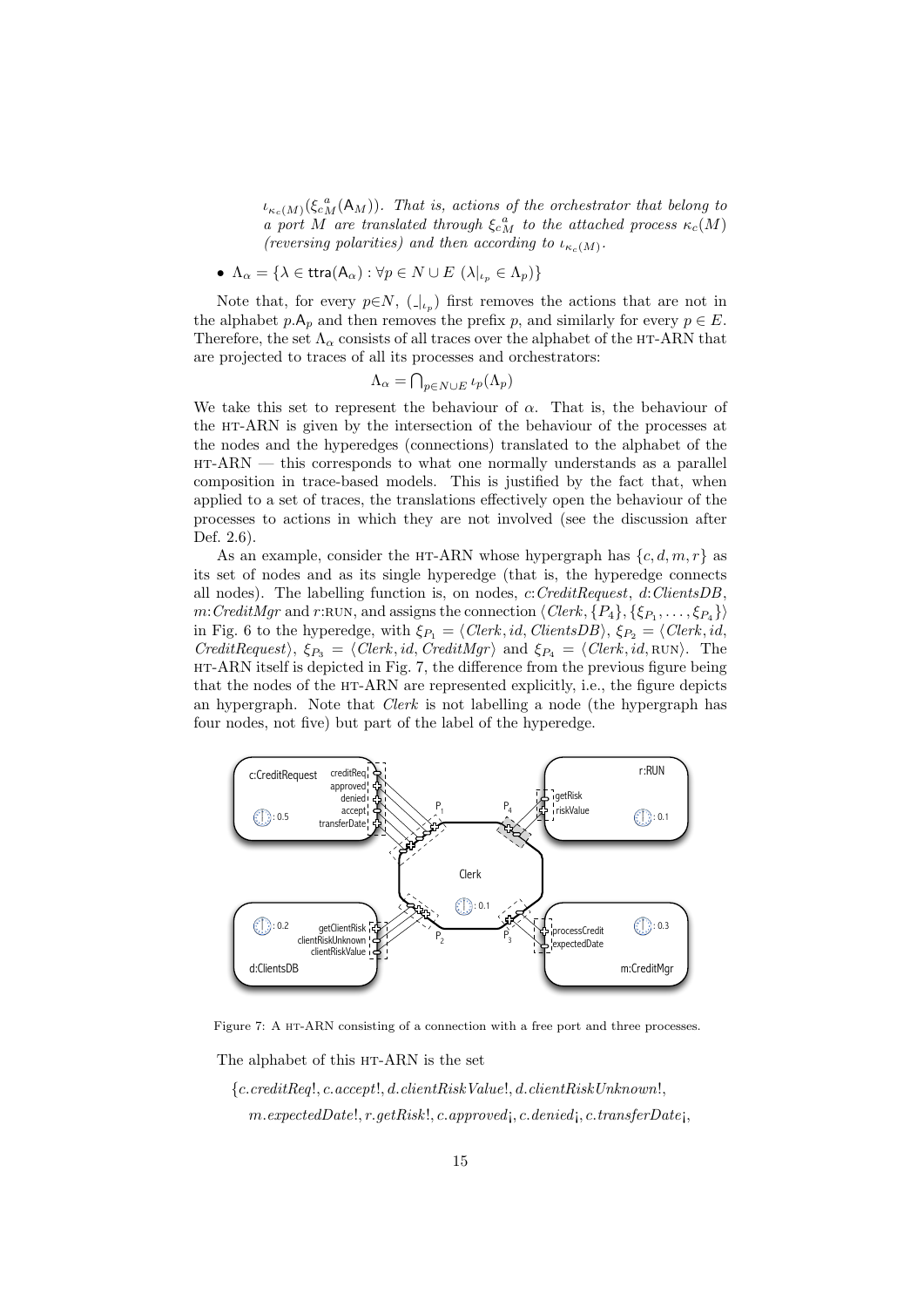#### $d.getClientRisk; m. processCredit; r. riskValue;$

To illustrate how the projections work, Fig. 8 depicts a timed trace of the ht-ARN (in the middle) and its projections to the alphabet of *Clerk* (above) and to the alphabet of  $CreditRequest$  (below) — for simplicity, we omitted the empty actions except where they appear as projections. For the middle trace to be accepted as a behaviour of the HT-ARN, its projections to Clerk, CreditRequest, run, ClientsDB and CreditMgr would have to be traces of the corresponding processes. This is the case of run because this is a process that accepts all traces. As can be seen in Figs. 4 and 5, the trace also projects to a behaviour of Clerk and a behaviour of  $CreditRequest$  (it refines the trace in Fig. 3). It is also easy to see that the projections to *ClientsDB* and *CreditMar* satisfy the informal description of their behaviour as given in the previous section. In Sec. 6, we discuss a logic in which specifications of process behaviour can be formalised and against which traces can be formally checked.



Figure 8: Projection of a trace of the HT-ARN in Fig. 7 (in the middle) to the alphabet of Clerk (above) and of CreditRequest (below).

An important property of ht-ARNs is that their behaviours are closed under refinement, which, as seen in the next section, makes them able to engage with other HT-ARNs.

#### **Proposition 4.2.** For every HT-ARN  $\alpha$ ,  $\Lambda_{\alpha}$  is r-closed.

This follows from the fact that all processes are r-closed by construction, that translations preserve r-closure (Prop. 2.7) and that intersections of r-closed properties are r-closed (Prop. 2.5).

Although every ht-ARN is r-closed, not every ht-ARN has an 'equivalent' representation as a process, i.e., there is not necessarily a process that has the same alphabet of actions and the same set of traces as the HT-ARN, which would allow for the HT-ARN to be implemented over (or simulated by) a single processor. This is because, when time is heterogenous, there is not necessarily a time granularity over which all the traces of a ht-ARN can be generated.

However, if a ht-ARN is connected, i.e., every pair of processes is linked via a path of connections, a common divisor exists for all clock granularities.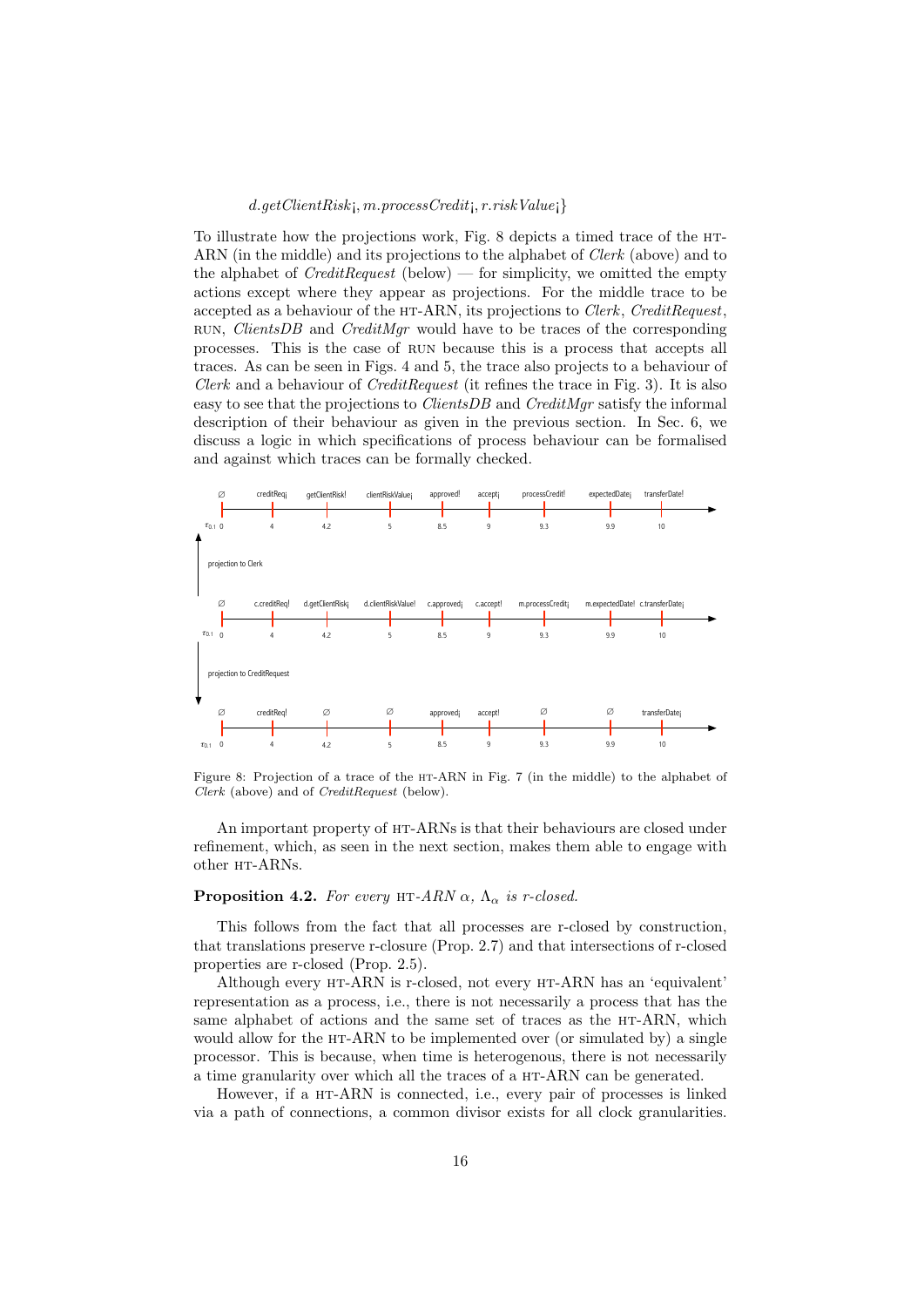In this case, although an equivalent process does not necessarily exist, a best approximation can be found in the sense of Def. 2.4:

**Theorem 4.3.** If a HT-ARN  $\alpha$  is connected and  $\Lambda_{\alpha} \neq \emptyset$ , there is a process  $P_{\alpha} =$  $\langle \delta_\alpha, \gamma_\alpha, \Lambda_{P_\alpha} \rangle$  such that  $\Lambda_{P_\alpha} \precsim \Lambda_\alpha$  and, for any other process  $P = \langle \delta, \gamma_\alpha, \Lambda_P \rangle$ such that  $\Lambda_P \precsim \Lambda_\alpha$ ,  $\Lambda_P \precsim \Lambda_{P_\alpha}$ .

A constructive proof is given in the Appendix.

## 4.2. Composition

Two HT-ARNs can be composed through the ports that are still available for establishing further interconnections, i.e., not connected to any other port, which we call *interaction-points*.

**Definition 4.4** (Interaction-point). An interaction-point of a HT-ARN  $\alpha$  =  $\langle N, E, \Omega, \Xi \rangle$  is a pair  $\langle v, M \rangle$  such that  $v \in N$  is a node and  $M \in \gamma_v$  is a port of the process  $\Omega_n$  at that node, and either (1) M is not involved in any attachment of any hyperedge to which v belongs  $-\omega$  what we call a process interaction-point, or (2)  $\Omega_v$  is a RUN process  $\Box_M^{\delta}$  and v belongs to an hyperedge c such that  $M^{op} \subset \mathcal{U}$  (is a free part) what we call a connection interaction point. We  $M^{op} \in \gamma_{cF}$  (is a free port) — what we call a connection interaction-point. We denote by  $J_{\alpha}$  the collection of interaction-points of  $\alpha$ .

That is, either  $M$  is not attached to any port (process interaction-point) or  $M$  is the port of a RUN process attached to a free port of a connection (connection interaction-point). For example, the HT-ARN depicted in Fig. 7 has only one interaction-point:  $\langle r, \{getRisk, riskValue \} \rangle$ , which is a connection interaction-point. Notice that, if  $\langle v, M \rangle$  is a connection interaction point, there is only an hyperedge to which v belongs, which we denote by  $c_v$ .

We can interconnect two HT-ARNs by merging process interaction-points with connection interaction-points via attachments that are well-formed:

**Definition 4.5** (Composition of HT-ARNs). Let  $\alpha = \langle N_{\alpha}, E_{\alpha}, \Omega_{\alpha}, \Xi_{\alpha} \rangle$  and  $\beta = \langle N_\beta, E_\beta, \Omega_\beta, \Xi_\beta \rangle$  be two HT-ARNs with disjoint sets of nodes and  $\theta$  be a family of wires between  $\alpha$  and  $\beta$ , where every wire is a triple

$$
\theta_i = \langle \langle v_i, M_{v_i} \rangle, \xi_i, \langle p_i, M_{p_i} \rangle \rangle
$$

such that either

- 1.  $\langle v_i, M_{v_i} \rangle$  is a connection interaction-point of  $\alpha$ ,  $\langle p_i, M_{p_i} \rangle$  is a process interaction-point of  $\beta$  and  $\langle \Omega_{\alpha c_{v_i}}, \xi_i : M_{v_i}^{op} \to M_{p_i}, \Omega_{\beta p_i} \rangle$  is a well-formed attachment, or
- 2.  $\langle v_i, M_{v_i} \rangle$  is a connection interaction-point of  $\beta$ ,  $\langle p_i, M_{p_i} \rangle$  is a process interaction-point of  $\alpha$  and  $\langle \Omega_{\beta_{c_{v_i}}}, \xi_i : M_{v_i}^{op} \to M_{p_i}, \Omega_{\alpha_{p_i}} \rangle$  is a well-formed attachment,

and all sets of interaction-points are mutually disjoint, i.e., no interaction-point can be involved in more than one wire.

We define the HT-ARN  $\alpha \parallel_{\theta} \beta = \langle N, E, \Omega, \Xi \rangle$  as follows:

• N is obtained from  $N_{\alpha} \cup N_{\beta}$  by removing the nodes corresponding to the connection interaction-points, and E is obtained from  $E_{\alpha} \cup E_{\beta}$  by replacing, for each wire  $\theta_i$ , the node  $v_i$  by  $p_i$  in the hyperedge  $c_{v_i}$ .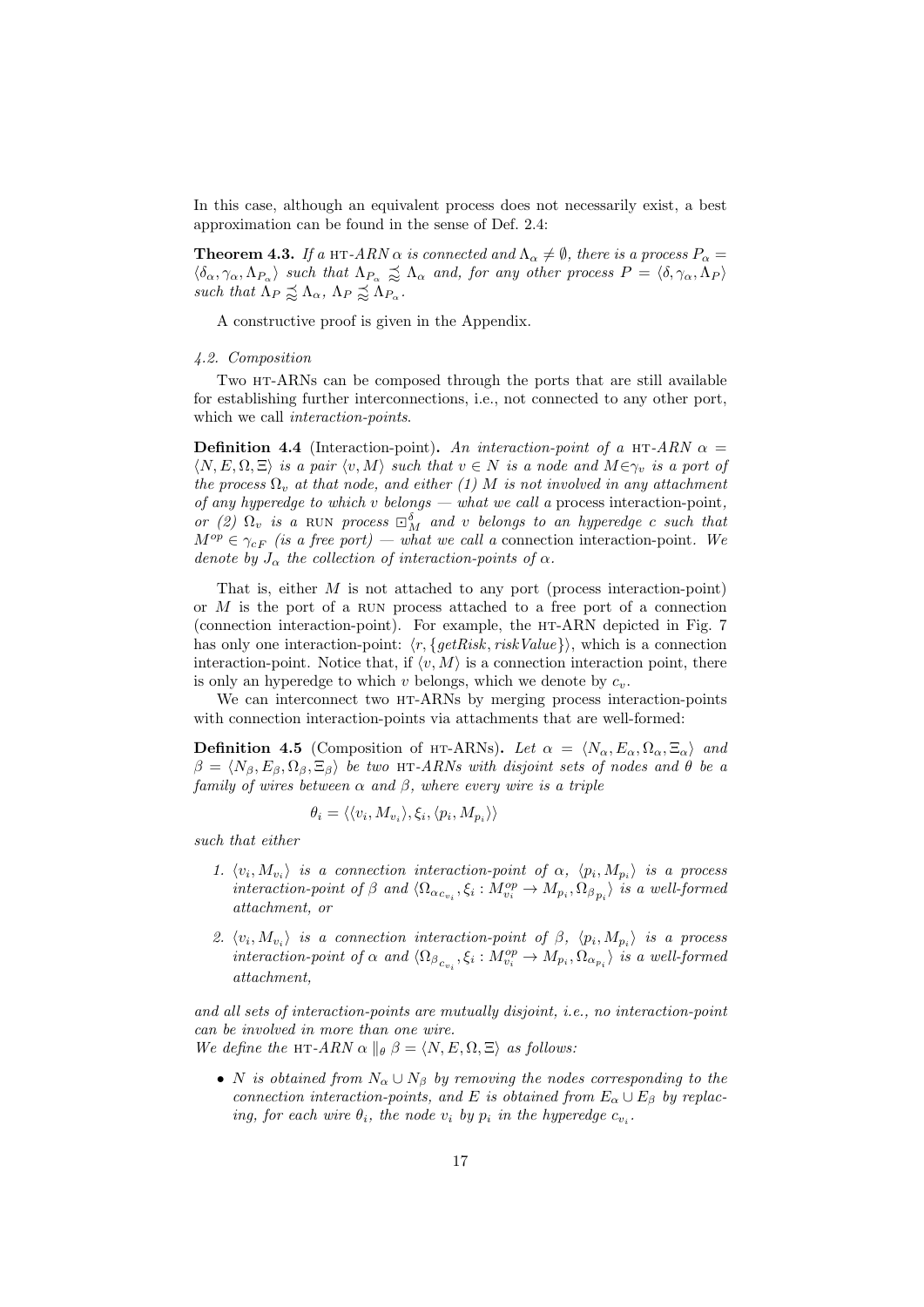- Its node-labelling function  $\Omega$  coincides with  $\Omega_{\alpha}$  or  $\Omega_{\beta}$  on the corresponding remaining nodes.
- Its hyperedge-labelling function  $\Xi$  is as  $\Xi_{\alpha} \cup \Xi_{\beta}$  except that, for each wire  $\theta_i$ , the attachment of the run process at  $v_i$  is replaced with  $\xi_i$  and  $M_{v_i}^{op}$  is removed from the set of free ports of the connection that labels the hyper $edge c_{v_i}.$

In order to illustrate this operation, consider the ht-ARN depicted in Fig. 9, whose hypergraph has  $\{e, b\}$  as its set of nodes and as its single hyperedge (that is, the hyperedge connects all nodes). The actual processes involved are not relevant for the composition so we omit them.



Figure 9: A HT-ARN that provides a risk-evaluation service

This HT-ARN has as a process interaction-point the pair  $\langle e, \{get, return\}\rangle$ , which we can use to compose with the HT-ARN depicted in Fig. 7 via the connection interaction point  $\langle r, \{getRisk, riskValue\}\rangle$ . The corresponding wire identifies getRisk with get and riskValue with return. The result of the composition is depicted in Fig. 10: an hypergraph with five nodes and two hyperedges, the node e belonging to both hyperedges.



Figure 10: The composition of the ht-ARNs of Fig. 7 and Fig. 9.

Composition can take place at run time, allowing for parties to join connections at ports that are free, for example using service-oriented middleware.

## 5. Consistency

The joint consistency of the processes and the orchestrators operating in a ht-ARN is an important property because it ensures that their implementations can work together; consistency is understood as the existence of a timed trace of the ht-ARN that projects to traces of all the parties involved, i.e., one in which all processes and orchestrators agree.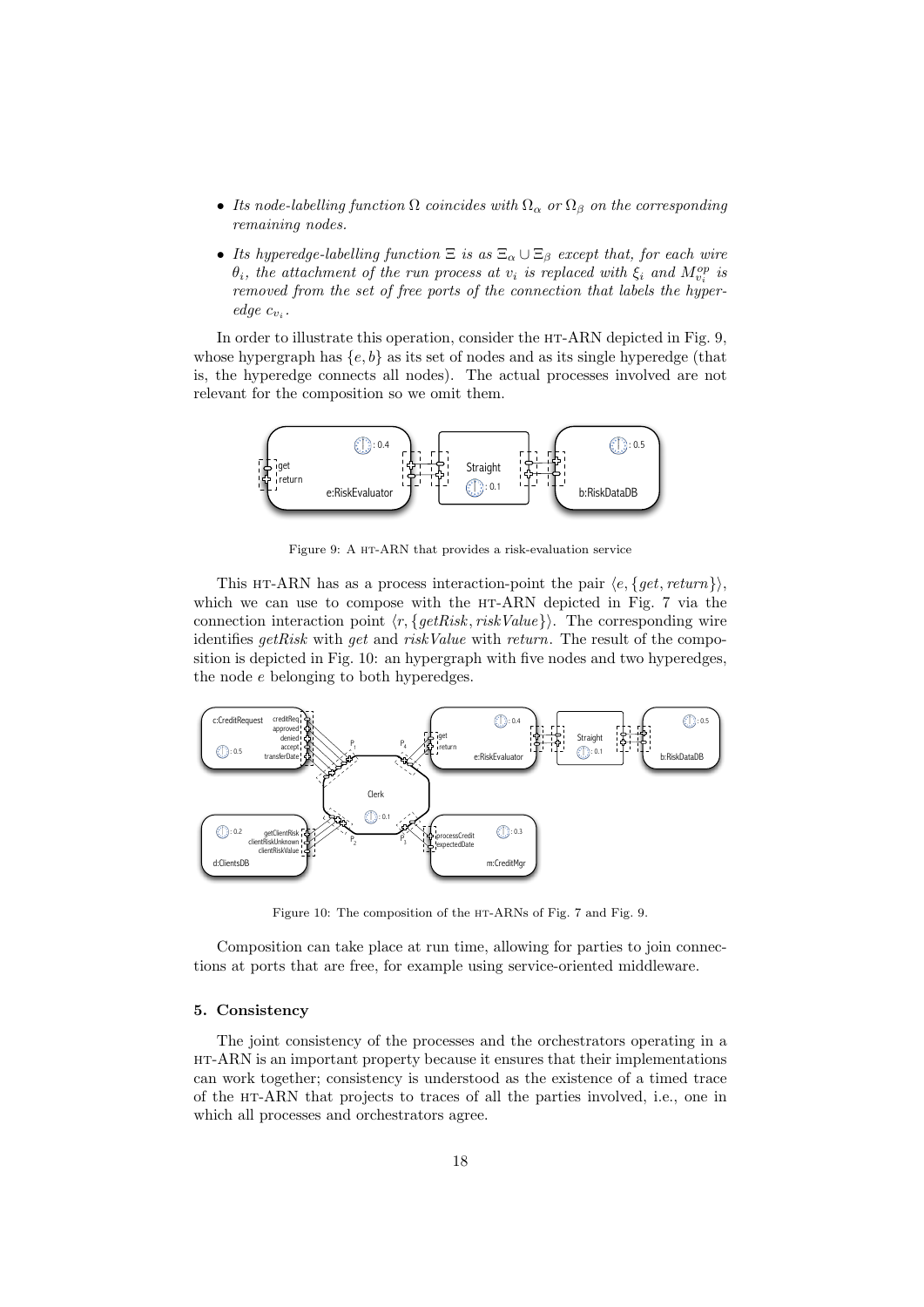Definition 5.1 (Consistent HT-ARN). A HT-ARN  $\alpha$  is said to be consistent iff  $\Lambda_{\alpha}\neq\emptyset$ .

For example, the HT-ARN depicted in Fig. 7 is consistent because, as argued in the previous section, the trace depicted in the middle of Fig. 8 projects to traces of all the processes and of the orchestrator.

## 5.1. Progress-enabled HT-ARNs

In general, identifying a joint trace that is accepted by all the parties (processes and orchestrators) is not easy; a proof of consistency is not normally constructive. Furthermore, consistency is an existential property that does not necessarily inform us of how the parties should behave to jointly build a timed trace. A related property is instead the ability of HT-ARNs to make progress, i.e., that any joint segment can be extended through a set of actions in which the parties (not necessarily all, or even any, given that time can just be allowed to flow) can engage in.

In [13] we characterised that property in an un-timed model, which we now extend to HT-ARNs by considering progress along a fixed time sequence.

**Definition 5.2** (Progress-enabled). For every HT-ARN  $\alpha = \langle N, E, \Omega, \Xi \rangle$  and time sequence  $\tau$ , let

$$
\Pi_{\alpha_{\tau}} = \{ \pi \in (2^{\mathsf{A}_{\alpha}})^{*} : \forall p \in N \cup E \, (\pi|_{\iota_p} \in \downarrow \Lambda_{p_{\tau}}) \}
$$

We say that  $\alpha$  is progress-enabled in relation to  $\tau$  iff

$$
\epsilon \in \Pi_{\alpha_{\tau}} \text{ and } \forall \pi \in \Pi_{\alpha_{\tau}} \exists A \subseteq A_{\alpha}((\pi \cdot A) \in \Pi_{\alpha_{\tau}})
$$

We say that  $\alpha$  is progress-enabled iff there is a time sequence  $\tau$  such that  $\alpha$  is progress-enabled in relation to every  $\tau' \preceq \tau$ .

The set  $\Pi_{\alpha_{\tau}}$  consists of all the segments that the processes can jointly engage in across the time sequence  $\tau$ .

Notice that if  $\epsilon \notin \Pi_{\alpha_{\tau}}$  then  $\tau$  is not a refinement of  $\delta_p$ -time sequence for at least one node or hyperedge  $p$  of  $\alpha$ . Therefore, being progress enabled in relation to  $\tau$  means that  $\tau$  is an admissible time sequence for every node or hyperedge p of  $\alpha$  and that, after any initial joint segment, all the processes can keep making progress along  $\tau$ . Furthermore, because the intersection of A with the alphabet of any process can be empty, being progress-enabled does not require all parties to actually perform an action as long as being idle is admissible for those parties.

By itself, being progress-enabled does not guarantee that a HT-ARN is consistent: it guarantees the ability of a HT-ARN to make any number of finite moves but guaranteeing the existence of an infinite behaviour requires the analysis of what happens 'at the limit'. To do so, we need to use the topological properties of the space of timed traces.

**Definition 5.3** (Closure relative to time). A t-closed HT-ARN is one in which all processes that label nodes or hyperedges (connections) are t-closed in the sense of Def. 2.3.

Processes that are t-closed define safety properties in the usual un-timed sense: over a fixed time sequence, which cannot be controlled by the process, the violation of the property can be checked over a finite trace. In Sec. 6, we show how t-closure is related with the usual notion of safety for timed traces.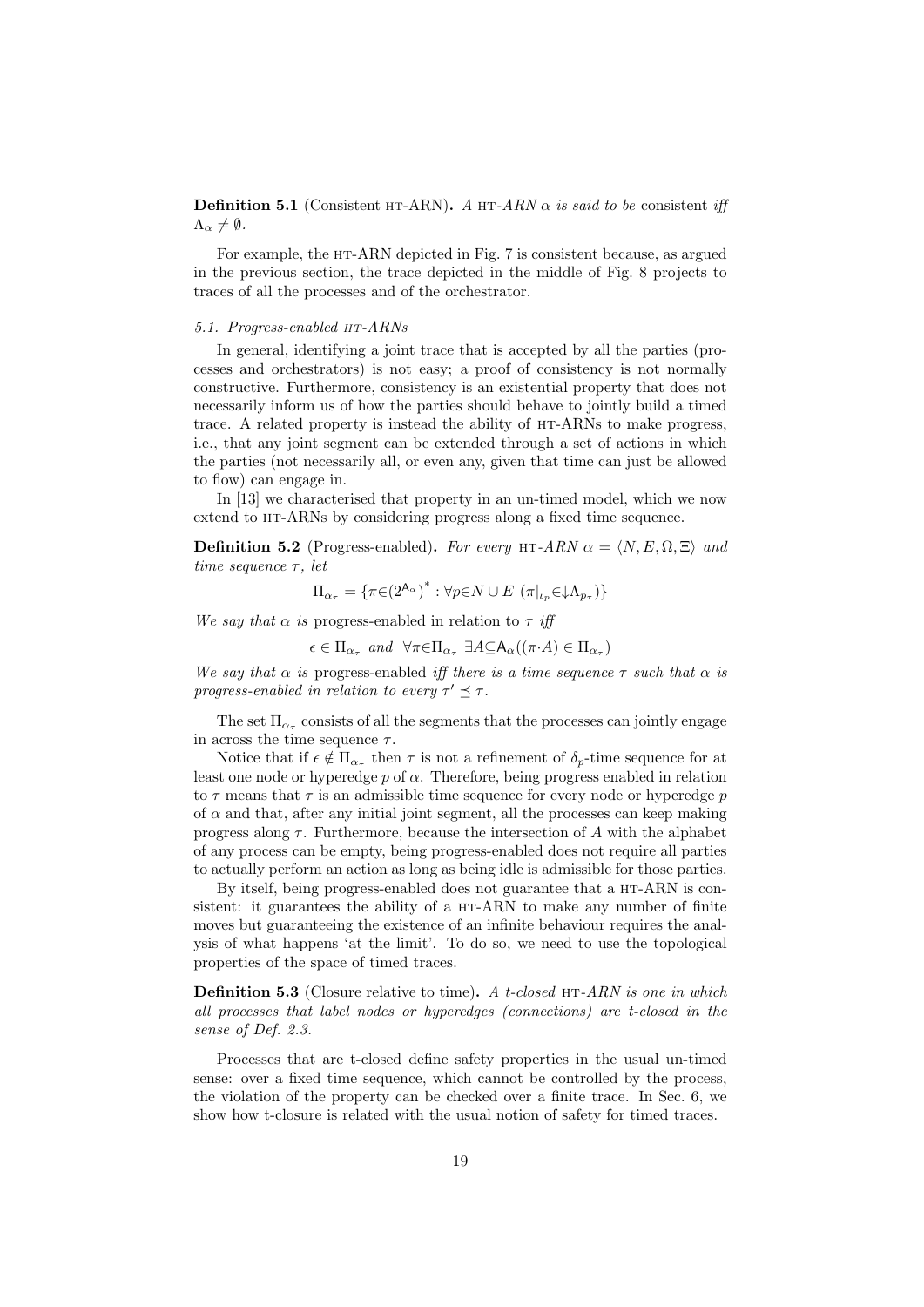#### Corollary 5.4. Let  $\alpha$  be a HT-ARN. If  $\alpha$  is t-closed then so is  $\Lambda_{\alpha}$ .

The corollary follows from the fact that the intersection of t-closed properties is also t-closed.

The following theorem generalises to a timed domain the characterisation of consistency that we proved in [13].

**Theorem 5.5.** A HT-ARN is consistent if it is t-closed and progress-enabled.

#### 5.2. Compositionality

We now show how HT-ARNs can be guaranteed to be progress-enabled by construction: we identify atomic HT-ARNs that are progress-enabled and prove that the class of progress-enabled ht-ARNs is closed under composition. We start by remarking that, because processes are consistent and r-closed, given a process  $P$ , the HT-ARN that consists of a single node labelled with  $P$  is progressenabled in relation to at least a  $\delta$ -time sequence and all its refinements, and therefore is progress-enabled. The same applies to any ht-ARN that consists of a finite set of unconnected processes – in fact, this generalises to any finite juxtaposition of progressed-enabled ht-ARNs (or, indeed, consistent ht-ARNs); the challenge is in checking that progress-enabled HT-ARNs are closed under composition because composition connects ht-ARNs, i.e., it creates connected components.

In [13], we gave criteria for the composition of two (un-timed) progressenabled ARNs to be progress-enabled based on the ability of processes to buffer incoming messages – being 'delivery-enabled' – and of connections to buffer published messages – being 'publication-enabled'. In a timed domain, it becomes necessary to identify time sequences across which all parties can work together. Given a HT-ARN and one of its interaction-points  $\langle v, M \rangle$ , we define the set  $D_{\langle v,M\rangle}$  of deliveries that can be made at that point:

- $D_{\langle v,M \rangle} = \{v.m_i : m \in M^+\}$  if  $\langle v, M \rangle$  is a process interaction-point.
- $D_{(v,M)} = \{v.m! : m \in M^-\}$  if  $\langle v, M \rangle$  is a connection interaction-point.

Notice that in the latter case we are actually interested in the deliveries that are made to the orchestrator, which are the publications made at the free port.

**Definition 5.6** (Delivery-enabled HT-ARN). A HT-ARN  $\alpha$  is delivery-enabled in relation to one of its interaction-points  $\langle v, M \rangle \in J_\alpha$  if, for every  $B \subseteq D_{\langle v, M \rangle}$ ,  $\tau \in \Lambda_{time}$  and  $(\pi \cdot A) \in \Pi_{\alpha_{\tau}}$  such that  $\tau(|\pi|)$  is a multiple of the time granularity  $\delta_v$  of the process at v (i.e.,  $\alpha$  makes a step in sync with the process at v),  $(\pi \cdot B \cup (A \setminus D_{\langle v,M \rangle})) \in \Pi_{\alpha_{\tau}}$  (i.e.,  $\alpha$  accepts the actions in B instead of those  $in A$ ).

That is, being delivery-enabled at an interaction point requires any joint segment of the HT-ARN over a time sequence to be extensible with any set of messages delivered at that interaction-point. Note that in the case of a connection interaction-point, being delivery-enabled means that the orchestrator of the connection is ready to accept publications made at the node  $v$  (the free port). Also note that being delivery-enabled does not interfere with the decision to publish messages:  $B \cup (A \backslash D_{\langle v,M \rangle})$  retains all the publications in A. See also Fig.11.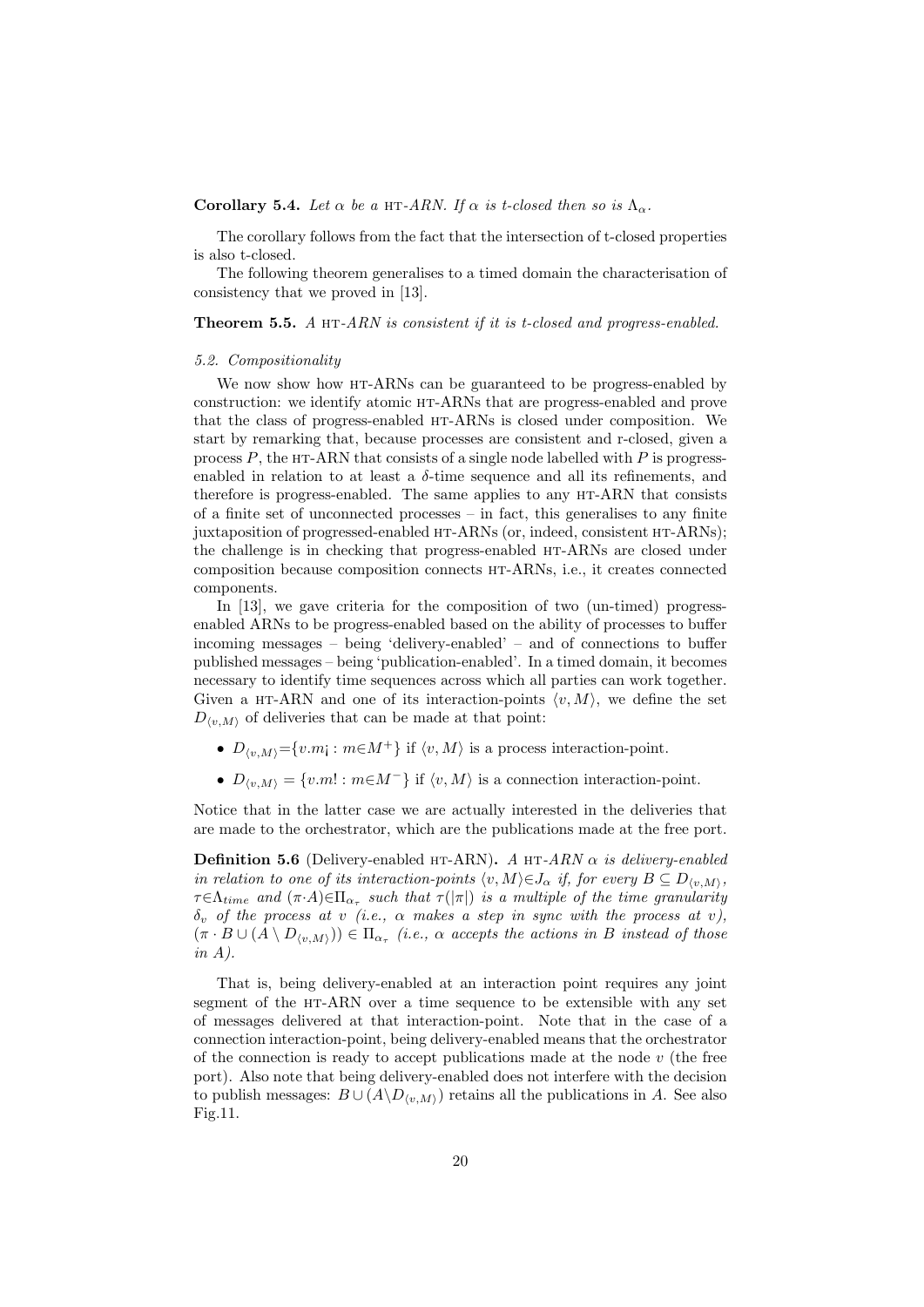

Figure 11: Being delivery enabled: deliveries are accepted at any multiple of the granularity of the interaction point.

Finally, we need to make sure that the processes that orchestrate connections can work together with the processes that they interconnect, i.e., that they do not force the delivery of messages when the processes cannot receive them:

**Definition 5.7** (Cooperative process). Let  $C = \langle \delta, \gamma, \Lambda \rangle$  be a process. For every port  $M \in \gamma$ , let  $E_M = \{m! : m \in M^-\}$ . The process is said to be cooperative in relation to M and a multiple  $\delta'$  of  $\delta$  if, for every  $(\pi \cdot A) \in \downarrow \Lambda_{\tau_{\delta}}$ , if  $\tau(|\pi|)$  is not a multiple of  $\delta'$  then  $\pi \cdot (A \setminus E_M) \in \downarrow \Lambda_{\tau_{\delta}}$ .

That is, if after  $\pi$  the process wants to publish at a port M when it is not in sync with  $\delta'$ , there is an alternative path from  $\pi$  where no publication is made at that time. Notice that  $\tau(|\pi|)$  is the time at which A is executed. See also Fig.12.



Figure 12: Being cooperative: deliveries to peers are not forced when they are not in sync.

We can now state our main compositionality result:

**Theorem 5.8.** Let  $\alpha$  be a composition of progress-enabled HT-ARNs through a family of wires with mutually-disjoint sets of interaction points i.e.,

$$
\alpha = (\alpha_1 \parallel_{\langle \langle v_i, M_{v_i} \rangle, \xi_i, \langle p_i, M_{p_i} \rangle)}^{i=1...n} \alpha_2)
$$

where each  $\langle\langle v_i, M_{v_i} \rangle, \xi_i, \langle p_i, M_{p_i} \rangle\rangle$  is a wire between  $\alpha_1$  and  $\alpha_2$ . If the orchestrators involved in the wires (those that label the hyperedges  $c_{v_i}$ ) are cooperative in relation to the free ports  $M_{v_i}$  that are being connected and the time granularity of the processes at the corresponding interaction points  $\langle p_i, M_{p_i} \rangle$ , and both HT-ARNs are delivery-enabled in relation to the interaction-points being connected, then  $\alpha$  is progress-enabled.

To further guarantee that the HT-ARN that results from the composition is consistent, it is sufficient to choose processes and orchestrators that are t-closed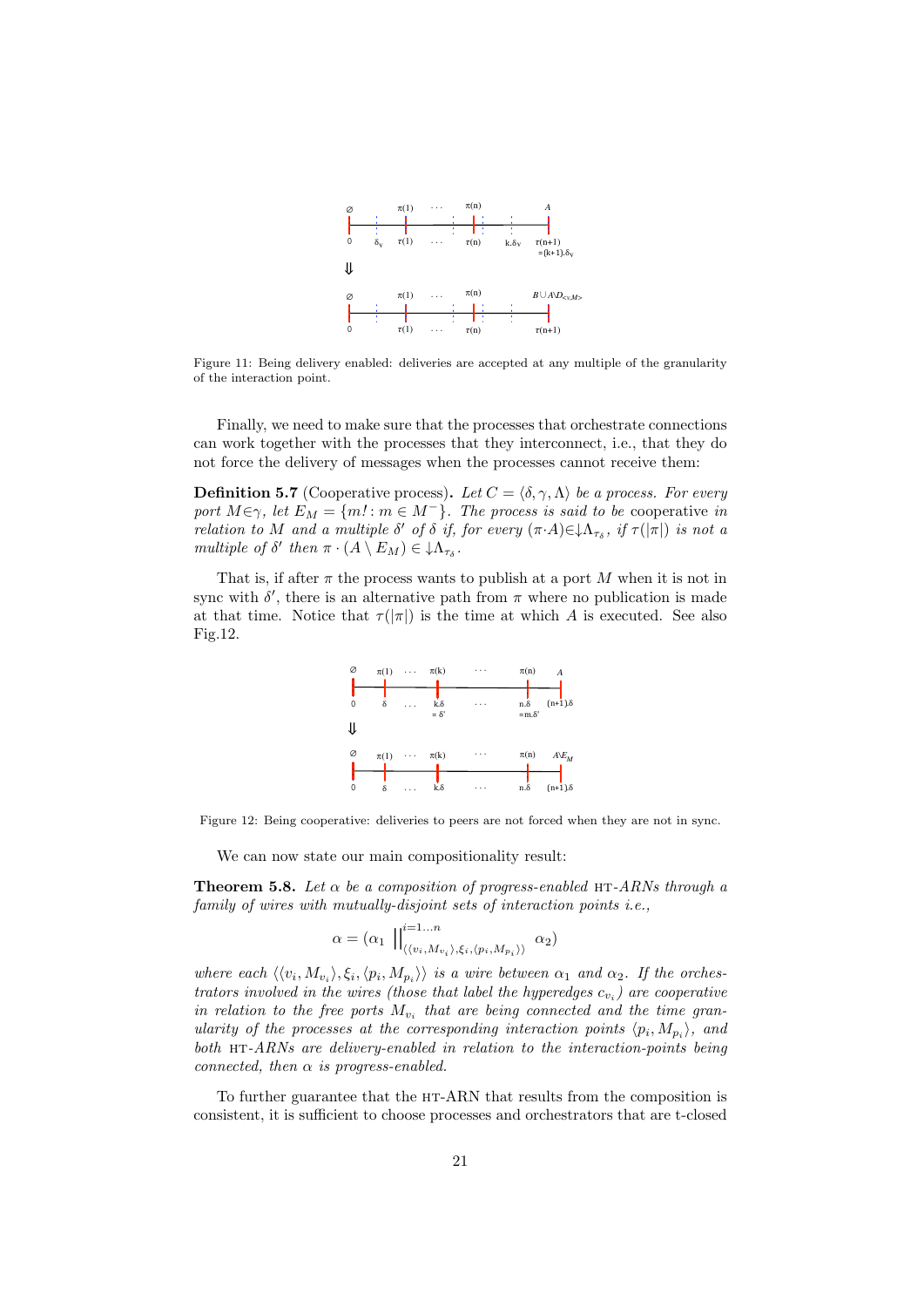(implement safety properties), which is something that can be done at design time, not at composition time.

Another important property is that composition preserves being deliveryenabled in the following sense:

**Proposition 5.9.** Let  $\alpha$  be the composition of two HT-ARNs  $\alpha_1$  and  $\alpha_2$  through a family of wires. Let  $\langle v, M \rangle$  be an interaction-point of one of the  $\alpha_i$  that is not involved in any of the wires. If  $\alpha_i$  is delivery-enabled in relation to  $\langle v, M \rangle$ , so is α.

Because every ht-ARN can be seen as the result of a composition of elementary networks (individual processes or connections), this means that the proof that an ht-ARN is delivery-enabled can be reduced to checking that individual processes (including the orchestrators) are delivery-enabled in relation to their ports. That is, the checking can be done at design time, not at composition time. Checking that an individual process is delivery-enabled can be done as follows:

Corollary 5.10 (Delivery-enabled process). A process  $\langle \delta, \gamma, \Lambda \rangle$  is deliveryenabled in relation to one of its ports M if, for every  $B \subseteq D_M = \{m_j : m \in M^+\}$ and  $(\pi \cdot A) \in \downarrow \Lambda_{\tau_{\delta}}$ ,  $(\pi \cdot B \cup (A \setminus D_M)) \in \downarrow \Lambda_{\tau_{\delta}}$ .

Checking that processes are cooperative in relation to their free ports and multiples of their clock granularities can also be done at design time though the multiples that are of interest will only be known at composition time.

## 5.3. An automata-theoretic view

Checking that processes are delivery-enabled and that connections are cooperative is easier over more operational abstractions of the implementations that generate behaviours, such as automata. In this section, we give as an example abstractions of implementations of processes through discrete timed I/O machines as defined in [11].

We start by recalling the notion of timed I/O automata (TIOA) as defined in [9] except that transitions perform sets of actions instead of single actions. A TIOA is defined in terms of a finite set  $\mathbb C$  of clocks. A *condition* over  $\mathbb C$  is a finite conjunction of expressions of the form  $c \bowtie n$  where  $c \in \mathbb{C}$ ,  $\bowtie \in \{\leq, \geq\}$  and  $n\in\mathbb{N}$ . We denote by  $\mathcal{B}(\mathbb{C})$  the set of conditions over  $\mathbb{C}$ .

**Definition 5.11** (TIOA). A timed  $I/O$  automaton  $A$  (TIOA) is a tuple

$$
\mathcal{A} = \langle Loc, q_0, \mathbb{C}, E, Act, Inv \rangle
$$

where:

- Loc is a finite set of locations;
- $q_0 \in Loc$  is the initial location;
- $\mathbb C$  is a finite set of clocks:
- $E \subseteq Loc \times 2^{Act} \times \mathcal{B}(\mathbb{C}) \times 2^{\mathbb{C}} \times Loc$  is a finite set of edges,
- $Act = Act^I \cup Act^O \cup Act^{\tau}$  is a finite set of actions partitioned into inputs, outputs and internal actions, respectively;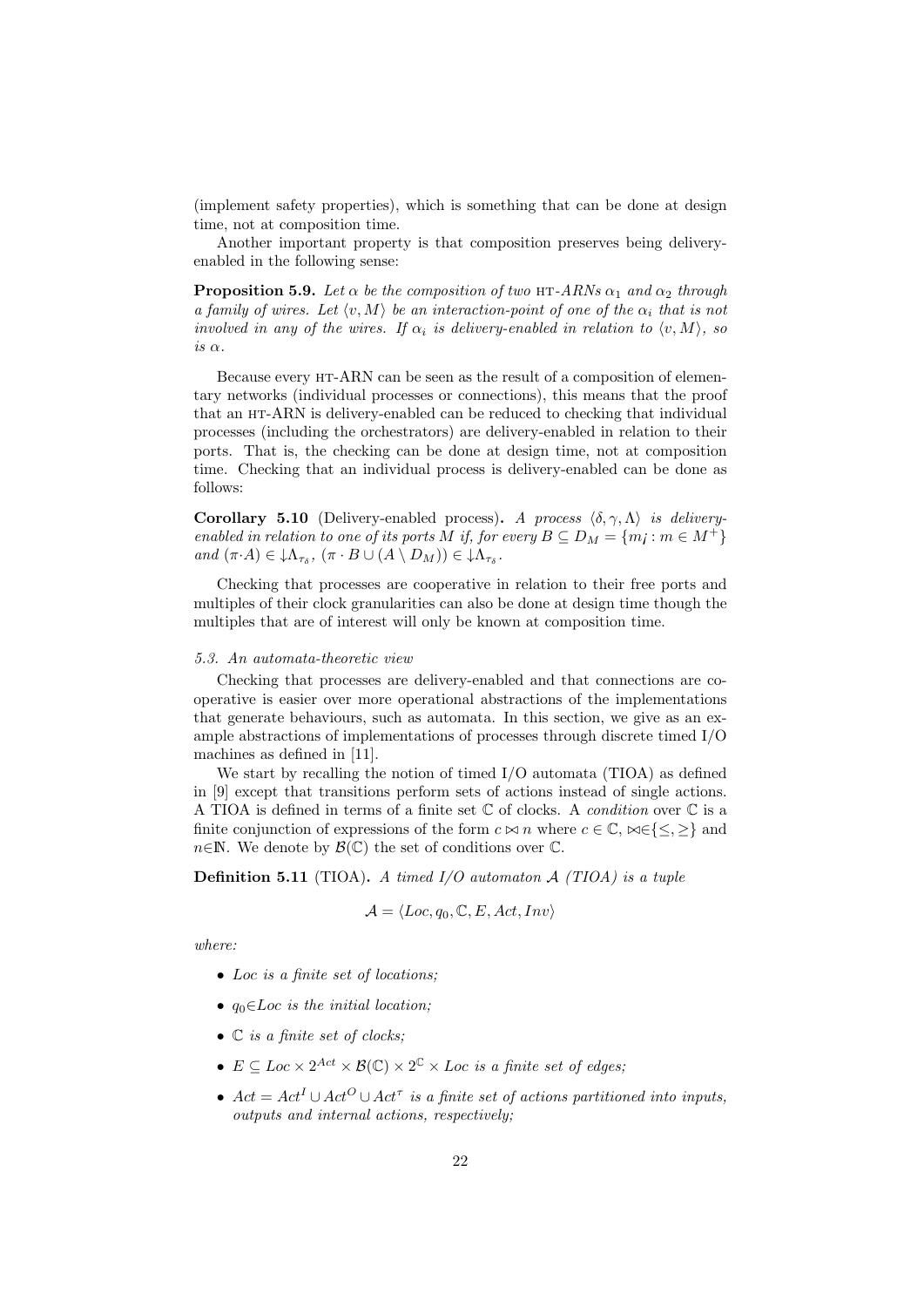• Inv: Loc  $\rightarrow$   $\mathcal{B}(\mathbb{C})$  is a mapping that associates an invariant with every location.

In addition, we impose that every TIOA does not interfere with the ability of the environment to make progress, i.e., is open: for all  $l \in Loc$ , there is an edge  $(l, \emptyset, \phi, \emptyset, l') \in E$  for some location l' such that  $Inv(l')$  is implied by  $Inv(l)$  and for some tautology  $\phi$ .

Given an edge  $(l, S, C, R, l')$ , l is the source location, l' is the target location,  $S$  is the set of actions executed during the transition,  $C$  is a guard (a condition that determines if the transition can be performed), and  $R$  is the set of clocks that are reset by the transition. The requirement that every location is the source of a transition labelled by  $\emptyset$  that is always enabled means that the behavior of  $A$  is always open to the execution of actions in which it is not involved.

A clock valuation over a set  $\mathbb C$  of clocks is a mapping  $v: \mathbb C \to \mathbb R_{\geq 0}$ . Given  $d \in \mathbb{R}_{\geq 0}$  and a valuation v, we denote by  $v+d$  the valuation defined by, for any clock  $c \in \mathbb{C}$ ,  $(v+d)(c) = v(c)+d$ . Given  $R \subseteq \mathbb{C}$  and a clock valuation v, we denote by  $v^{\mathbf{R}}$  the valuation where clocks from R are reset, i.e., such that  $v^{\mathbf{R}}(c)=0$  if  $c \in R$  and  $v^{\mathbf{R}}(c) = v(c)$  otherwise. Given a condition C in  $\mathcal{B}(\mathbb{C})$ , we use  $v \models C$  to express that  $C$  holds for the clock valuation  $v$ .

**Definition 5.12** (Execution). Let  $A = \langle Loc, q_0, \mathbb{C}, E, Act, Inv \rangle$  be a TIOA. An execution of A starting in  $l_0$  and valuation  $v_0$  is a sequence

$$
(l_0, v_0, d_0) \stackrel{S_0, R_0}{\longrightarrow} (l_1, v_1, d_1) \stackrel{S_1, R_1}{\longrightarrow} \dots
$$

where, for all i:

(1)  $l_i \in Loc$ ,  $v_i$  is a clock valuation over  $\mathbb C$  and  $d_i \in \mathbb R_{>0}$ ;

- (2)  $S_i \subseteq Act$  and  $R_i \subseteq \mathbb{C}$ :
- (3) for all  $0 \le t \le d_i, v_i + t \in Inv(l_i);$
- $(4)$   $v_{i+1} = (v_i + d_i)^{\mathbf{R_i}}$ ; and
- (5) there is  $(l_i, S_i, C, R_i, l_{i+1}) \in E$  such that  $v_i + d_i \models C$ .

A partial execution is of the form

$$
(l_0, v_0, d_0) \stackrel{S_0, R_0}{\longrightarrow} \cdots \stackrel{S_{n-1}, R_{n-1}}{\longrightarrow} (l_n, v_n, d_n)
$$

where (1) and (3) hold for all  $i \in [0..n]$ , and (2), (4) and (5) for all  $i \in [0..n-1]$ .

That is, each triple  $(l_i, v_i, d_i)$  consists of a location, the value of the clocks when that location is reached at that point of the execution, and the duration for which the automaton remains at that location before the next transition (which can leave the automaton in the same location). During this time, the invariant  $Inv(l_i)$  must hold. A transition out of  $(l_i, v_i, d_i)$  happens at the end of  $d_i$  units of time and needs to be made by an edge whose guard  $C_i$  holds at that time and leads to a location whose invariant is satisfied. As a result of the transition, the clocks are updated to  $(v_i + d_i)^{\mathbf{R_i}}$ .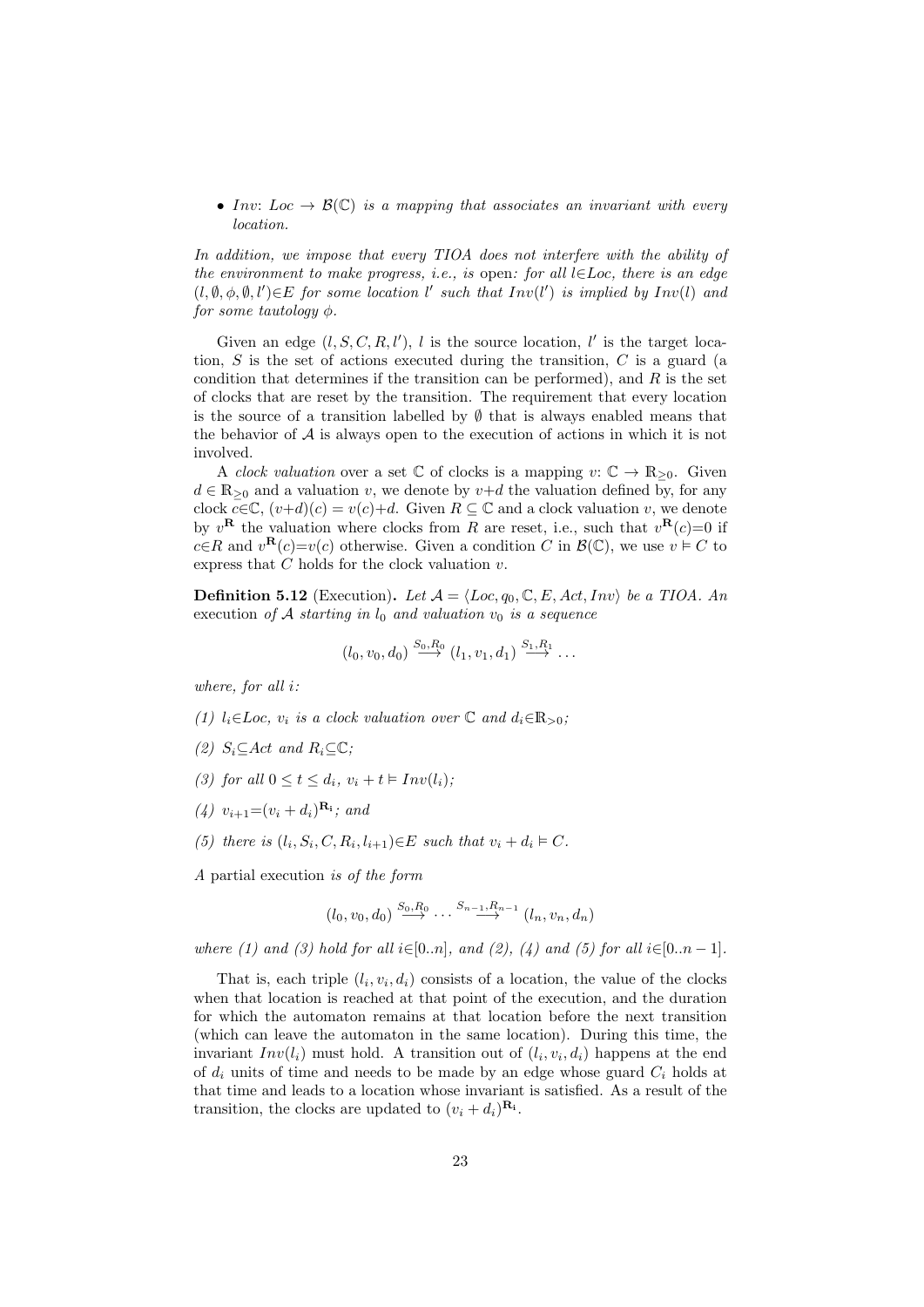A pair  $(l, v)$  where l is a location and v is a clock valuation is said to be reachable at time  $T \in \mathbb{R}_{\geq 0}$  if either (a)  $(l, v) = (q_0, 0), T = 0$  and, there exists  $d_0>0$  such that  $t \in Inv(q_0)$  for all  $0 \le t \le d_0$ ; or (b) there exists a partial execution that starts at  $(q_0, 0)$  and ends at  $(l_n, v_n) = (l, v)$ , and  $T = \sum_{i=0...n-1} d_i$ . Note that, in the last case, condition (3) of Def. 5.12 must hold until n and, hence, there exists  $d_n>0$  such that  $Inv(l_n)$  holds for  $d_n$  time instants.

A timed machine is a TIOA that executes in the context of a clock granularity δ, i.e., its actions are always executed at instant times that are multiples of δ.

**Definition 5.13** (DTIOM). A discrete timed I/O machine is a pair  $M =$  $\langle \delta_M, \mathcal{A}_M \rangle$  where  $\delta_M \in \mathbb{R}_{>0}$  and  $\mathcal{A}_M$  is a TIOA.

The executions and partial executions of M are those of  $A_M$  restricted to transitions at every  $\delta_{\mathcal{M}}$ , i.e.,

$$
(l_0, v_0, d_0) \stackrel{S_0, R_0}{\longrightarrow} (l_1, v_1, d_1) \stackrel{S_1, R_1}{\longrightarrow} \dots
$$

such that all the durations  $d_i$  are  $\delta_M$ . Therefore, we represent executions of DTIOMs as sequences

$$
(l_0, v_0) \stackrel{S_0, R_0}{\longrightarrow} (l_1, v_1) \stackrel{S_1, R_1}{\longrightarrow} \dots
$$

and call each pair  $(l_i, v_i)$  an execution state.

The behaviour  $\mathbb{M}$  of M is the set of executions such that  $l_0=q_0$  and  $v_0(c)=0$  for all  $c\in\mathbb{C}$ , i.e., those that start in the initial location with all clocks set to 0.

Every execution of a DTIOM M defines the  $\delta_{\mathcal{M}}$ -timed trace  $\lambda = \langle \sigma, \tau_{\delta_M} \rangle$  over Act where  $\sigma(0)=\emptyset$  and, for  $i>0$ ,  $\sigma(i+1)=S_i$ . We denote by  $\Lambda_M$  the r-closure of the set of timed traces defined by  $\llbracket \mathcal{M} \rrbracket$ , which we call its language.

**Definition 5.14** (Implementation of a process defined by a DTIOM). An implementation of a process  $\langle \delta, \gamma, \Lambda \rangle$  is a DTIOM  $\mathcal{M} = \langle \delta, \mathcal{A} \rangle$  such that:

- $Act_{\mathcal{A}}^{I}=\bigcup_{M^+\in\gamma}\mathsf{A}_{M^+}$
- $Act_{\mathcal{A}}^{O} = \bigcup_{M^{-} \in \gamma} A_{M^{-}}$
- $Act_{\mathcal{A}}^{\tau}=\emptyset$
- $\Lambda = \Lambda_{\mathcal{M}}$

That is, the input actions of the DTIOM are the message deliveries, its outputs are the publications, and there are no internal actions (internal actions arise when DTIOM are composed). The behaviour of the process must be the language of the DTIOM.

**Definition 5.15** (Cooperative). A DTIOM  $M = \langle \delta_M, A_M \rangle$ , where  $A_M =$  $\langle Loc, q_0, \mathbb{C}, E, Act, Inv \rangle$ , is said to be cooperative in relation to  $Q \subseteq Act$  and a multiple  $\delta$  of  $\delta_M$  if the following holds for every  $(l, v)$  reachable at a time T such that  $(T + \delta_{\mathcal{M}})$  is not a multiple of  $\delta$ :

for every edge  $(l, A, C, R, l') \in E$  such that  $v + \delta_M \models C$  and  $(v + \delta_M)^{\mathbf{R}} + t \models$ Inv(l') for all  $0 \le t \le \delta_{\mathcal{M}} - i.e.,$  the machine makes a transition at a time that is not a multiple of  $\delta$  — there exists an edge  $(l, A \backslash Q, C', R', l'')$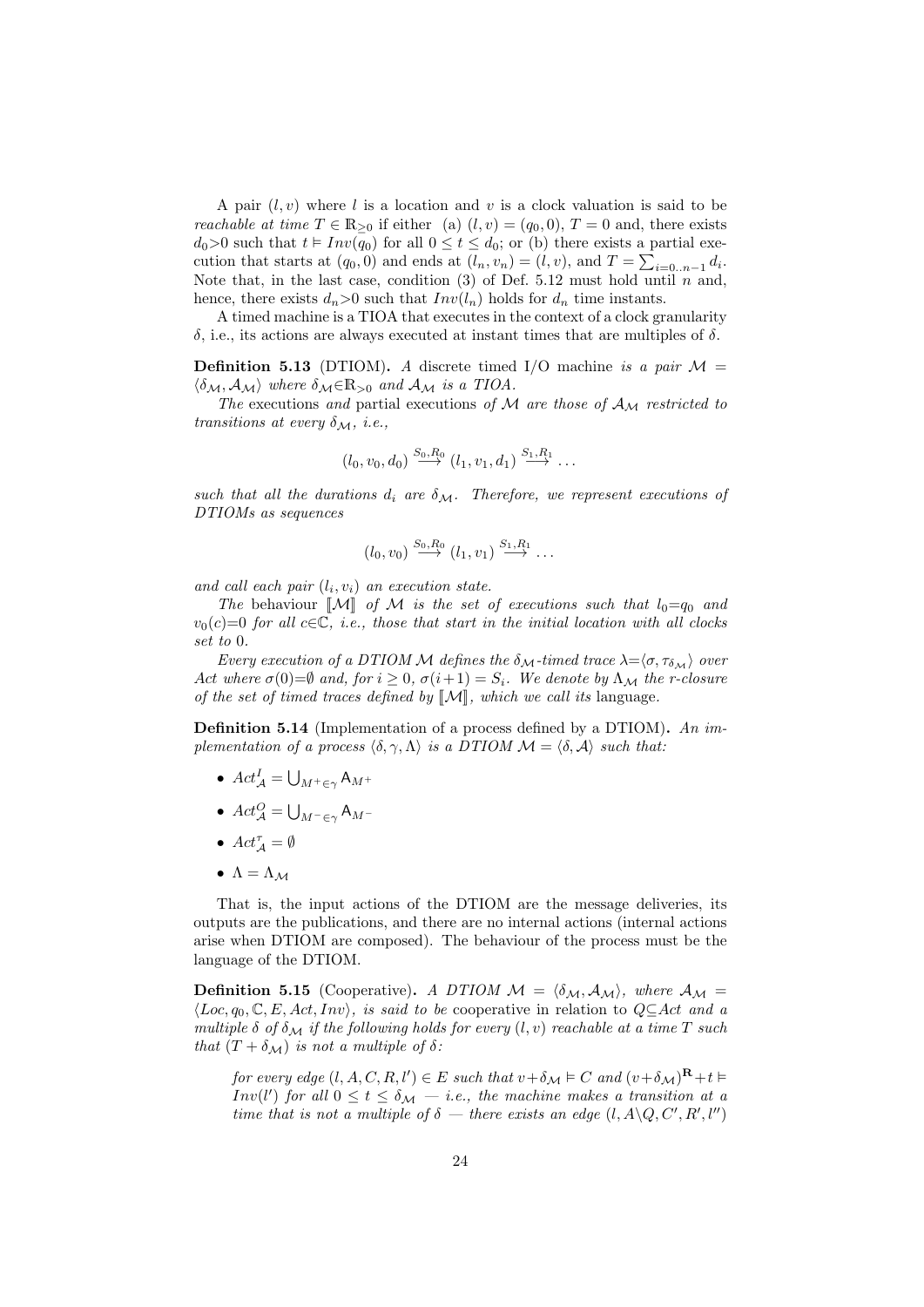such that  $v + \delta_M \models C'$  and for all  $0 \le t \le \delta_M$ ,  $(v + \delta_M)^{\mathbf{R}'} + t \models Inv(l'')$  i.e., the machine can make an alternative transition that does not perform any actions in Q.

Essentially, being cooperative in relation to  $Q$  and  $\delta$  means that the machine will not force transitions that perform actions in Q at times that are not multiples of  $\delta$ .

The following result follows trivially from Def. 5.7:

**Proposition 5.16.** Let P be a process with granularity  $\delta$ , M one of its ports and M one of its implementations. If M is cooperative in relation to  $A_{M-}$  and a multiple  $\delta'$  of  $\delta$ , then P is cooperative in relation to M and  $\delta'$ .

**Definition 5.17** (DP-enabled). A DTIOM  $M = \langle \delta_M, A_M \rangle$ , where  $A_M$  $\langle Loc, q_0, \mathbb{C}, E, Act, Inv \rangle$ , is DP-enabled in relation to  $J \subseteq Act^{\hat{I}}$  if the following property holds for every  $B\subseteq J$  and state  $(l, v)$  reachable at a time  $T$ :

for every edge  $(l, A, C, R, l') \in E$  such that  $v + \delta_M \models C$  and, for all  $0 \leq t \leq \delta_{\mathcal{M}}, \ (v + \delta_{\mathcal{M}})^{\mathbf{R}} + t \models Inv(l') - i.e., \ the \ machine \ can \ make$ a transition — there exists an edge  $(l, B \cup (A \backslash J), C', R', l'')$  such that  $v + \delta_{\mathcal{M}} \models C'$  and, for all  $0 \leq t \leq \delta_{\mathcal{M}}, (v + \delta_{\mathcal{M}})^{\mathbf{R}'} + t \models Inv(l'') - i.e.,$ the machine can make an alternative transition that accepts instead B as inputs and still performs the same outputs (and inputs outside J).

The term DP-enabled stands for delivery/publication-enabled and it reflects that inputs received by machines in a network with the role of components are deliveries made by orchestrators, and inputs received by orchestrators are publications made by components.

Therefore, a DTIOM is DP-enabled in relation to a set of inputs  $J$  if, whenever it leaves a reachable state, it can do so by accepting any subset of  $J$ , and if its outputs are independent of the inputs in  $J$  that it receives.

The following result follows trivially from Cor. 5.10:

**Proposition 5.18.** Let P be a process with granularity  $\delta$ , M one of its ports and M one of its implementations. If M is DP-enabled in relation to  $A_{M^+}$ , then P is delivery-enabled in relation to M.

In order to estimate the complexity of checking these properties, it is useful to use the Büchi-automata "equivalent" of DTIOM defined in [11].

Let  $A = \langle Loc, l_0, \mathbb{C}, E, Act, Inv \rangle$  be a TIOA. Given a clock c, let Max<sup>A</sup>(c) denote the maximal constant with which  $c$  is compared in the guards and invariants of A. Let  $\mathcal{M} = \langle \delta, \mathcal{A} \rangle$  and  $\mathcal{B}_{\mathcal{M}} = \langle Q, q_0, 2^{Act}, \rightarrow, Q \rangle$  be the Büchi automaton such that:

- $\bullet \ \ Q = Loc \times \prod_{c \in \mathbb{C}} [0 \ .. \ \lfloor \frac{\mathsf{Max}^{\mathcal{M}}(c)}{\delta} ]$  $\frac{c}{\delta}$  + 1] (i.e., states consist of a location l and a natural number  $n_c \leq \lfloor \frac{\text{Max}^{\mathcal{M}}(c)}{\delta} \rfloor + 1$ , for every  $c \in \mathbb{C}$ );
- $q_0 = (l_0, 0);$
- $(l, \nu) \stackrel{S}{\rightarrow} (l', \nu')$  iff there exists a transition  $(l, S, C, R, l') \in E$  such that:
	- (i) for all  $0 \le t \le \delta$ ,  $\boldsymbol{\nu} \cdot \delta + t \models Inv(l)$ ,
	- (ii)  $\boldsymbol{\nu} \cdot \boldsymbol{\delta} + \boldsymbol{\delta} \models C$ .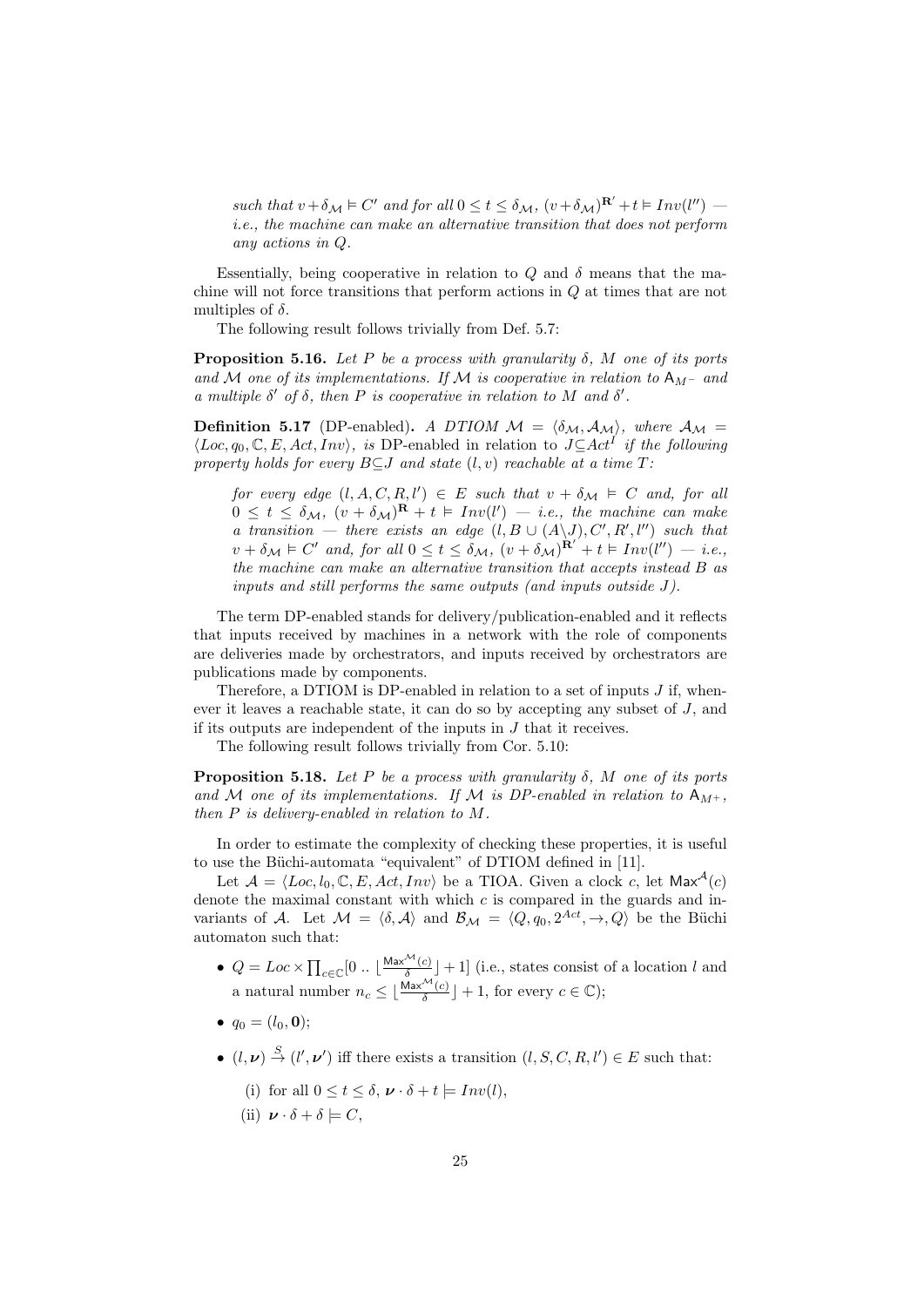(iii) for all 
$$
c \in \mathbb{C}
$$
,  $\nu'(c) = \begin{cases} 0 & \text{if } c \in R \\ \nu(c) & \text{if } c \notin R \text{ and } \nu(c) = \lfloor \frac{\text{Max}^{\mathcal{A}}(c)}{\delta} \rfloor + 1 \\ \nu(c) + 1 & \text{otherwise} \end{cases}$   
(iv)  $\nu' \cdot \delta = Inv(l').$ 

Notice that Q involves only natural numbers. The size of  $\mathcal{B}_{\mathcal{M}}$  is in  $O(|Loc| \cdot )$  $(\lfloor \frac{Max}{\delta} \rfloor + 2)^{|\mathbb{C}|}$ , where  $|Loc|$  and  $|\mathbb{C}|$  are the size of *Loc* and the number of clocks, respectively, and  $\mathsf{Max} = \max\{\mathsf{Max}^{\mathcal{A}}(c) \mid c \in \mathbb{C}\}\$ is the maximal constant considered in all constraints and invariants of M.

The Büchi automaton  $\mathcal{B}_\mathcal{M}$  is equivalent to  $\mathcal M$  in the following sense:

**Theorem 5.19** ([11]). For all action sequences  $\sigma$  over Act,  $\langle \sigma, \tau_{\delta} \rangle \in \llbracket \mathcal{M} \rrbracket$  iff the infinite sequence  $\sigma(1)\sigma(2) \ldots$  is in the language of  $\mathcal{B}_M$ .

In practice, being cooperative can be verified using a syntactic check on the states of the equivalent Büchi automaton that can be reached with a number of transitions n such that  $n + 1$  is not a multiple of  $\delta/\delta_{\mathcal{M}}$ . This can be done in time in  $O(\frac{\delta}{\delta_{\mathcal{M}}} \cdot |\mathcal{B}_{\mathcal{M}}| \cdot |E_{\mathcal{M}}|^2)$ , with  $|\mathcal{B}_{\mathcal{M}}|$  being the size of the Büchi automaton  $\mathcal{B}_\mathcal{M}$ .

Likewise, DP-enabledness can be verified in  $O(\frac{\delta}{\delta M} \cdot |\mathcal{B}_M| \cdot |E_M|^2 \cdot 2^{|Act_M^I|}).$ 

## 6. A Compositional Theory for HT-ARNs

In this section, we discuss a logic that supports the specification of timed properties as defined in Sec. 2, and define a specification theory for our component algebra. More specifically, we want to be able to specify processes through a finite collection  $\Phi$  of sentences of the logic and use the inference mechanisms of the logic to derive properties of processes and ht-ARNs using the specifications of the intervening processes. This requires a logic in which we can specify and reason about timed traces.

We are interested in answering the following specific questions:

- δ-Satisfiability Given a specification Φ and a clock granularity δ, is there a process  $\langle \delta, \gamma, \Lambda \rangle$  that satisfies Φ?
- δ-Canonicity Given a specification Φ and a clock granularity δ, is there a canonical process (in the sense of being maximal for  $\Phi$  and  $\delta$ ) that satisfies Φ?

The typical answer to these questions is, for satisfiability, that the specification is consistent (i.e.,  $\Lambda_{\Phi} = {\lambda : \lambda \models \Phi} \neq \emptyset$ ), and for canonicity that one takes  $\Lambda_{\Phi}$  as the canonical model of  $\Phi$  (the largest set of timed traces that satisfy the specification).

Because the behaviour of a process is the r-closure of a non-empty  $\delta$ -timed property (Def. 3.1), where  $\delta$  is a clock granularity, and that we are interested in t-closed processes in order to guarantee good properties of ht-ARNs (such as consistency), the answers to our questions are not so simple and lead to another set of questions:

• Is there a logic in which we can guarantee that  $\Lambda_{\Phi}$  is t-closed, r-closed, and such that all its models are refinements of a  $\delta$ -timed trace?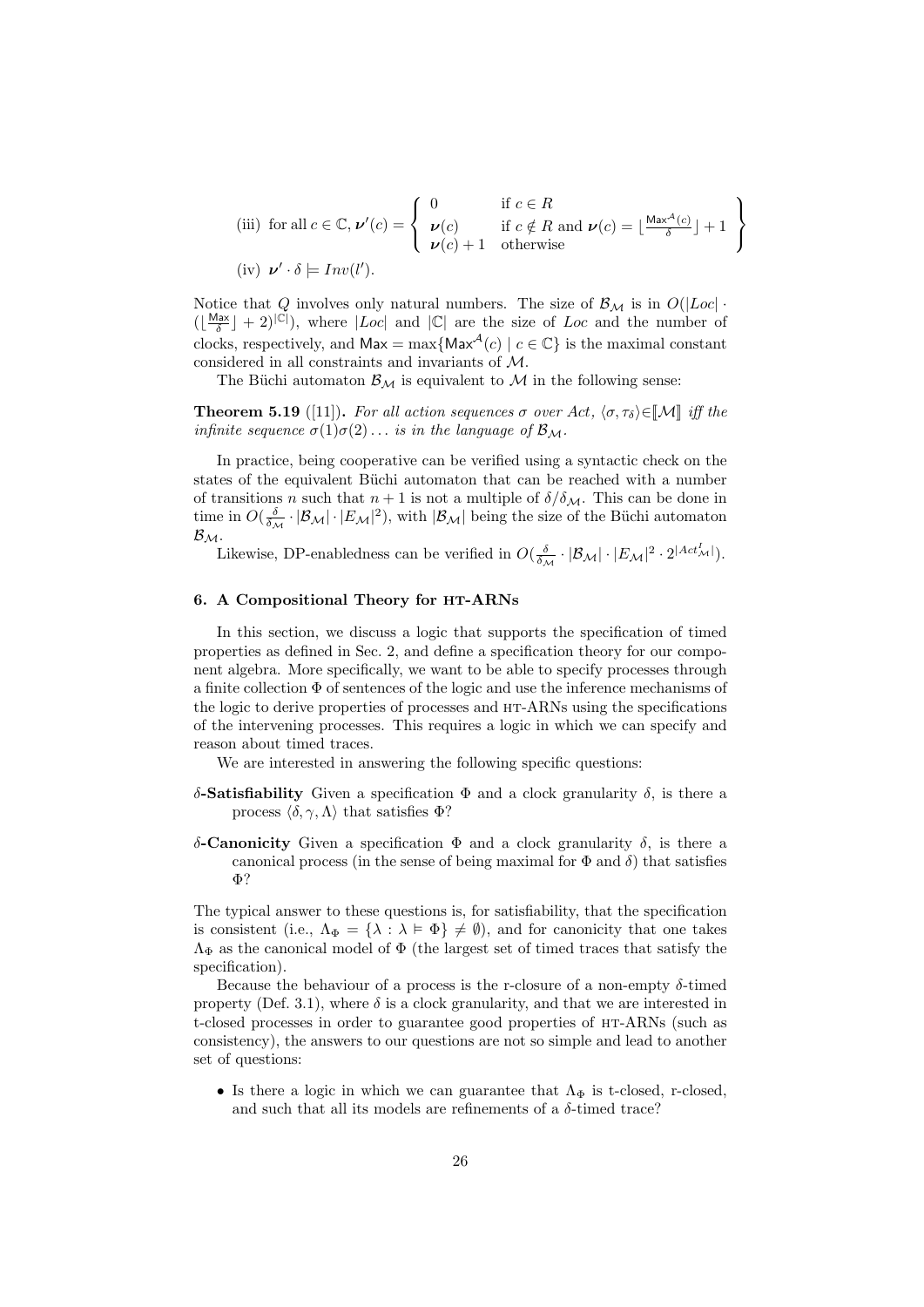- If not, is there an alternative way of defining a canonical model?
- If  $\Lambda_{\Phi} \neq \emptyset$ , i.e., if there is a timed trace that satisfies  $\Phi$ , can we guarantee satisfiability, i.e., the existence of a process that satisfies Φ?

More specific questions that would help us choose an appropriate logic are:

- 1. Is the logic closed under limits in the Cantor topology for a fixed time sequence, i.e., if a set of timed traces satisfies  $\Phi$ , can we guarantee that its t-closure also satisfies Φ?
- 2. Is the logic closed under refinement, i.e., if a set of timed traces satisfies Φ, can we guarantee that its r-closure also satisfies Φ?

If the answers are positive, then we could choose as a behaviour for the canonical process the set  $\Lambda_{\Phi}^{\delta}$  that is the r-closure of the t-closure of the set  $\{\lambda :$  $\lambda \in \text{trra}_{\delta}(A_{\gamma}) \wedge \lambda \models \Phi$ , i.e., we choose first the δ-timed traces that satisfy  $\Phi$ , and then close it for time, and then for refinement. This would give us the r-closure of a  $\delta$ -timed property that is also t-closed, which would satisfy  $\Phi$ . Sec. 6.1 and Sec. 6.2 discuss answers to those two questions.

In order to check for  $\delta$ -satisfiability, in particular that the set  $\Lambda_{\Phi}^{\delta}$  is not empty (and, hence, defines a process), one would have to find a  $\delta$ -timed trace (or the refinement of a  $\delta$ -timed trace) that satisfies  $\Phi$ . This could be done, for example, by building a DTIOM (which by definition generates only  $\delta$ -timed traces) that satisfies  $\Phi$ . An alternative, which we explore in Sec. 6.3, is to identify a formula  $Ax_{\delta}$  that is only satisfied by timed traces that are refinements of a  $\delta$ -timed trace. In this case, one would check for the satisfiability of  $\Phi$  and  $Ax_{\delta}$  over the space of all timed traces.

#### 6.1. Logics for specifying timed properties

Several extensions of LTL have been proposed to express and reason about real time, which are usually based on Metric Temporal Logic (MTL) [24]. MTL works over timed traces and has been studied extensively in relation to important properties such as satisfiability and model-ckecking. The formulas of MTL are built from a set of A of actions (atomic propositions) using Boolean connectives and time-constrained versions of the until operator of the form  $\mathcal{U}_I$ where  $I \subseteq [0, \infty)$  is an interval with endpoints in  $\mathbb{Q}_{\geq 0} \cup \{\infty\}$ :

 $\phi ::= a \mid \neg \phi \mid \phi \supset \phi \mid \phi \mathcal{U}_I \phi$ 

where  $a \in A$ . Fragments of MTL have been characterised in which only safety properties can be expressed; for example, safety-MTL [26] requires that sentences are in negation normal form and all eventualities are time-bounded. safety-MTL has a pointwise semantics, i.e., one evaluates sentences over the indexes of timed traces.

**Definition 6.1** (Pointwise semantics of MTL). For every timed trace  $\lambda = \langle \sigma, \tau \rangle$ over A and  $i \in \mathbb{N}$ :

- $\lambda, i \vDash_{pw} a$  iff  $a \in \sigma(i)$
- $\lambda, i \vDash_{pw} \neg \phi \text{ iff } \lambda, i \nvDash_{pw} \phi$
- $\lambda, i \vDash_{pw} \phi_1 \supset \phi_2$  iff if  $\lambda, i \vDash_{pw} \phi_1$  then  $\lambda, i \vDash_{pw} \phi_2$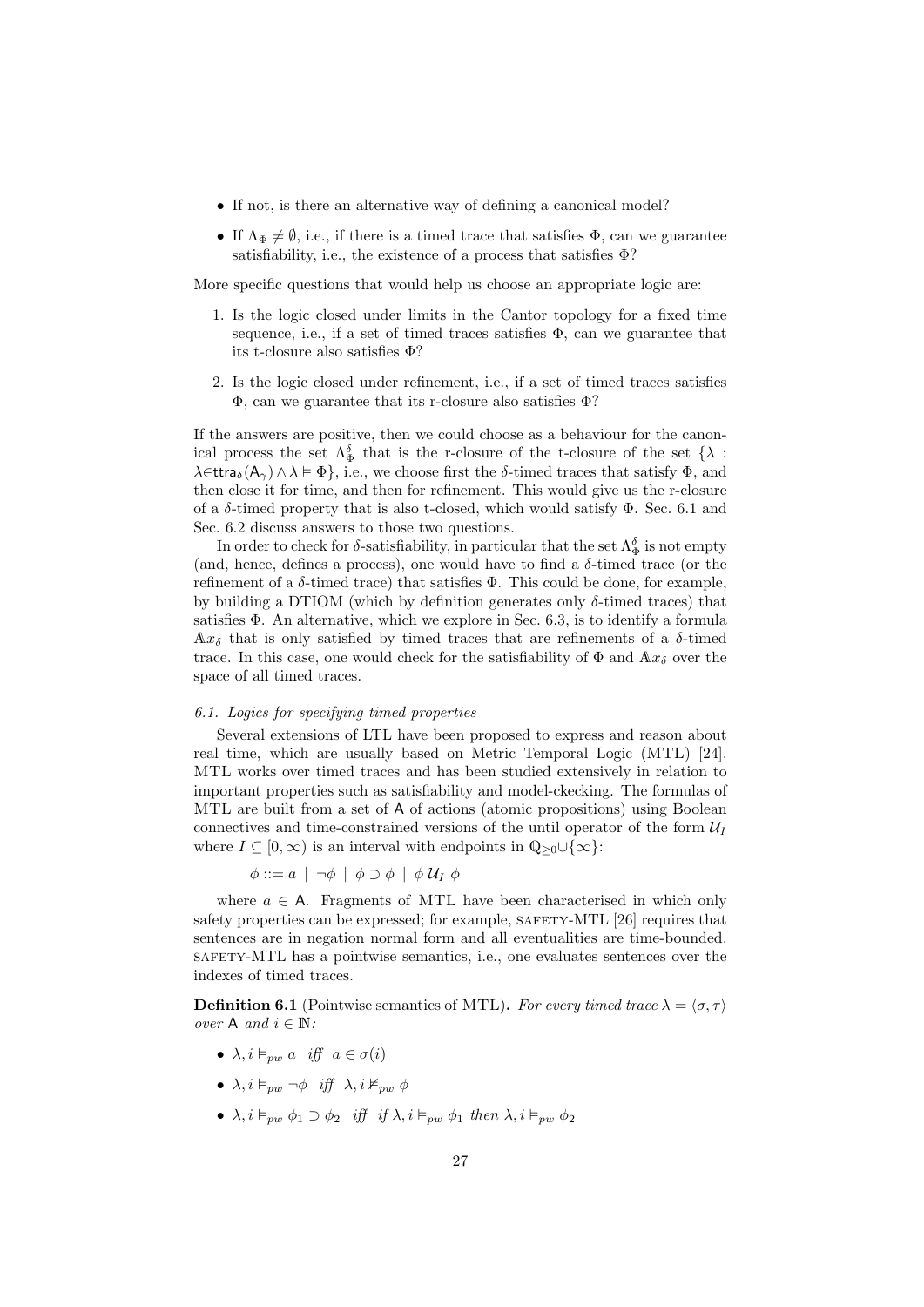•  $\lambda, i \vDash_{pw} \phi_1 U_I \phi_2$  iff there exists  $k \geq i$  such that  $(\tau(k) - \tau(i)) \in I$ ,  $\lambda, k \vDash_{pw} \phi_2$  and, for all  $i \leq j \leq k$ ,  $\lambda, j \vDash_{pw} \phi_1$ 

We say that  $\lambda$  satisfies  $\phi$  in the pointwise semantics, denoted by  $\lambda \vDash_{pw} \phi$ , iff  $\lambda, 0 \vDash_{pw} \phi$ . We write  $\Lambda \vDash_{pw} \phi$  to mean that, for all  $\lambda \in \Lambda$ ,  $\lambda \vDash_{pw} \phi$ ;  $\lambda \vDash_{pw} \Phi$ to mean that, for all  $\phi \in \Phi$ ,  $\lambda \models_{pw} \phi$ ; and  $\Lambda \models_{pw} \Phi$  to mean that, for all  $\phi \in \Phi$ ,  $\Lambda \vDash_{pw} \phi$ .

In a time context, a safety property  $\Lambda$  is one that is *divergent safe* [20], i.e., for any timed trace  $\lambda$ , if for all  $\pi < \lambda$  there is  $\lambda' \in \Lambda$  such that  $\pi < \lambda'$ , then  $\lambda \in \Lambda$ .

**Proposition 6.2.** Given a set  $\Phi$  of sentences in SAFETY-MTL,  $\Lambda_{\Phi}^{pw} = {\lambda : \mathbb{R}^n}$  $\lambda \vDash_{pw} \Phi$  is divergent safe.

It is easy to see that divergent-safe properties are also t-closed:

**Proposition 6.3.** Let  $\Lambda$  be a timed property. If  $\Lambda$  is divergent safe then it is also t-closed.

Corollary 6.4. Let  $\Phi$  be a set of sentences in SAFETY-MTL. Then,

- $\Lambda_{\Phi}^{pw}$  is t-closed.
- If  $\Lambda \vDash_{pw} \Phi$  then  $\Lambda^t \vDash_{pw} \Phi$ .

This answers Question 1 above. Furthermore, SAFETY-MTL is fully decidable [26]. However,  $\Lambda_{\Phi}^{pw}$  is not necessarily r-closed (even when  $\Phi$  is in SAFETY-MTL) and, more generally, if  $\Lambda \models_{pw} \Phi$  then it is not necessarily the case that  $\Lambda^r \vDash_{pw} \Phi$ , even if  $\Lambda$  is divergent safe. This is why in [14] we adopted a continuous semantics defined in terms of signals [21]. Herein, we use instead the continuous interpretation over timed traces proposed in [30], which is equivalent but simpler.

**Definition 6.5** (Continuous semantics of MTL). For every timed trace  $\lambda =$  $\langle \sigma, \tau \rangle$  over A and  $t \in \mathbb{R}_{\geq 0}$ :

- $\lambda, t \vDash_c a$  iff exists  $i \in \mathbb{N}$  such that  $\tau(i) = t$  and  $a \in \sigma(i)$
- $\lambda, t \vDash_c \neg \phi \text{ iff } \lambda, t \nvDash_c \phi$
- $\lambda, t \vDash_c \phi_1 \supset \phi_2$  iff if  $\lambda, t \vDash_c \phi_1$  then  $\lambda, t \vDash_c \phi_2$
- $\lambda, t \vDash_c \phi_1 U_I \phi_2$  iff there exists  $u \geq t$  such that  $(u t) \in I$ ,  $\lambda, u \vDash_c \phi_2$ and, for all  $t \leq r \leq u$ ,  $\lambda$ ,  $r \vDash_{\alpha} \phi_1$

We say that  $\lambda$  satisfies  $\phi$  in the continuous semantics, denoted by  $\lambda \vDash_c \phi$ , iff  $\lambda, 0 \vDash_c \phi$ . We write  $\Lambda \vDash_c \phi$  to denote that, for all  $\lambda \in \Lambda$ ,  $\lambda \vDash_c \phi$ .

According to the terminology of [18], this version of MTL is non-strict and non-matching:  $\phi_1$  U  $\phi_2$  does not constrain strictly the future or the current time, and does not require  $\phi_1$  to hold together with  $\phi_2$ . This variant, under an interpretation with dense time (based on signals), is proved in [18] to be equivalent to the (most common) variant in which the until operator is strict and non-matching.

An important result is that the interpretation of a formula over a trace is the same over any of its refinements: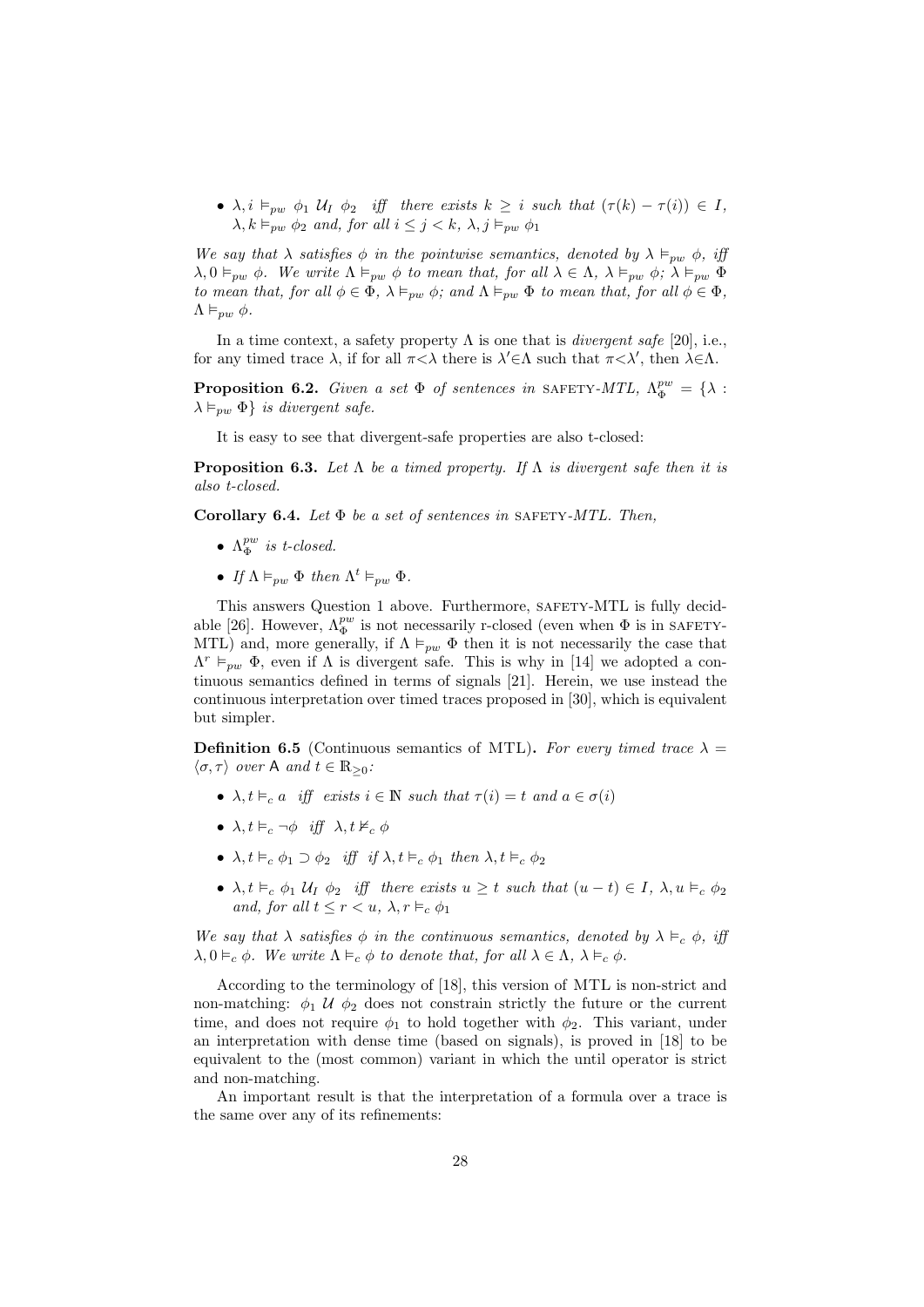**Proposition 6.6.** Given timed traces  $\lambda$  and  $\lambda'$  such that  $\lambda' \leq \lambda$ ,  $\lambda \models_c \phi$  if  $\lambda' \vDash_{c} \phi$ . It follows that, for every  $\Phi$ ,  $\Lambda_{\Phi}^{c} = {\lambda : \lambda \vDash_{c} \Phi}$  is r-closed, and that, for every  $\Lambda$ , if  $\Lambda \vDash_c \Phi$  then  $\Lambda^r \vDash_c \Phi$ .

This answers Question 2 above. However,  $\Lambda^c_{\Phi}$  is not necessarily t-closed and, more generally,  $\Lambda \models_c \Phi$  does not necessarily imply that  $\Lambda^t \models_c \Phi$ . Furthermore, MTL has been proved to be undecidable in the continuous semantics based on signals [3].

Therefore, to be able to answer both Question 1 and Question 2, we decided to investigate the existence of a sub-logic of SAFETY-MTL that has the same semantics under a continuous and a pointwise semantics.

#### 6.2. SAFETY- $MTL(R)$

We identify a fragment of SAFETY-MTL with the same continuous and pointwise semantics by making use of two functions that connect the continuous and the pointwise time domains:

**Definition 6.7** (next, previous). Given a time sequence  $\tau$ , we define the functions  $next_\tau : \mathbb{R}_{\geq 0} \to \mathbb{N}$  and  $previous_\tau : \mathbb{R}_{\geq 0} \to \mathbb{N}$  as follows:

(a)  $next_{\tau}(t) = \min\{i \in \mathbb{N} : \tau(i) \geq t\};$ 

(b)  $previous_{\tau}(t) = \max\{i \in \mathbb{N} : t \geq \tau(i)\}.$ 

For simplicity, given a timed trace  $\lambda = \langle \sigma, \tau \rangle$ , we use next<sub> $\lambda$ </sub> and previous<sub> $\lambda$ </sub> to mean next<sub>τ</sub> and previous<sub>τ</sub>, respectively.

These functions, as shown in Fig. 13, map time instances to indexes of a given timed trace. It is easy to see that both functions map the time instants  $\tau(i)$ into i. We use these functions to identify the formulas of SAFETY-MTL that, in the continuous semantics, are satisfied by all the timed traces that satisfy them under the pointwise semantics.



Figure 13: Next and previous functions.

Definition 6.8 (PW2C). Consider the sub-logic PW2C with the following syntax:

$$
\phi^{\circ} ::= true \mid false \mid a \mid \neg a \mid \phi^{\circ} \land \phi^{\circ} \mid \phi^{\circ} \lor \phi^{\circ} \mid \phi^{\circ} \mathcal{R}_{I} < \phi^{-}
$$
\n
$$
\mid \phi^{\circ} \mathcal{R}_{I^{+}} \phi^{+} \mid \phi^{\circ} \mathcal{R}_{I^{V}} \phi^{\circ} \mid \phi^{-} \mathcal{U}_{I} \phi^{\circ}
$$
\n
$$
\phi^{-} ::= true \mid false \mid \neg a \mid \phi^{-} \land \phi^{-} \mid \phi^{-} \lor \phi^{-} \mid \phi^{\circ} \mathcal{R} \phi^{-} \mid \phi^{-} \mathcal{U}_{I_{0}^{-}} \phi^{\circ}
$$
\n
$$
\phi^{+} ::= true \mid false \mid \neg a \mid \phi^{+} \land \phi^{+} \mid \phi^{+} \lor \phi^{+} \mid \phi^{\circ} \mathcal{R} \phi^{+}
$$
\n
$$
\phi^{\circ} ::= true \mid \neg a \mid \phi^{\circ} \land \phi^{\circ} \mid \phi^{\circ} \lor \phi^{\circ} \mid \phi^{\circ} \lor \phi^{\circ}
$$

where  $I^{\leq}$  is of the form  $[0, t]$  or  $[0, t]$  or  $[0, \infty)$ ,  $I_0^-$  is of the form  $(0, t)$  or  $(0, t]$ ,  $I^+$  is of the form  $[t,\infty)$  or  $(t,\infty)$ ,  $I^{\forall}$  is any interval, and I is any bounded interval.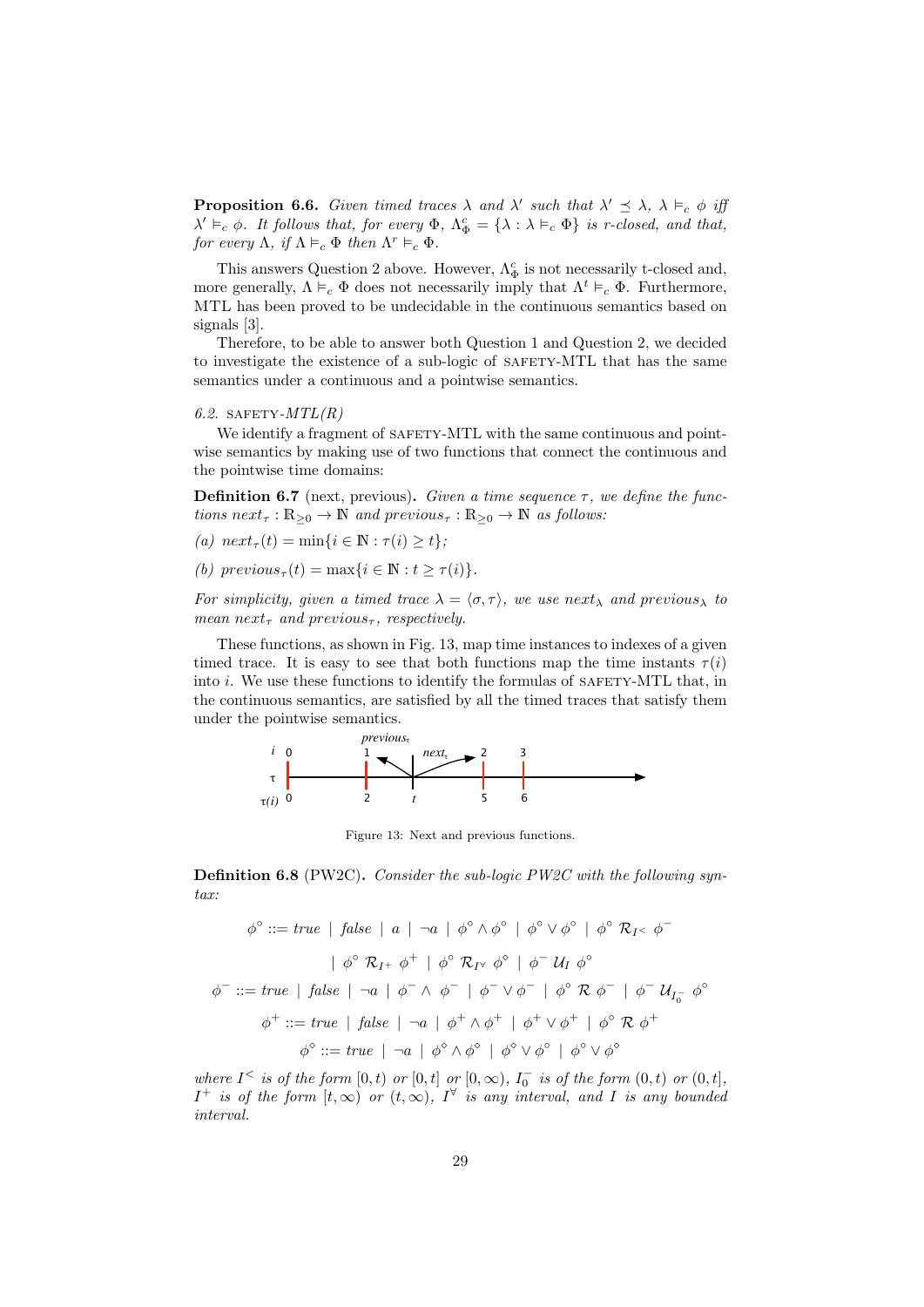The pointwise and continuous semantics of formulas written in terms of true, false,  $\wedge$ ,  $\vee$ ,  $\mathcal R$  are derived from Defs. 6.1 and 6.5, respectively, considering the usual abbreviations. In particular, the semantics of formulas of the form  $\phi_1 \mathcal{R} \phi_2$ and  $\phi_1$   $\mathcal{R}_I$   $\phi_2$  is as follows:

- $\lambda, i \vDash_{pw} \phi_1 \mathcal{R} \phi_2$  iff for all  $k \geq i$ ,  $\lambda, k \vDash_{pw} \phi_2$  or there exists  $i \leq j < k$ such that  $\lambda, j \vDash_{pw} \phi_1$
- $\lambda, i \vDash_{pw} \phi_1 \mathcal{R}_I \phi_2$  iff for all  $k \geq i$  such that  $(\tau(k) \tau(i)) \in I, \lambda, k \vDash_{pw} \phi_2$ or there exists  $i \leq j < k$  such that  $\lambda, j \vDash_{pw} \phi_1$
- $\lambda, t \vDash_c \phi_1 \mathcal{R} \phi_2$  iff for all  $u \geq t$ ,  $\lambda, u \vDash_c \phi_2$  or there exists  $t \leq r < u$  such that  $\lambda, r \vDash_c \phi_1$
- $\lambda, t \vDash_c \phi_1 \mathcal{R}_I \phi_2$  iff for all  $u \geq t$  such that  $(u t) \in I$ ,  $\lambda, u \vDash_c \phi_2$  or there exists  $t \leq r < u$  such that  $\lambda, r \vDash_c \phi_1$

The following properties of these four classes of formulas are of special interest:

**Lemma 6.9.** Let  $\lambda = \langle \sigma, \tau \rangle$  be a timed trace,  $i \in \mathbb{N}$  and  $t \in \mathbb{R}_{\geq 0}$ .

- 1. If for all  $i \in \mathbb{N} \tau(i) \neq t$  then  $\lambda, t \vDash_c \phi^{\diamond}$
- 2. If  $\lambda, next_{\lambda}(t) \vDash_{pw} \phi^+$  then  $\lambda, t \vDash_{c} \phi^+$ .
- 3. If  $\lambda$ , previous $\chi(t) \vDash_{pw} \phi^-$  then  $\lambda$ ,  $t \vDash_{c} \phi^-$ .
- 4. If  $\lambda, i \vDash_{pw} \phi^\circ$  then  $\lambda, \tau(i) \vDash_c \phi^\circ$ .

That is:

- 1. Formulas of the form  $\phi^{\diamond}$  are satisfied in the continuous semantics at times that are not in the pointwise semantics.
- 2. Formulas of the form  $\phi^-$  are satisfied in the continuous semantics at a time t if they are satisfied in the pointwise semantics at  $previous_{\lambda}(t)$ .
- 3. Formulas of the form  $\phi^+$  are satisfied in the continuous semantics at a time t if they are satisfied in the pointwise semantics at  $next_{\lambda}(t)$ .
- 4. Formulas of the form  $\phi^{\circ}$  are satisfied in the continuous semantics at the time  $\tau(i)$  of an index i if they are satisfied in the pointwise semantics at i.

## **Corollary 6.10.** If  $\lambda \models_{pw} \phi^\circ$  then  $\lambda \models_c \phi^\circ$ .

That is, formulas of the form  $\phi^{\circ}$  are satisfied in the continuous semantics if they are satisfied in the pointwise semantics.

The other fragment of SAFETY-MTL that is of interest consists of the formulas that in the pointwise semantics are satisfied by all timed traces that satisfy them under the continuous semantics.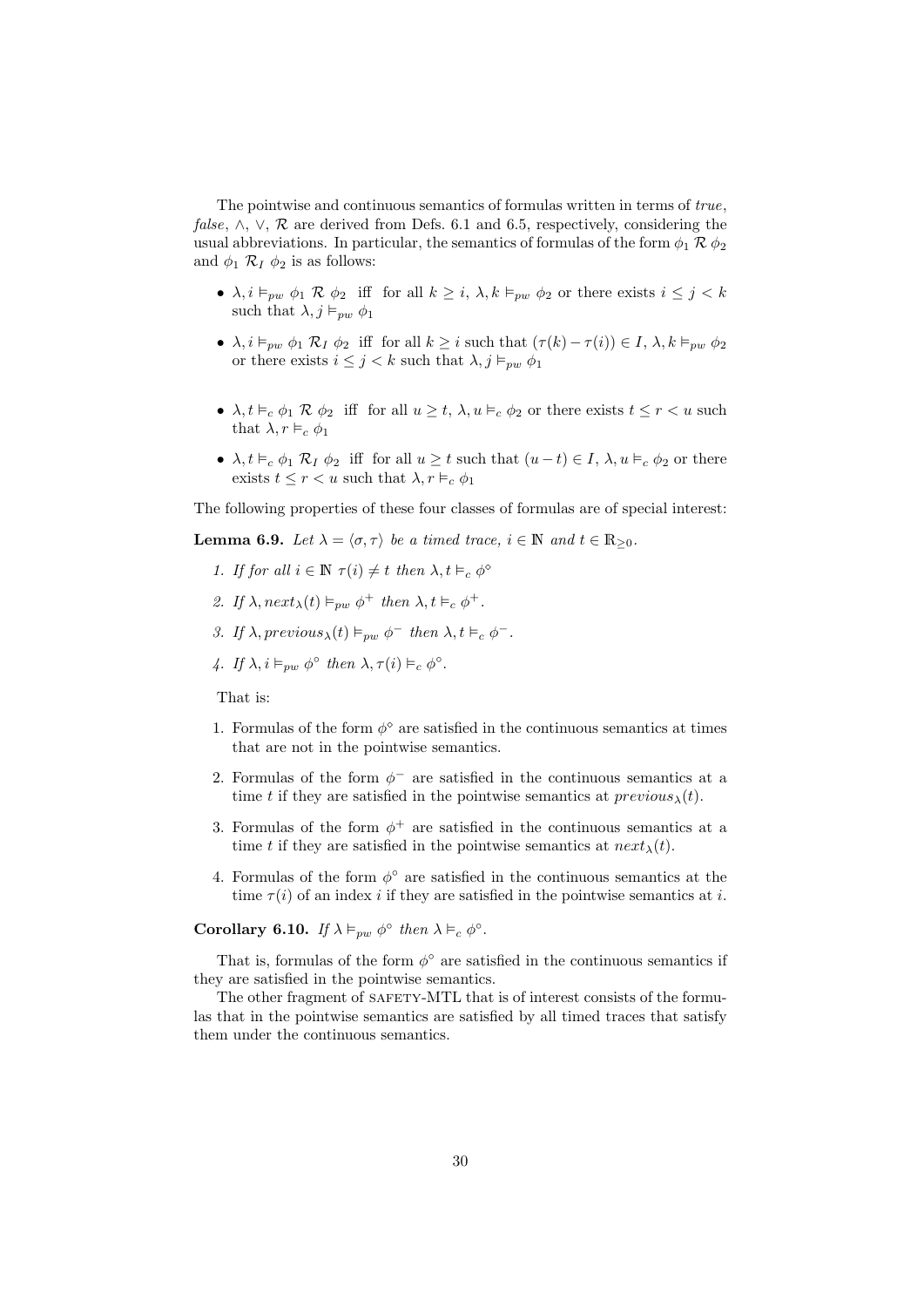Definition 6.11 (C2PW). Consider the sub-logic C2PW with the following syntax:

$$
\phi^{\bullet} ::= true \mid false \mid a \mid \neg a \mid \phi^{\bullet} \wedge \phi^{\bullet} \mid \phi^{\bullet} \vee \phi^{\bullet} \mid \phi^{\star \bullet} \mathcal{R}_{I^{\vee}} \phi^{\bullet} \mid \phi^{\bullet} \mathcal{U}_{I} \phi^{\star \bullet}
$$

$$
\phi^{\star} ::= false \mid a \mid \phi^{\star} \wedge \phi \mid \phi \wedge \phi^{\star} \mid \phi^{\star} \vee \phi^{\star} \mid \phi \mathcal{R}_{I^{\lt}} \phi^{\star}
$$

$$
\phi^{\star \bullet} ::= false \mid a \mid \phi^{\bullet} \wedge \phi^{\star \bullet} \mid \phi^{\star \bullet} \wedge \phi^{\bullet} \mid \phi^{\star \bullet} \vee \phi^{\star \bullet} \mid \phi^{\star \bullet} \mathcal{R}_{I^{\lt}} \phi^{\star \bullet}
$$

where  $\phi$  is any formula of SAFETY-MTL,  $I^{\lt}$  is of the form  $[0,t]$  or  $[0,t]$  or  $[0, \infty)$ ,  $I^{\forall}$  is any interval, and I is any bounded interval.

**Lemma 6.12.** Let  $\lambda = \langle \sigma, \tau \rangle$  be a timed trace,  $i \in \mathbb{N}$  and  $t \in \mathbb{R}_{\geq 0}$ .

- 1. If  $\lambda, t \vDash_c \phi^*$  then there exists i such that  $\tau(i) = t$ .
- 2. If  $\lambda, t \vDash_c \phi^{**}$  then there exists i such that  $\tau(i) = t$  and  $\lambda, i \vDash_{pw} \phi^{**}$ .
- 3. If  $\lambda, \tau(i) \vDash_c \phi^{\bullet}$  then  $\lambda, i \vDash_{pw} \phi^{\bullet}$ .

That is:

- 1. Formulas of the form  $\phi^*$  are satisfied in the continuous semantics only at the instants of time that occur in the pointwise semantics.
- 2. Formulas of the form  $\phi^{\star\bullet}$  are satisfied in the continuous semantics only at those instants of time in which they are satisfied in the pointwise semantics.
- 3. Formulas of the form  $\phi^{\bullet}$  are satisfied in the pointwise semantics at an index i if they are satisfied in the continuous semantics at time  $\tau(i)$ .

Corollary 6.13. If  $\lambda \vDash_c \phi^{\bullet}$  then  $\lambda \vDash_{pw} \phi^{\bullet}$ .

That is, formulas of the form  $\phi^{\bullet}$  are satisfied in the pointwise semantics if they are satisfied in the continuous semantics (i.e.,  $\bullet$  is the dual of  $\circ$ ).

Therefore, formulas that are both of the form  $\phi^{\circ}$  (in the language of PW2C) and  $\phi^{\bullet}$  (in the language of C2PW) have the same continuous and pointwise semantics. We refer to the language of these formulas as  $S$ AFETY-MTL $(R)$ , the syntax of which can be found in the Appendix.

**Theorem 6.14.** Given a set  $\Phi$  of SAFETY-MTL(R) sentences and a sentence  $\phi$  also of SAFETY- $MTL(R)$ :

- $\lambda \vDash_c \phi$  iff  $\lambda \vDash_{pw} \phi$
- $\Lambda_{\Phi}^{pw} = \Lambda_{\Phi}^c$ .

As a consequence, for any set  $\Phi$  of SAFETY-MTL(R) sentences and sentence  $\phi$ in SAFETY-MTL(R), we use  $\lambda \models \phi$  instead of  $\lambda \models_c \phi$  (or, equivalently,  $\lambda \models_{pw} \phi$ ) and  $\Lambda_{\Phi}$  instead of  $\Lambda_{\Phi}^{pw}$  (or, equivalently,  $\Lambda_{\Phi}^{c}$ ).

We additionally have that:

- $\Lambda_{\Phi}$  is both r-closed and t-closed.
- If  $\Lambda \models \Phi$  then  $\Lambda^r \models \Phi$ .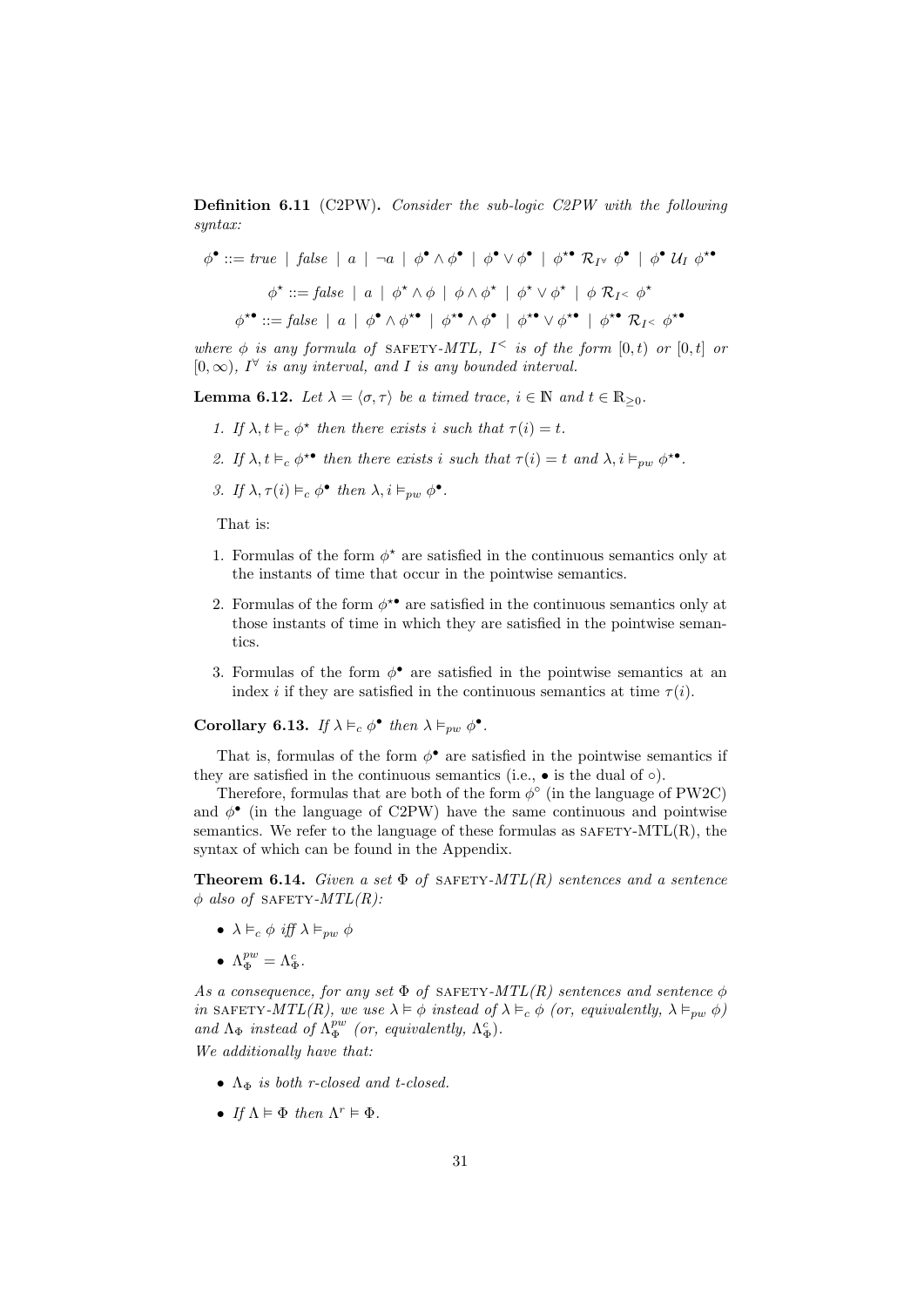• If  $\Lambda \models \Phi$  then  $\Lambda^t \models \Phi$ .

That is,  $S$ AFETY-MTL $(R)$  answers both Question 1 and Question 2.

As an example, consider the following MTL formula over the alphabet of process CreditMgr introduced in Sec. 3:

 $\phi = processCredit \mathcal{R}(\neg processCredit \mathcal{V} \diamond_{\leq 4} expectedDate!)$ 

where  $\Diamond_{\leq t} \phi$  abbreviates (true  $\mathcal{U}_{[0,t)}$   $\phi$ ). This formula specifies that expected Date is published within four time units from the first delivery of *processCredit*. We show that this formula is both in the language of PW2C and C2PW.

- 1.  $\phi$  is of the form  $\phi^{\circ}$ :
	- (a)  $\phi^\circ$  has clause  $\phi^\circ$   $R_{I^\forall}$   $\phi^\diamond$
	- (b) processCredit is of the form  $\phi^{\circ}$  (third clause)
	- (c)  $(\neg processCredit \vee (true U_{[0,4)} expectedDate!) )$  is of the form  $\phi^{\circ}$ :
		- i.  $\phi^{\diamond}$  has clause  $\phi^{\diamond} \vee \phi^{\diamond}$
		- ii.  $\neg processCredit$  is of the form  $\phi^{\diamond}$  (third clause)
		- iii. true  $\mathcal{U}_{[0,4)}$  expected Date! is of the form  $\phi^{\circ}$ :
			- A.  $\phi^{\circ}$  has clause  $\phi^ \mathcal{U}_I$   $\phi^{\circ}$
			- B. true is of the form  $\phi^-$  (first clause)
			- C. expected Date! is of the form  $\phi^{\circ}$  (third clause)
			- D. [0, 4) is a bounded interval

## 2.  $\phi$  is of the form  $\phi^{\bullet}$ :

- (a)  $\phi^{\bullet}$  has clause  $\phi^{\star \bullet}$   $R_{I^{\forall}}$   $\phi^{\bullet}$
- (b) processCredit is of the form  $\phi^{\star \bullet}$  (second clause)
- (c)  $(\neg processCredit \vee (true U_{[0,4)} expectedDate!) )$  is of the form  $\phi^{\bullet}$ :
	- i.  $\phi^{\bullet}$  has clause  $\phi^{\bullet} \vee \phi^{\bullet}$
	- ii.  $\neg processCredit$  is of the form  $\phi^{\bullet}$  (fourth clause)
	- iii. true  $\mathcal{U}_{[0,4)}$  expected Date! is of the form  $\phi^{\bullet}$ :
		- A.  $\phi^{\bullet}$  has clause  $\phi^{\bullet}$   $\mathcal{U}_I$   $\phi^{\star \bullet}$
		- B. true is of the form  $\phi^{\bullet}$  (first clause)
		- C. expectedDate! is of the form  $\phi^{\star\bullet}$  (second clause)
		- D. [0, 4) is a bounded interval

In a similar way, we could prove that the formula

getClientRisk¡R(¬getClientRisk¡∨✸<7(clientRiskValue!∨clientRiskUnknown!))

is also in the language of  $S$ AFETY-MTL $(R)$ . This formula specifies the behaviour of process *ClientsDB* we informally described in Sec. 3: when the first  $getClientRisk$  is delivered, it takes no more than seven time units to publish either clientRiskValue or clientRiskUnknown.

 $S$ AFETY-MTL $(R)$  also allows us to specify the properties of the orchestrator Clerk we have formulated before: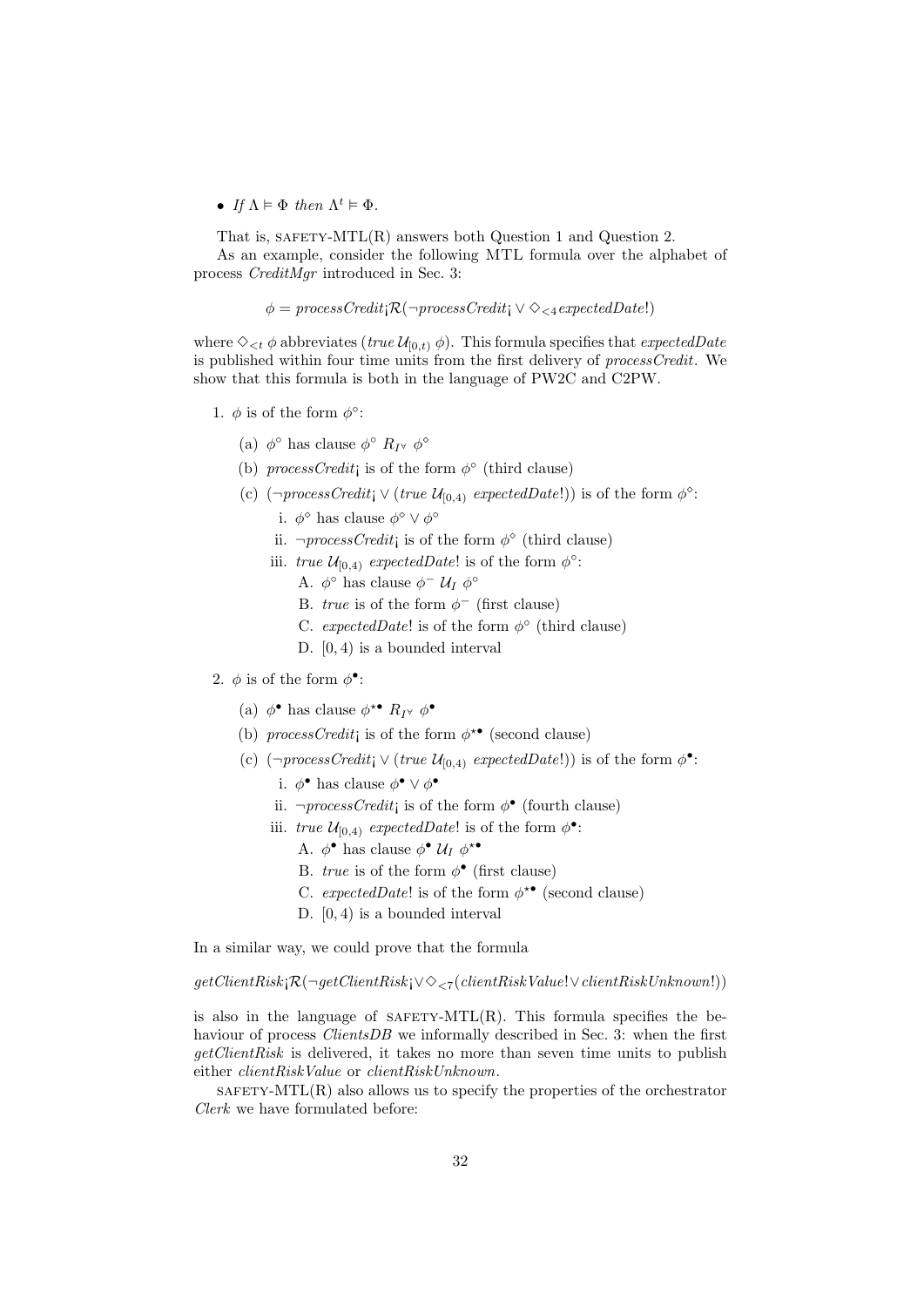- creditReq; $\mathcal{R}(\neg \text{creditReg}_i \lor \Diamond_{< 5} \text{getClientRisk}!)$  getClientRisk is published within five time units from the first delivery of  $creditReg;$
- clientRiskValue; $\mathcal{R}(\neg clientRiskValue \vee \Diamond_{\leq 10}(approved! \vee denied!))$  either approved or denied are published within ten time units from the first delivery of *clientRiskValue*;
- falseR( $\neg$ approved!  $\vee$  (accept<sub>i</sub> $\mathcal{R}_{\leq 5}(\neg \text{accept}_i \vee \Diamond_{\leq 3} \text{processCredit}()) =$  if accept is delivered within five time units of the publication of approved, process Credit is published within three time units;
- expectedDate; $\mathcal{R}(\neg expectedDate \lor \Diamond_{\leq 1} transferDate!)$  transferDate is published within one time unit from the first delivery of expectedDate.

Some other examples of formulas in the language of  $S$ AFETY-MTL $(R)$  are presented below. We use  $\Diamond_I \phi$  and  $\Box_I \phi$  to abbreviate (true  $\mathcal{U}_I \phi$ ) and (false  $\mathcal{R}_I \phi$ ), respectively.

- $\Box(\neg a \vee \Diamond_{\{7\}}b)$  every execution of a is followed by an execution of b in exactly seven time units (e.g., setting of a timer and its timeout);
- $\Box(\neg a \vee (\Diamond_{(0,10)}c \vee \Diamond_{\{10\}}b))$  every execution of a is followed by an execution of  $\bar{b}$  in exactly ten time units unless  $c$  is executed first;
- $\Box(\neg a \vee (\Box_{(0,4)}\neg a \wedge \Diamond_{\{4\}}a))$  after the first execution of a, it is executed regularly with a period of 4 time units.

#### 6.3. Specifications

In this section, we work in  $S$ AFETY-MTL $(R)$ .

**Definition 6.15** (Process specification). A specification of a process  $\langle \delta, \gamma, \Lambda \rangle$  is  $\langle A_{\gamma}, \Phi \rangle$  such that  $\Phi$  is in SAFETY-MTL(R) and  $\Lambda \subseteq \Lambda_{\Phi}$ , i.e., for every  $\lambda \in \Lambda$ ,  $\lambda \models \Phi$ .

As an example, consider the process *CreditMar* informally described in Sec. 3 and assume that its behaviour  $\Lambda_m$  is the r-closure of the set of timed traces  $\langle \sigma, \tau_{0.3} \rangle$  satisfying

 $\forall_{i\in\mathbb{N}}\ (processCredit \in \sigma(i) \land \forall_{j$  $\exists_{k>i}$  (expectedDate! $\in \sigma(k) \wedge \tau(k)-\tau(i) < 4$ ))

It is not difficult to prove that, for every  $\lambda \in \Lambda_m$ ,  $\lambda \models \phi$  where  $\phi$  is the formula  $(processCredit; R(\neg processCredit; \vee \Diamond_{\leq 4} expectedDate!)$  discussed above.

Given now a clock granularity  $\delta$  and a specification  $\langle A_{\gamma}, \Phi \rangle$ , we are interested in knowing if there is actually a process  $\langle \delta, \gamma, \Lambda \rangle$  that it specifies. As already argued, the existence of such a process does not reduce to the consistency of the specification (i.e., the existence of a timed trace that satisfies  $\Phi$ ). This is because, although the set  $\Lambda_{\Phi}$  is guaranteed to be r-closed, it is not necessarily the r-closure of a set of  $\delta$ -timed traces, which is a requirement for  $\Lambda_{\Phi}$  to be the behaviour of a process.

As also discussed at the beginning of this section, we consider instead the set r

$$
\Lambda_\Phi^\delta = \{\lambda : \lambda \in \mathsf{ttra}_\delta(\mathsf{A}_\gamma) \land \lambda \vDash \Phi\}^t
$$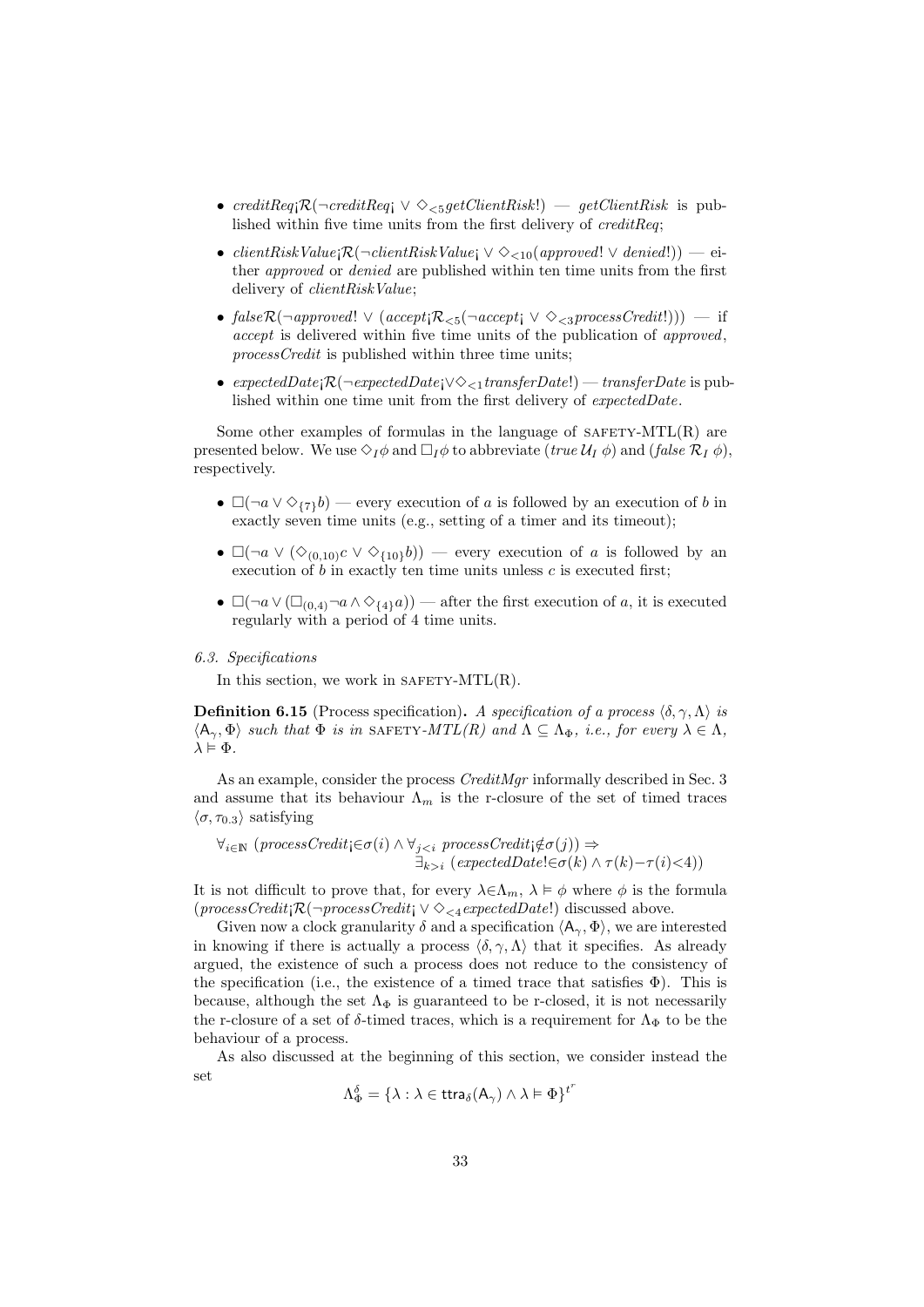It turns out that, in fact,  $\{\lambda : \lambda \in \text{trra}_{\delta}(A_{\gamma}) \wedge \lambda \models \Phi\}$  is already t-closed. This is because  $\Lambda_{\Phi} = {\lambda : \lambda \models \Phi}$  is t-closed (Theo. 6.14) and ttra $_{\delta}$ (A<sub> $_{\gamma}$ </sub>) is also t-closed (the intersection of t-closed sets being t-closed). Therefore,

$$
\Lambda_\Phi^\delta = \{\lambda : \lambda \in \mathsf{ttra}_\delta(\mathsf{A}_\gamma) \land \lambda \vDash \Phi\}^r
$$

Because the r-closure of the intersection of two sets is the intersection of their r-closures, and that  $\Lambda_{\Phi}$  is r-closed (Theo. 6.14), we obtain

$$
\Lambda_\Phi^\delta=\mathsf{ttra}_\delta(\mathsf{A}_\gamma)^r\cap\Lambda_\Phi
$$

We also have that  $\text{trra}_{\delta}(\mathsf{A}_{\gamma})^r = \{\lambda = \langle \sigma, \tau \rangle : \tau \preceq \tau_{\delta}\},$  i.e., that set consists of all timed traces that refine a  $\delta$ -timed trace. Therefore,

$$
\Lambda_\Phi^\delta = \{ \lambda = \langle \sigma, \tau \rangle : \tau \preceq \tau_\delta \wedge \lambda \vDash \Phi \}
$$

is t-closed and the r-closure of a  $\delta$ -timed property and, if it is not empty,  $\langle \delta, \gamma, \Lambda_{\Phi}^{\delta} \rangle$  is indeed a process — the canonical process specified by  $\langle A_{\gamma}, \Phi \rangle$ . To determine if  $\Lambda_{\Phi}^{\delta}$  is not empty, as discussed at the beginning of this section, one could build a DTIOM (which by definition generates only  $\delta$ -timed traces) that satisfies Φ.

An alternative, which we explore here, is to identify a formula  $Ax_{\delta}$  that is only satisfied by timed traces that are refinements of a  $\delta$ -timed trace. In this case, one would check for the satisfiability of  $\Phi \cup {\bf{A}} x_{\delta}$ . Unfortunately, SAFETY- $MTL(R)$  is not expressive enough to define such a formula (nor is  $MTL$ ). Therefore, we introduce a new class of unary operators  $\mathbb{Z}$  where  $\delta \in \mathbb{Q}_{>0}$ , which allow us to express that a timed trace contains all instants that are multiple of  $\delta$  and that a sentence holds at all such instants:

 $\langle \sigma, \tau \rangle \models \Box \phi$  iff for all  $n \in \mathbb{N}$ , there exists j s.t.  $\tau(j) = n \cdot \delta$  and  $\langle \sigma, \tau \rangle$ ,  $j \models \phi$ 

Notice that restricting  $\delta$  to  $\mathbb{Q}_{>0}$  is not a real limitation. On the one hand, a connected ht-ARN is such that all the clock granularities are commensurate, which means that we can convert them to rational numbers by dividing them by a common divisor. On the other hand, reasoning about HT-ARNs that are not connected is not relevant because disconnected components do not interfere with each other. Notice that, for r-closure, one simply needs a dense set of time granularities.

In the extended language, the sentence  $\mathbb{E}(\Box_{(0,\delta)} \land_{a \in A} \neg a)$  — where  $\Box_{(0,t)} \phi$  is an abbreviation of  $(false \mathcal{R}_{(0,t)} \phi)$  — expresses a key property of  $\delta$ -timed traces over A: empty observations occur at all time instants that are not multiple of δ. We denote this sentence by  $\mathbb{A}x_\delta$  and, more generally, given  $B \subseteq A$ , we use  $\mathbf{A} x_{\delta}^{B}$  to denote  $\mathbb{E}(\Box_{(0,\delta)} \wedge_{a \in B} \neg a)$ .

**Proposition 6.16.** Let  $\lambda$  be a timed trace over A, and  $\delta \in \mathbb{Q}_{>0}$ :  $\lambda \models \mathbb{A}x_{\delta}$  iff  $\lambda$ *refines a δ-timed trace. That is,*  $\Lambda_{A x_{\delta}} = \text{ttra}_{\delta}(A)^{r}$ .

**Corollary 6.17.** Let  $\lambda$  and  $\lambda'$  be timed traces such that  $\lambda' \leq \lambda$ . If  $\lambda \models \mathbb{A}x_{\delta}$ then  $\lambda' \vDash Ax_{\delta}$ .

**Proposition 6.18.** The sentence  $Ax_{\delta}$  defines a divergent safe property.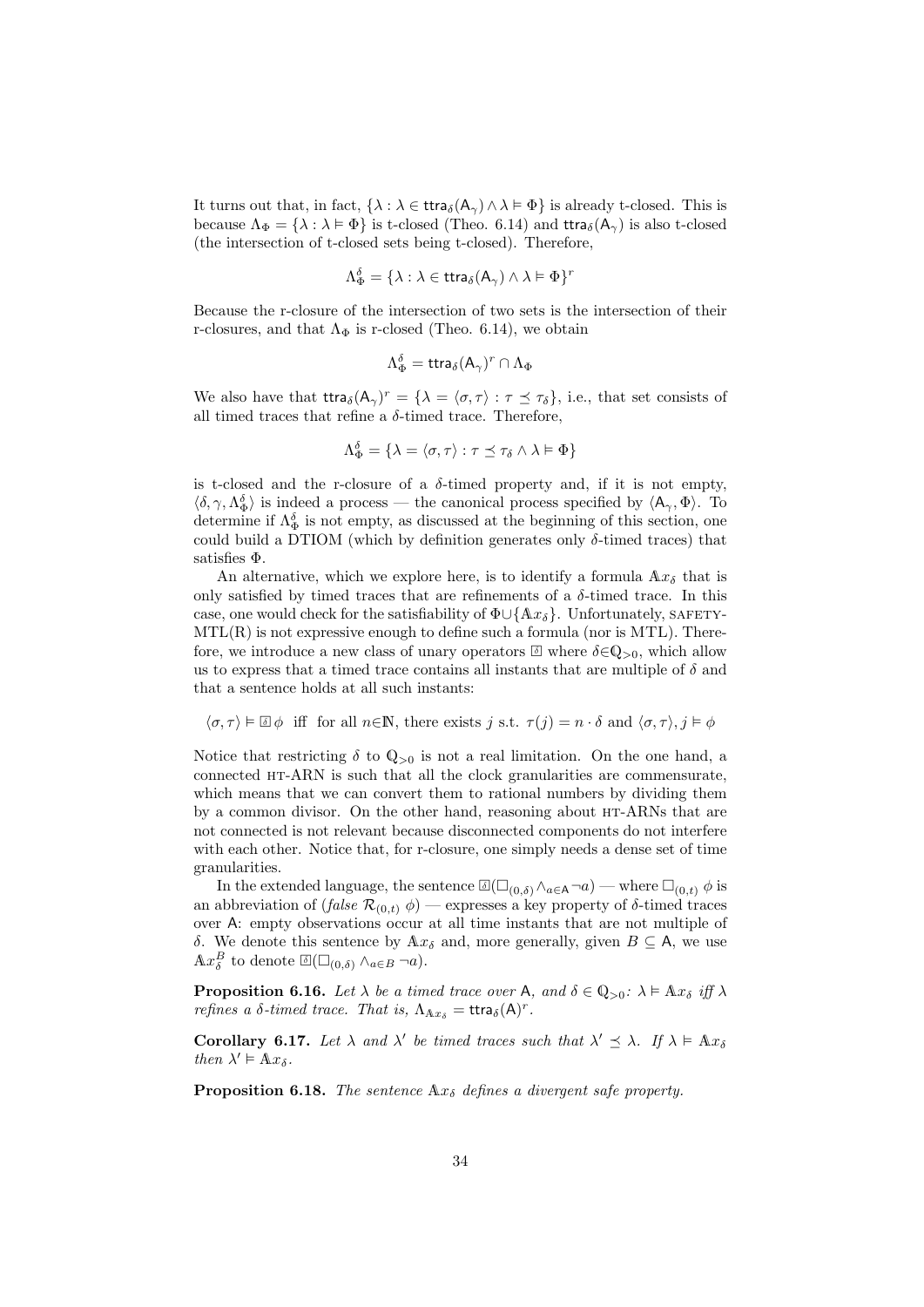The following corollary allows us to make use of  $Ax_{\delta}$  when deriving properties of a process specification. We use  $\Phi \vdash \phi$  to mean that  $\phi$  is a consequence of  $\Phi$ , i.e., there is no timed trace  $\lambda$  such that  $\lambda \nvDash \phi$  and, for every  $\phi' \in \Phi$ ,  $\lambda \vDash \phi'$ .

Corollary 6.19. Let  $\langle A_{\gamma}, \Phi \rangle$  be a specification of  $\langle \delta, \gamma, \Lambda \rangle$ . If  $\Phi, Ax_{\delta} \vdash \phi$  then, for every  $\lambda \in \Lambda$ ,  $\lambda \models \phi$ .

We are now interested in reasoning about properties of HT-ARNs. That is, given a HT-ARN  $\alpha$  and a sentence  $\phi$  in the language of  $A_{\alpha}$ , we are interested in determining whether  $\Lambda_{\alpha} \models \phi$ , i.e.,  $\lambda \models \phi$  for every  $\lambda \in \Lambda_{\alpha}$ .

**Proposition 6.20.** For every sentence  $\phi$  in the language of SAFETY-MTL(R),  $\Lambda_{\alpha} \models \phi \text{ iff } \Lambda_{P_{\alpha}} \models \phi.$ 

This result, which is an immediate consequence of Prop. 6.6, ensures that the sentences satisfied by a HT-ARN  $\alpha$  are precisely those that are satisfied by its best process approximation  $P_{\alpha}$  (c.f. Theo. 4.3). However, one needs to calculate  $P_{\alpha}$  explicitly to use this result; a more useful result is one that supports compositional reasoning as below.

**Theorem 6.21.** Let  $\alpha$  be a HT-ARN and, for every node (resp. hyperedge) p, let  $\Phi_p$  be a specification of the process (resp. orchestrator) at p. Let

$$
\Phi_{\alpha} = \bigcup_{p \in N \cup E} \iota_p(\Phi_p \cup \mathbb{A}x_{\delta_p}^{\mathsf{A}_{\gamma_p}})
$$

where the functions  $\iota_p$  translate the sentences in the specification of the process at p (resp. of the orchestrator at c) to the language  $A_{\alpha}$ . We have that  $\Lambda_{\alpha} \models \phi$ if  $\Phi_{\alpha} \vdash \phi$ .

That is, to prove that  $\phi$  expresses a property of  $\alpha$ , it is sufficient to derive  $\phi$  from specifications of the processes and orchestrators of  $\alpha$  enriched with the corresponding  $Ax_{\delta}$  axioms.

#### 7. Related Work

Several researchers have recently addressed discrete timed systems with heterogeneous clock granularities. However, they have not focused on the development of theories of composability for such systems that can support compositional reasoning about the properties of the composition operation, which is what we addressed in this paper, especially in the context of run-time composition. An exception is [25], which studies when the composition of heterogeneous tag machines [4] is sound and complete. However, the notion of composition considered therein is more relaxed than ours, allowing for the delay between events to be modified. As a consequence, that notion is not appropriate for addressing global properties of systems interconnected at run time as actually implemented (i.e., implementations might have to be changed for the composition to work). By adopting instead a trace-based model in which composition corresponds to intersection, the model that we propose herein has the advantage of abstracting from the specificities of the different classes of automata that can be chosen as models of implementations. Because un-timed networks were investigated in [13] over traces, adopting a similar model for timed ones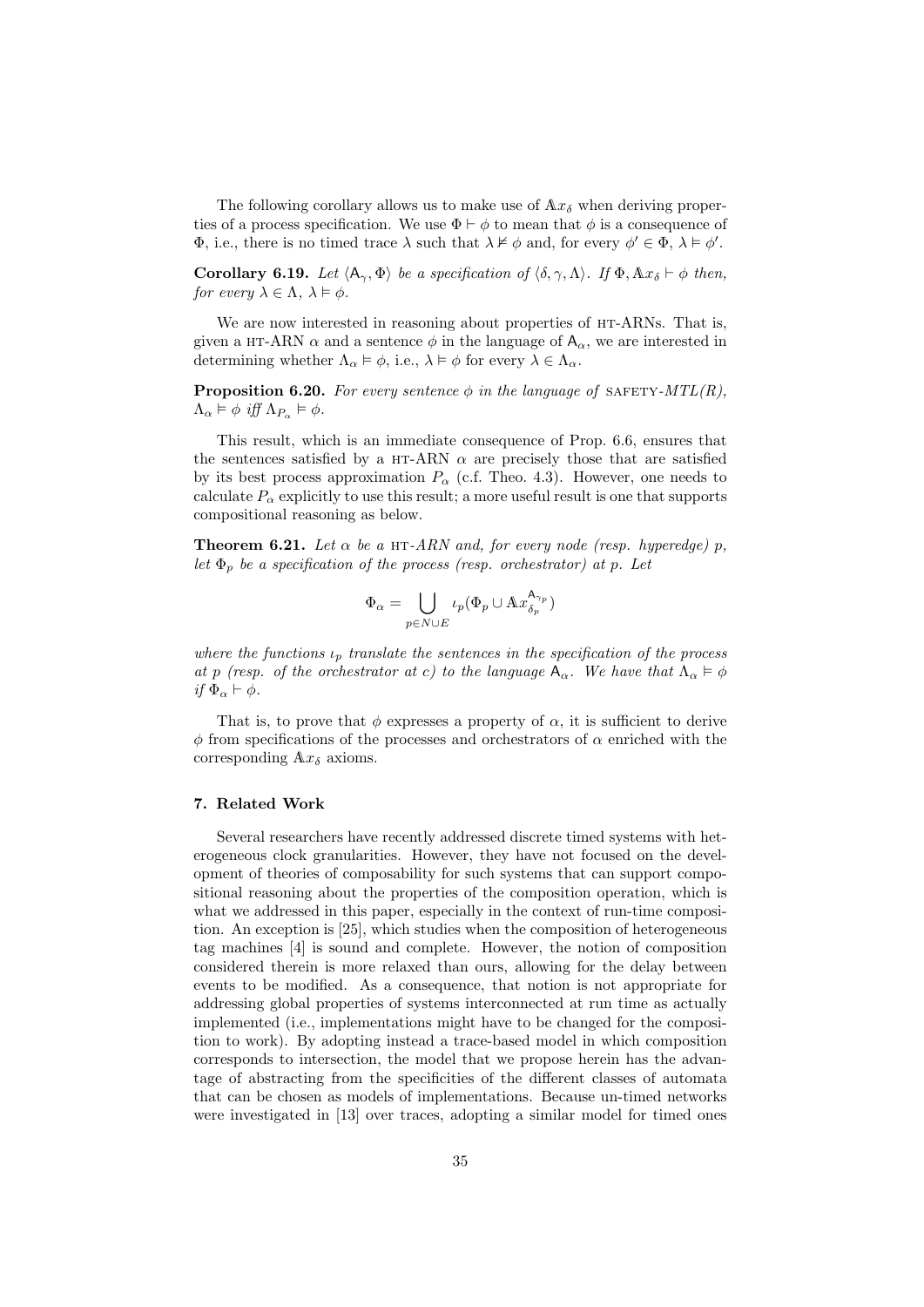also allows us to better appreciate the differences between un-timed and timed domains.

Formal clock calculi have also been developed that address heterogeneity, for example [15] in which a synchronous data-flow language is proposed that supports the modelling of multi-periodic systems and the refinement of clock granularities in a way that is similar to what we propose in this paper. However, the main focus of such calculi has been on modelling and simulation, not so much on the challenges that heterogeneity raises on run-time interconnection of systems; therefore, they are too specific on aspects that do not directly impact on system properties such as consistency. In fact, to the best of our knowledge, ours is the first model that adopts networks as components of systems and, therefore, addresses (run-time) compositionality at the network level.

Similarly, in [8], the authors introduce a formal communication model of behaviour for the composition of heterogeneous real-time cyber-physical systems based on logical clock constraints. Although this model supports the combination of heterogeneous timed systems, the authors do not consider the class of discrete periodic systems, which is particularly relevant for the processor-enabled systems that are now proliferating in cyberspace. To cope with heterogenous time scales, several approaches to the specification of real-time systems, notably the Timebands Framework [7], have also adopted an explicit representation of time granularity. However, neither composition (at design or run time) nor compositionality have been investigated in such frameworks.

Several frameworks have also been proposed for component/service-based software systems that exhibit timed properties, although not in a heterogeneoustime context. Algebraic frameworks such as [12, 19, 23, 28] address global properties similar to consistency, such as compatibility  $-$  i.e., that the conversation protocols (modelled as timed automata) followed by the peers in a choreography do not lead to deadlocks or time conflicts that prevent them from completing (e.g., reaching final states). However, the focus in this context is on the modelling of the (timed) conversation protocols that characterise the global behaviour of a (fixed) number of peers that exchange services. What this paper investigated is, instead, conditions through which we can guarantee that networks of components can work together when interconnected at run time to form larger networks. This has implications on the properties that need to be required of networks in order to guarantee consistency. An example is the way time is managed: in choreography, this is done globally for the (fixed) set of peers; in our approach, this needs to be done locally at level of each process because composition is dynamic.

The logical specification of properties of timed systems has been addressed since the beginning of the 90's, resulting in many different logics. Among them is  $MTL[24]$ , upon which we built  $S$ AFETY-MTL $(R)$  for expressing properties of heterogeneous networks of processes. The expressiveness of different logics, namely of variants and fragments of MTL (over both discrete and continuous time) has also been extensively addressed (e.g., [18, 21, 30]). Moreover, these logics have been studied for the purpose of verification (satisfiability, model-checking, bounded model-checking)[5, 26, 27]. The tension between the un-intituitive meaning of MTL with pontwise semantics and the decidability properties of MTL with continuous semantics have led Reynolds to propose 1CMTL [29], a new metric temporal logic that has a continuous semantics and a decision procedure for satisfiability. In this logic, temporal constraints are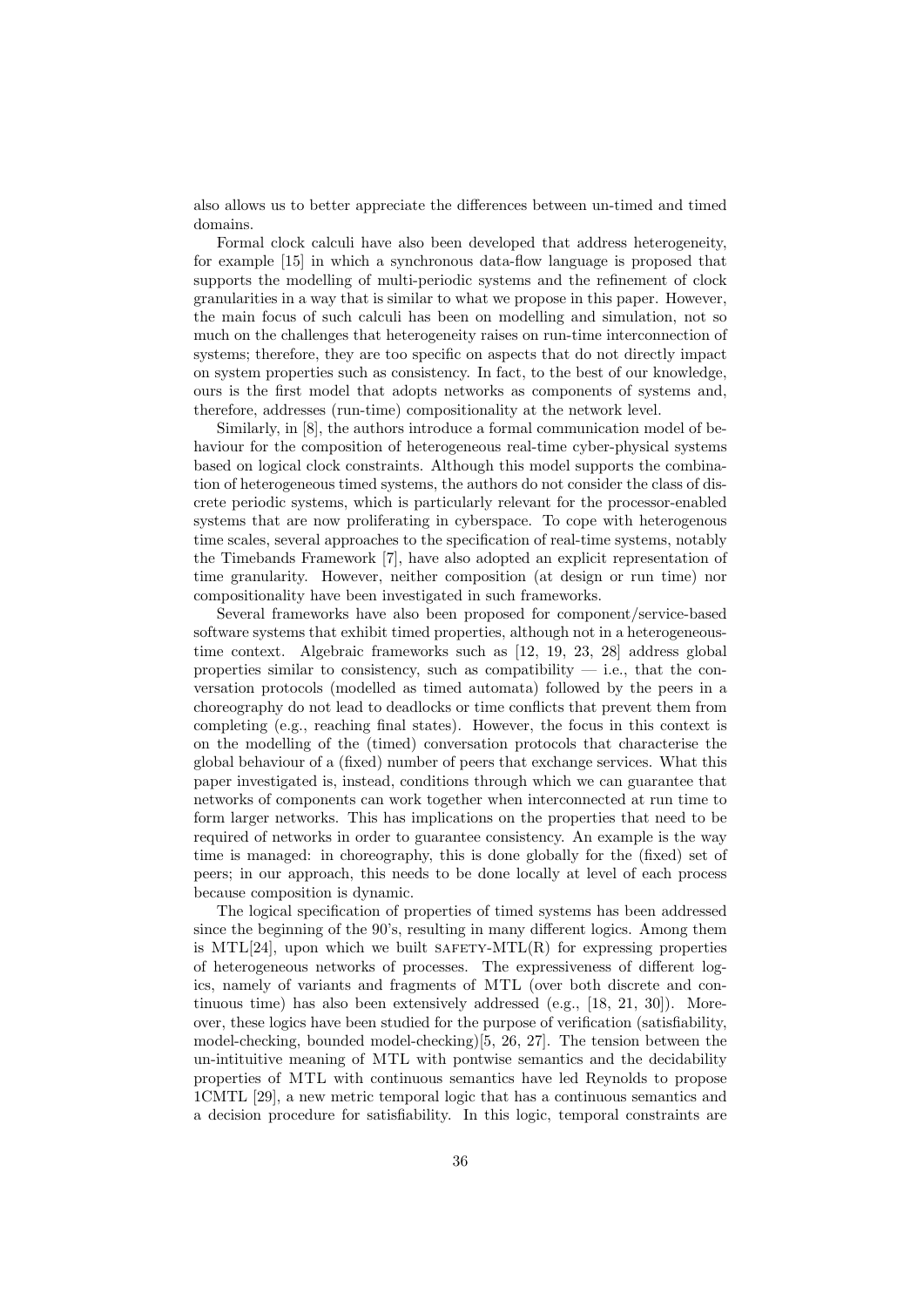associated with the reading of an arbitrary but not infinitely precise single universal clock. This logic is considered suitable for hybrid systems because it allows for imprecision in metric constraints.

In this paper we have defined a subset of MTL formulas that have the same semantics under continuous and pointwise semantics. In order to support the description of systems with physical and digital components in an unifying framework, Furia and Rossi have identified sufficient conditions under which formulas in the TRIO metric temporal logic have a consistent truth value when moving from continuous to discrete-time semantics and vice-versa [17]. These conditions rely on a class of sampling invariant formulas whose intending meaning is preserved when samplings of continuous behaviours are considered. In [14] we have also explored this way of relating continuous and discrete time domains, but the continuous interpretation over timed traces proposed in [30] revealed to be more appropriate for achieving the envisaged results.

As recognised in [16], properties such as 'a predicate p holds at all time instants that are multiple of  $\delta'$  are of interest in timed systems namely to express the behaviour of a clock signal. These properties, which can be expressed by  $\overline{\omega}$  p in the extension of SAFETY-MTL(R) that we defined in this paper, are not expressible in MTL and we are not aware of any extension of MTL that specifically deals with this problem (except that second-order extensions are known to solve it).

#### 8. Concluding remarks

In this paper, we have proposed a component algebra for heterogenous timed systems that can be interconnected at run time. This algebra addresses the new class of systems that are beginning to operate in cyberspace where they connect dynamically to other systems to achieve some goal. Systems such as these often have real-time requirements, i.e., their correctness depends not only on what outputs are returned to given inputs, but also on the time at which inputs are received and corresponding outputs are produced and communicated. When software applications, usually written in a high-level programming language and relying on particular time abstractions, are deployed on a given platform, their real-time behaviour is additionally restricted by the clock period of that platform. Applications interconnected at run time across different platforms will be likely to operate over different clock periods, resulting in a timed heterogeneous system.

The elements of the proposed algebra are called ht-ARNs: multigraphs of nodes, each with its own clock granularity, where processes execute, and hyperedges where interactions among sets of such processes are orchestrated. Every hyperedge also has its own clock granularity, which needs to be a divisor of the clock granularities of the nodes that it connects so that they can interact. We provided compositionality results for ensuring the consistency of interconnections when performed at run time across different clock granularities. Contrarily to techniques that operate at design time (e.g., [4]), our results do not require changes to be performed on the processes that execute in such systems so that they can be interconnected, which would defeat the purpose of supporting dynamic binding.

Our algebra is based on timed traces, which allows us to abstract from the specificities of the different classes of automata that can be chosen as models of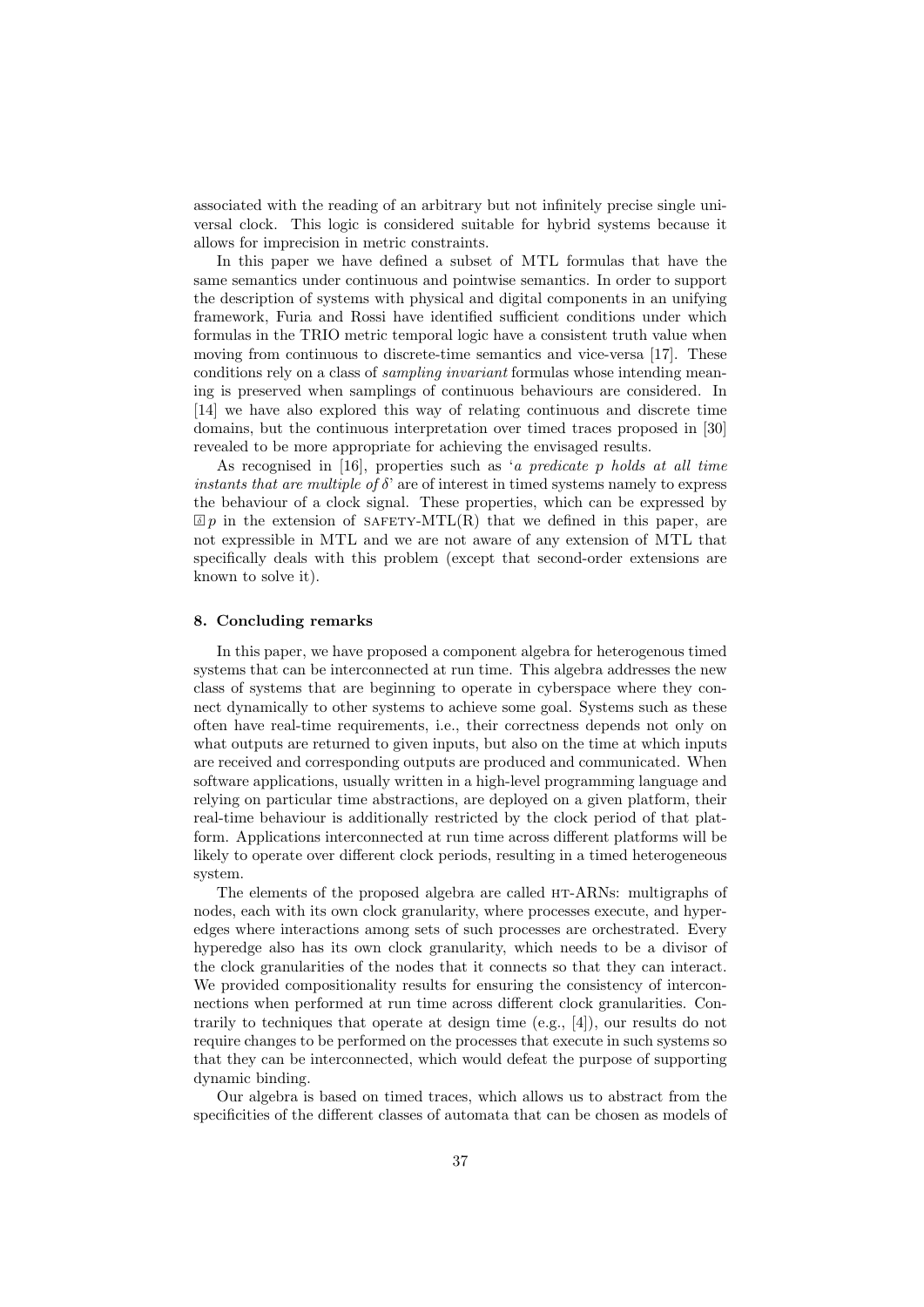implementations and characterise at a higher level the topological properties of the languages generated by such automata that support our compositionality results — in a companion paper [11] we investigate an algebra of automata-based machines, which we intend to extend to networks of automata.

Our results are based on a new time-related refinement relation and a new time-related closure operator that does not reduce to the Cantor topology of trace-based domains. Another area of further work concerns the logics that support an interface algebra for HT-ARNs: the logic that we proposed in the paper meets the requirements imposed by the new refinement and time-closure operators to make it suitable as a semantic domain, but further work is required to endow it with effective proof techniques.

#### Acknowledgments

This work was partially supported by the Engineering and Physical Sciences Research Council UK (EPSRC) through the grant EP/K000683/1, by the Royal Society International Exchange grant IE130154, and by the AFOSR grant FA9550-14-1-0043 "Semantic Completions: Unifying the Wave and the Particle Views of Information".

We would like to thank the reviewers for many useful comments and suggestions.

#### References

- [1] M. Abadi and L. Lamport. The existence of refinement mappings. Theor. Comput. Sci., 82(2):253–284, 1991.
- [2] B. Alpern and F. B. Schneider. Recognizing safety and liveness. Distributed Computing, 2(3):117–126, 1987.
- [3] R. Alur, T. Feder, and T. A. Henzinger. The benefits of relaxing punctuality. J. ACM, 43(1):116–146, 1996.
- [4] A. Benveniste, B. Caillaud, L. P. Carloni, and A. L. Sangiovanni-Vincentelli. Tag machines. In EMSOFT, pages 255–263. ACM, 2005.
- [5] M. M. Bersani, M. Rossi, and P. S. Pietro. A tool for deciding the satisfiability of continuous-time metric temporal logic. In *Proceedings of the 2013* 20th International Symposium on Temporal Representation and Reasoning, TIME '13, pages 99–106, Washington, DC, USA, 2013. IEEE Computer Society.
- [6] D. Brand and P. Zafiropulo. On communicating finite-state machines. J. ACM, 30(2):323–342, 1983.
- [7] A. Burns and I. J. Hayes. A timeband framework for modelling real-time systems. Real-Time Syst., 45(1-2):106–142, June 2010.
- [8] Y. Chen, Y. Chen, and E. Madelaine. Timed-pNets: a communication behavioural semantic model for distributed systems. Frontiers of Computer Science, 9(1):87–110, 2015.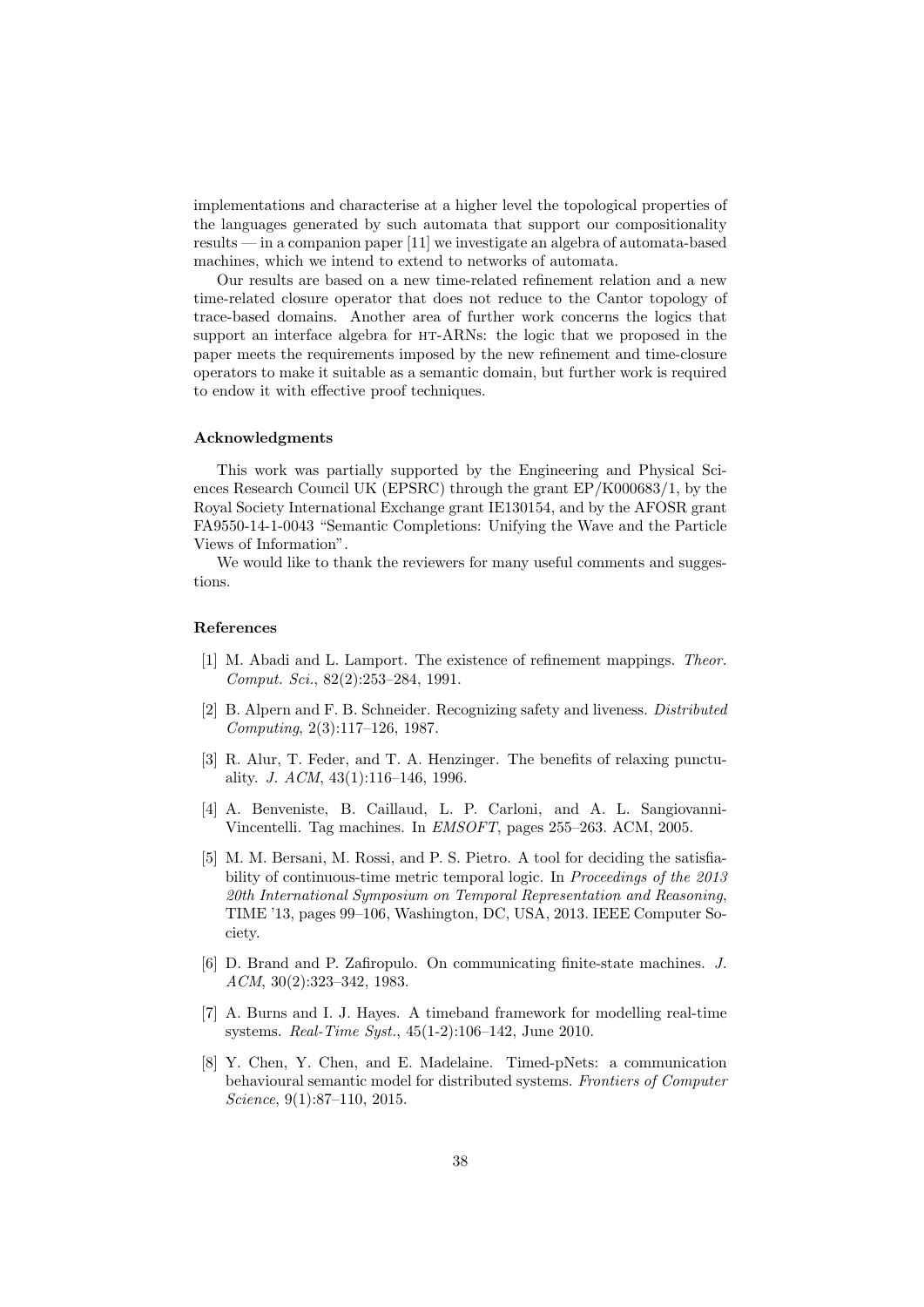- [9] A. David, K. G. Larsen, A. Legay, U. Nyman, and A. Wasowski. Timed I/O automata: a complete specification theory for real-time systems. In HSCC, pages 91–100. ACM, 2010.
- [10] B. Delahaye, J. L. Fiadeiro, A. Legay, and A. Lopes. A timed component algebra for services. In D. Beyer and M. Boreale, editors, FORTE, volume 7892 of LNCS, pages 242–257. Springer, 2013.
- [11] B. Delahaye, J. L. Fiadeiro, A. Legay, and A. Lopes. Heterogeneous timed machines. In ICTAC, volume 8687 of LNCS, pages 115–132. Springer, 2014.
- [12] G. Díaz, J. J. Pardo, M.-E. Cambronero, V. Valero, and F. Cuartero. Verification of web services with timed automata. Electr. Notes Theor. Comput. Sci., 157(2):19-34, 2006.
- [13] J. L. Fiadeiro and A. Lopes. An interface theory for service-oriented design. Theor. Comput. Sci., 503:1–30, 2013.
- [14] J. L. Fiadeiro and A. Lopes. Heterogeneous and asynchronous networks of timed systems. In S. Gnesi and A. Rensink, editors, FASE, volume 8411 of LNCS, pages 79–93. Springer, 2014.
- [15] J. Forget, F. Boniol, D. Lesens, and C. Pagetti. A multi-periodic synchronous data-flow language. In HASE, pages 251–260. IEEE Computer Society, 2008.
- [16] C. A. Furia, M. Pradella, and M. Rossi. Comments on temporal logics for real-time system specification. ACM Comput. Surv., 41(2), 2009.
- [17] C. A. Furia and M. Rossi. Integrating discrete- and continuous-time metric temporal logics through sampling. In E. Asarin and P. Bouyer, editors, FORMATS, volume 4202 of LNCS, pages 215–229. Springer, 2006.
- [18] C. A. Furia and M. Rossi. On the expressiveness of MTL variants over dense time. In J.-F. Raskin and P. S. Thiagarajan, editors, FORMATS, volume 4763 of LNCS, pages 163–178. Springer, 2007.
- [19] N. Guermouche and C. Godart. Timed model checking based approach for web services analysis. In ICWS, pages 213–221. IEEE, 2009.
- [20] T. A. Henzinger. Sooner is safer than later. Inf. Process. Lett., 43(3):135– 141, 1992.
- [21] P. Hunter, J. Ouaknine, and J. Worrell. Expressive completeness for metric temporal logic. In LICS, pages 349–357. IEEE Computer Society, 2013.
- [22] D. K. Kaynar, N. Lynch, R. Segala, and F. Vaandrager. The Theory of Timed I/O Automata. Morgan & Claypool Publishers, 2006.
- [23] R. Kazhamiakin, P. K. Pandya, and M. Pistore. Representation, verification, and computation of timed properties in web. In ICWS, pages 497–504. IEEE Computer Society, 2006.
- [24] R. Koymans. Specifying real-time properties with metric temporal logic. Real-Time Systems, 2(4):255–299, 1990.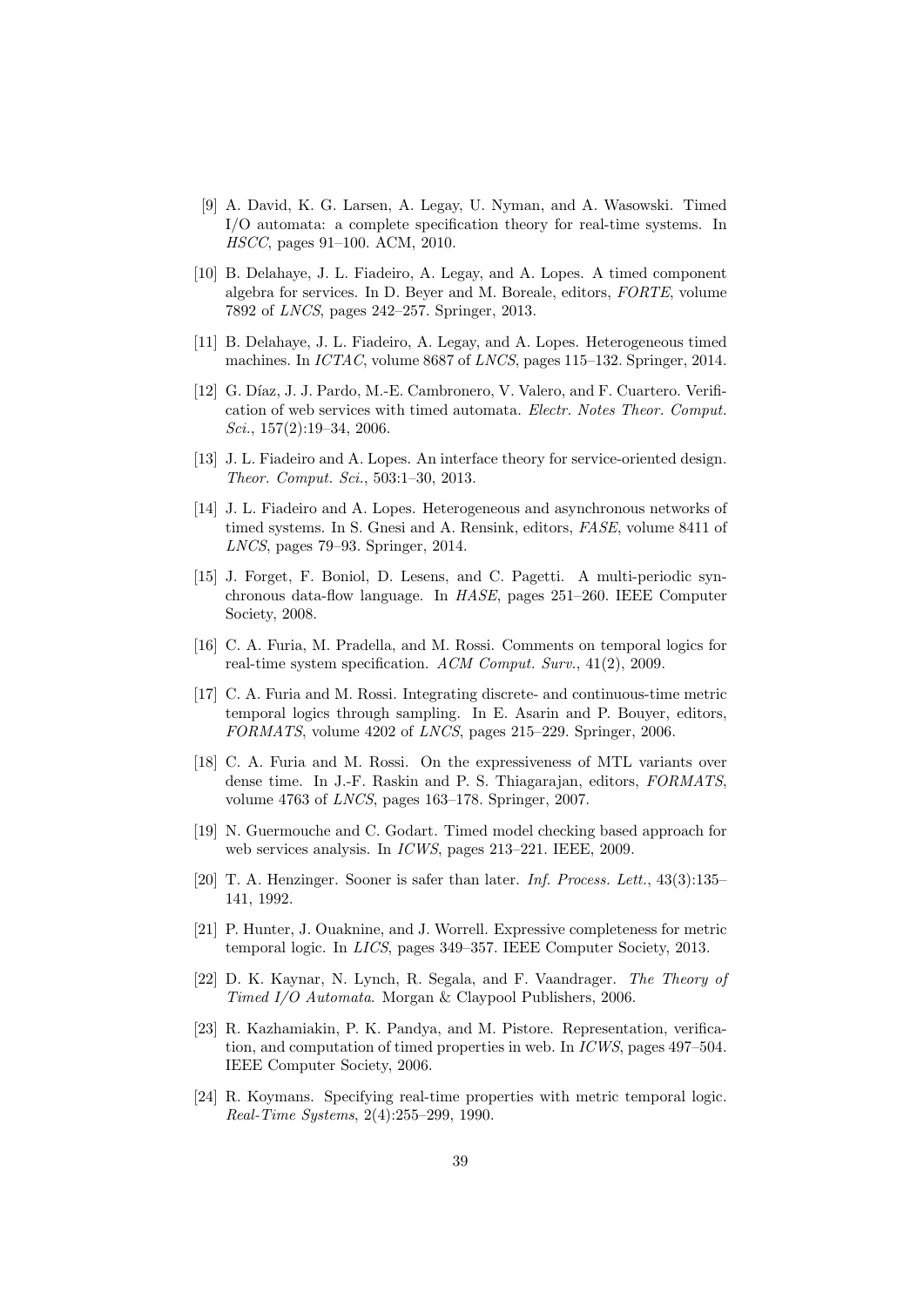- [25] T. T. H. Le, R. Passerone, U. Fahrenberg, and A. Legay. Tag machines for modeling heterogeneous systems. In ACSD, pages 186–195. IEEE Computer Society, 2013.
- [26] J. Ouaknine and J. Worrell. Safety metric temporal logic is fully decidable. In TACAS, volume 3920 of LNCS, pages 411–425. Springer, 2006.
- [27] J. Ouaknine and J. Worrell. Some recent results in metric temporal logic. In FORMATS, volume 5215 of LNCS, pages 1–13, 2008.
- [28] J. Ponge, B. Benatallah, F. Casati, and F. Toumani. Analysis and applications of timed service protocols. ACM Trans. Softw. Eng. Methodol., 19(4), 2010.
- [29] M. Reynolds. A new metric temporal logic for hybrid systems. In Proceedings of the 2013 20th International Symposium on Temporal Representation and Reasoning, TIME '13, pages 73–80, Washington, DC, USA, 2013. IEEE Computer Society.
- [30] D. Souza and P. Prabhakar. On the expressiveness of MTL in the pointwise and continuous semantics. Int. J. Softw. Tools Technol. Transf., 9(1):1–4, Feb. 2007.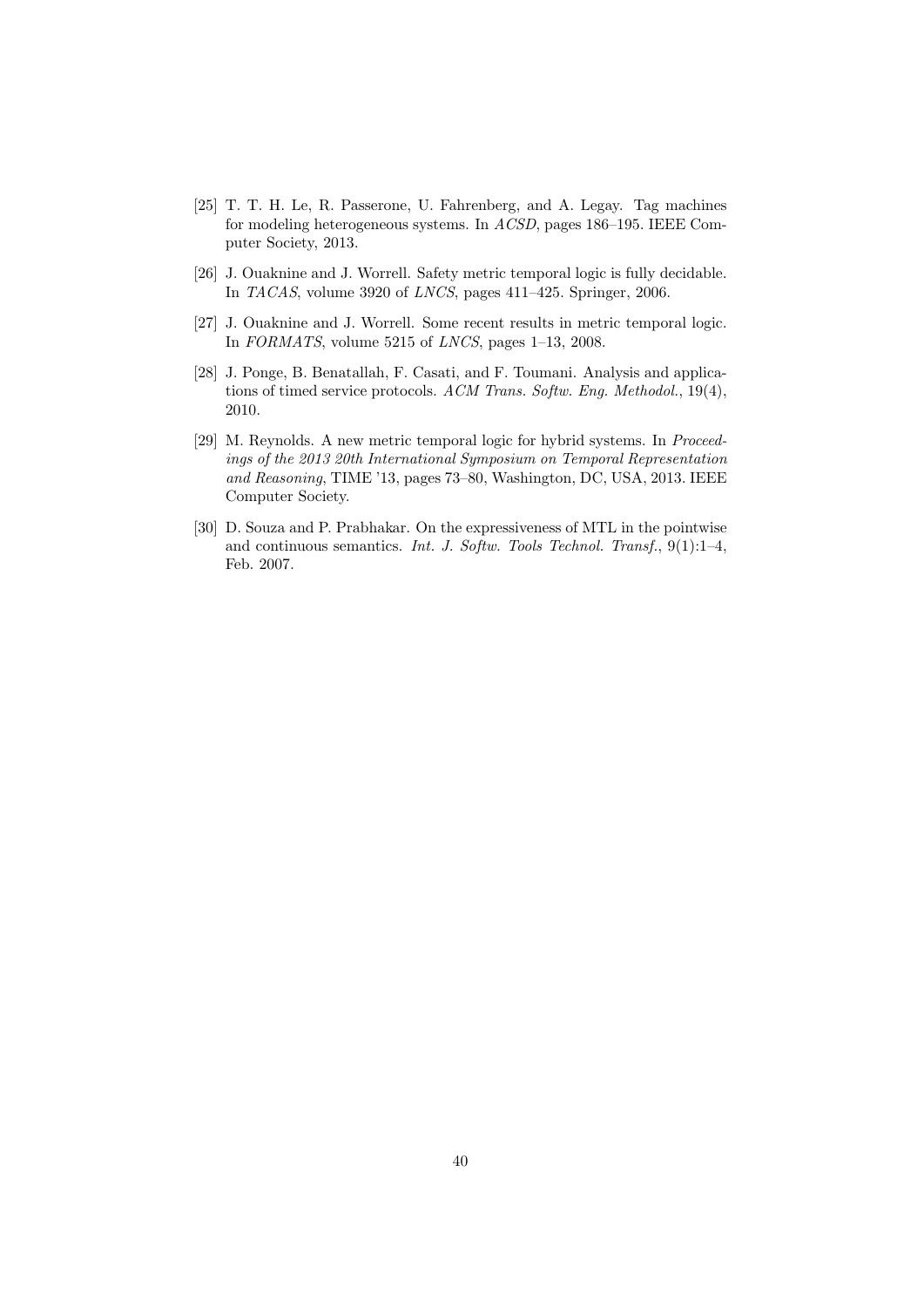## Appendix

#### Proof of Thm. 4.3

If a HT-ARN  $\alpha$  is connected and  $\Lambda_{\alpha} \neq \emptyset$ , there is a process  $P_{\alpha} = \langle \delta_{\alpha}, \gamma_{\alpha}, \Lambda_{P_{\alpha}} \rangle$ such that  $\Lambda_{P_{\alpha}} \precsim \Lambda_{\alpha}$  and, for any other process  $P = \langle \delta, \gamma_{\alpha}, \Lambda_{P} \rangle$  such that  $\Lambda_P \precsim \Lambda_\alpha, \, \Lambda_P \precsim \widetilde{\Lambda}_{P_\alpha}.$ 

*Proof.* Let  $P = \langle \delta, \gamma_\alpha, \Lambda_P \rangle$  be such that  $\Lambda_P \precsim \Lambda_\alpha$ . Because  $\Lambda_P \neq \emptyset$ , let  $\lambda \in \Lambda_P$ ; because  $\Lambda_P \preceq \Lambda_\alpha$ , we know that there is  $\lambda' \in \Lambda_\alpha$  such that  $\lambda \preceq_\rho \lambda'$ , for some  $\rho$ . Because  $\lambda'$  necessarily contains all multiples of the clock granularities of the processes of  $\alpha$ , so does  $\lambda$ , which implies that  $\delta$  is a common divisor of all those clock granularities. Therefore, it makes sense to choose the granularity  $\delta_{\alpha}$  to be the greatest common divisor of the clock granularities of the processes of  $\alpha$ .

The property  $\Lambda_{P_{\alpha}}$  is constructed as follows:

• Let  $\lambda = \langle \sigma, \tau \rangle \in \Lambda_{\alpha}$  be a trace of  $\alpha$ .

– Let p be a node or hyperedge of  $\alpha$ .

- $∗$  We can project  $λ$  over the language of the process at  $p λ|_{\iota_p}$ – which we know to be a trace of  $\Lambda_p$ . By definition, there is a  $\delta_p$ -timed trace  $\lambda_p$  in  $\Lambda_p$  such that  $\lambda|_{\iota_p} \preceq \lambda_p$ .
- ∗ Because δ<sup>p</sup> is a multiple of δα, we know by Prop. 2.5 that there is a single  $\delta_{\alpha}$ -timed trace  $\lambda_p^* = \langle \sigma_p^*, \tau_{\delta_{\alpha}} \rangle$  that refines  $\lambda_p$ , which therefore belongs to  $\Lambda_p$ .
- Let p be a node and  $\lambda_p^{\alpha} = \langle \sigma_p^{\alpha}, \tau_{\delta_{\alpha}} \rangle$  be the timed trace with  $\sigma_p^{\alpha}$  obtained from  $\sigma_p^*$  by prefixing all the actions with p. this action sequence is in the language of  $A_{\alpha}$ . We now build the trace  $\lambda^{\alpha}$  =  $\langle \sigma^\alpha, \tau_{\delta_\alpha} \rangle$  such that  $\sigma^\alpha(i) = \bigcup_{p \in N} \sigma^\alpha_p(i)$ .
- Because for all  $p \in N$  the renaming ensures that unions are disjoint,  $\lambda^{\alpha}|_{\iota_p} = \lambda_p^*$ .
- Taking now an hyperedge  $c$ , we know that, because  $\sigma$  is a trace over  $A_{\alpha}, \sigma_c(i) = \bigcup_{p \in c} \sigma_p(i)$ . Because the refinement to  $\delta_{\alpha}$  adds  $\emptyset$  to the new time instants, we conclude that  $\lambda^{\alpha}|_{\iota_p} = \lambda_p^*$  also holds for all  $p \in c$ .
- It then follows that  $\lambda^{\alpha}|_{\iota_p}$  ∈  $\Lambda_p$  for all  $p ∈ N ∪ E$ , which by the definition of  $\Lambda_{\alpha}$  implies that  $\lambda^{\alpha} \in \Lambda_{\alpha}$ .
- Let  $\Lambda_{P_{\alpha}} = {\lambda^{\alpha} : \lambda \in \Lambda_{\alpha}}^r.$ 
	- It follows from the previous line that  $\Lambda_{P_{\alpha}} \subseteq \Lambda_{\alpha}$  and, therefore,  $\Lambda_{P_{\alpha}} \preceq$  $\Lambda_{\alpha}$ .
	- Given any  $\lambda = \langle \sigma, \tau \rangle \in \Lambda_{\alpha}$ , the refinements of  $\lambda$  and of  $\lambda^{\alpha}$  to the meet of  $\tau$  and  $\tau_{\delta_{\alpha}}$  coincide. Therefore,  $\Lambda_{P_{\alpha}} \precsim \Lambda_{\alpha}$ .

Notice that, because  $\Lambda_{\alpha} \neq \emptyset$ ,  $\Lambda_{P_{\alpha}} \neq \emptyset$ ; therefore,  $P_{\alpha}$  is a process (and it approximates  $\alpha$ .)

It remains to prove that  $P_{\alpha}$  is the best approximation of  $\alpha$ . For that purpose, let  $P = \langle \delta, \gamma_\alpha, \Lambda_P \rangle$  be such that  $\Lambda_P \precsim \Lambda_\alpha$  We are going to prove that  $\Lambda_P \precsim \Lambda_{P_\alpha}$ . Because we already know that  $\delta_{\alpha}$  is necessarily a multiple of  $\delta$ , let n be  $\delta_{\alpha}/\delta$ .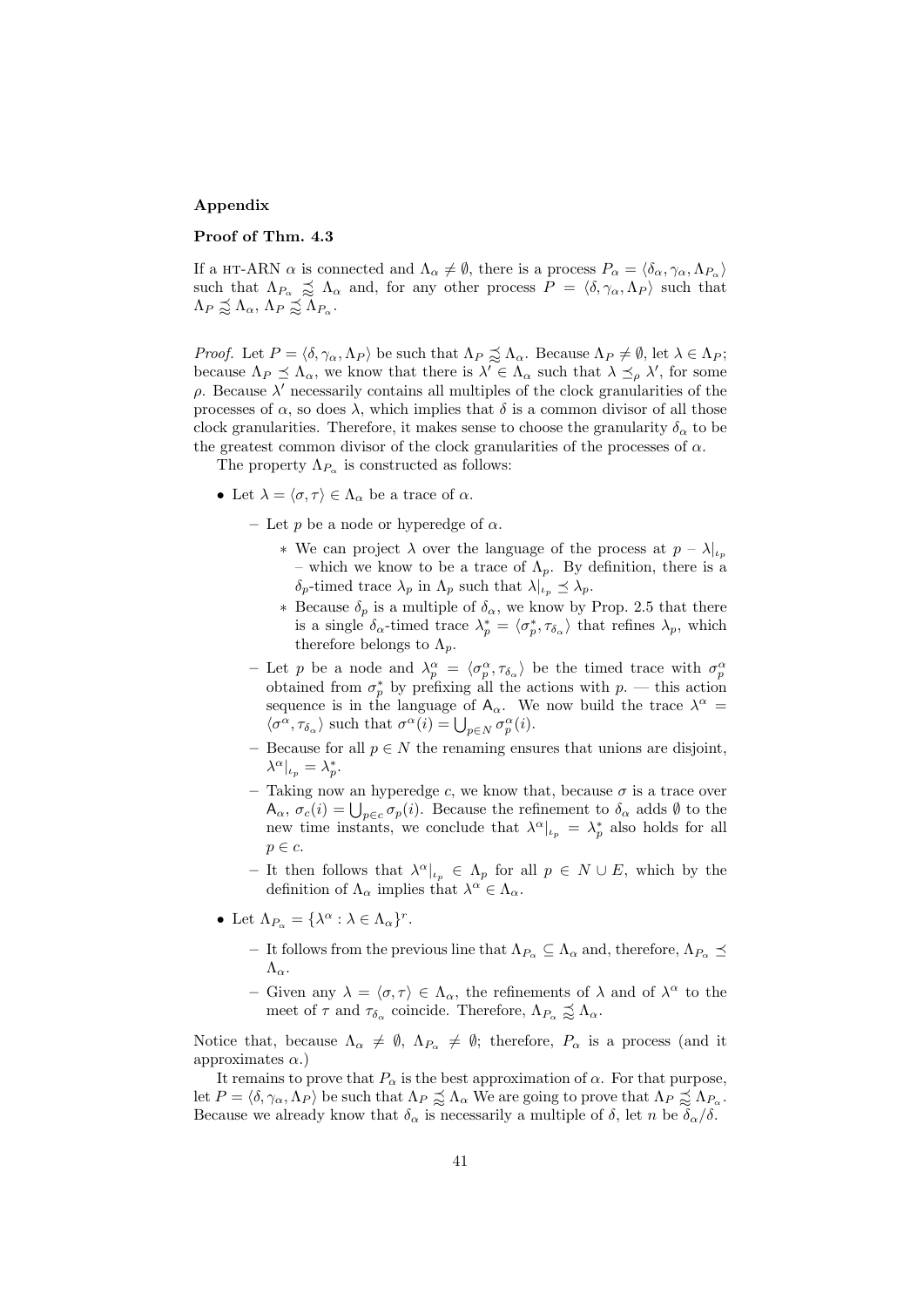We start by remarking that, given  $\lambda' = \langle \sigma', \tau' \rangle \in \Lambda_{\alpha}$  and  $k \in \mathbb{N}$ , if there is  $i \in \mathbb{N}$  such  $\tau'(i) = k \cdot \delta_{\alpha}$ , then  $\sigma'^{\alpha}(k) = \sigma'(i)$ , otherwise  $\sigma'^{\alpha}(k) = \emptyset$ .

- Let  $\lambda$  be a  $\delta$ -timed trace of P.
	- Because  $\Lambda_P \preceq \Lambda_\alpha$ , we know that there is  $\lambda' \in \Lambda_\alpha$  such that  $\lambda \preceq_\rho \lambda'$ for some  $\rho$ .
	- It also follows that  $\lambda \preceq \lambda'^{\alpha}$ :
		- <sup>∗</sup>  $\lambda'^{\alpha}$  is a δ<sub>α</sub>-timed trace and δ<sub>α</sub> is a multiple of δ, so  $\tau \leq \tau'^{\alpha}$ ;
		- ∗ for all i such that i = k.n for some k, if i is in the range of ρ, then  $\sigma(i) = \sigma'(\rho^{-1}(i)) = \sigma'^{\alpha}(k)$ , otherwise  $\sigma(i) = \sigma'^{\alpha}(k) = \emptyset$ ;
		- ∗ for any i that is not a multiple of n, σ(i) = ∅ because in this case  $\tau(i)$  is not a multiple of the clocks of all processes in  $\alpha$ .
	- Therefore,  $\Lambda_P \preceq \Lambda_{P_\alpha}$ .
- Consider now a trace  $\lambda = \langle \sigma, \tau \rangle \in \Lambda_{P_{\alpha}}$ .
	- We know that there is a trace  $\lambda' \in \Lambda_\alpha$  such that  $\lambda \preceq_\rho \lambda'^\alpha$  for some  $ρ$ . Since  $λ'^α$  also belongs to  $Λ_α$ ,
	- Because  $\Lambda_P \precsim \Lambda_\alpha$ , we know that there exists a trace  $\lambda'' = \langle \sigma'', \tau'' \rangle \in$  $\Lambda_P$  such that  $\lambda'' \preceq_{\rho'} \lambda'$  for some  $\rho'$ .
	- Let  $\lambda'''$  be the refinement of  $\lambda''$  to the meet of  $\tau$  and  $\tau''$  (which implies that  $\lambda''' \in \Lambda_P$ ).
	- We can prove that  $\lambda'''$  is also the refinement of  $\lambda$  to the meet of  $\tau$ and  $\tau''$  as follows:

(1) For all  $j \in \mathbb{N}$  such that  $\tau(j)$  is not a multiple of  $\delta_{\alpha}$ , since  $\lambda'^{\alpha}$  is a  $\delta_{\alpha}$ -timed trace and  $\lambda \preceq_{\rho} \lambda'^{\alpha}$ , it follows that  $\sigma(j) = \emptyset$ . (a) If there is  $k \in \mathbb{N}$  such that  $\tau'(k) = \tau(j)$ , since  $\tau'(k)$  cannot be a multiple of the clocks of all processes of  $\alpha$ ,  $\sigma'(k)$  must be  $\emptyset$ . In this case,  $\tau''(\rho'(k)) =$  $\tau'(k)$  and  $\sigma''(\rho'(k)) = \emptyset$ . Since  $\lambda'''$  is the refinement of  $\lambda''$  to the meet of  $\tau$  and  $\tau''$ , for  $m \in \mathbb{N}$  such that  $\tau \wedge \tau''(m) = \tau''(\rho'(k))$ , we have  $\sigma'''(m) = \sigma''(\rho'(k))$ . Hence we can conclude that,  $\tau \wedge \tau''(m) = \tau(j)$ and  $\sigma'''(m) = \emptyset$ . (b) If for all  $k \in \mathbb{N}$ ,  $\tau'(k) \neq \tau(j)$  and there is l such that  $\tau''(l) = \tau(j)$ , then  $\sigma''(l)$  is necessarily  $\emptyset$ . In this case, as before, we can conclude that for  $m \in \mathbb{N}$  such that  $\tau \wedge \tau''(m) = \tau''(l) = \tau(j)$ ,  $\sigma'''(m) = \emptyset$ . (c) If for all  $l \in \mathbb{N}$ ,  $\tau''(l) \neq \tau(j)$ , since  $\lambda'''$  is the refinement of  $\lambda''$  to the meet of  $\tau$  and  $\tau''$ , for  $m \in \mathbb{N}$  such that  $\tau \wedge \tau''(m) = \tau(j), \sigma''(l)$  must be  $\emptyset$ .

(2) For all  $j \in \mathbb{N}$  such that  $\tau(j)$  is a multiple of  $\delta_{\alpha}$  (and, hence, also multiple of  $\delta$ ), since  $\lambda'^{\alpha}$  is a  $\delta_{\alpha}$ -timed trace, we have that  $i = \rho^{-1}(j)$  is defined and  $\sigma(j) = \sigma'^{\alpha}(i)$ . (a) If there is  $k \in \mathbb{N}$  such that  $\tau'(k) = \tau(j)$ (and, hence,  $\tau'(k) = \tau'^{\alpha}(i)$ ), as remarked above,  $\sigma'^{\alpha}(i) = \sigma'(k)$ . Since  $\lambda'' \preceq_{\rho'} \lambda'$ ,  $\tau''(\rho'(k)) = \tau'(k)$  and  $\sigma''(\rho'(k)) = \sigma'(k)$ . Since  $\lambda'''$ is the refinement of  $\lambda''$  to the meet of  $\tau$  and  $\tau''$ , for  $m \in \mathbb{N}$  such that  $\tau \wedge \tau''(m) = \tau''(\rho'(k))$ , we have  $\sigma'''(m) = \sigma''(\rho'(k))$ . Hence we can conclude that,  $\tau \wedge \tau''(m) = \tau(j)$  and  $\sigma'''(m) = \sigma(j)$ . (b) If for all  $k \in \mathbb{N}, \tau'(k) \neq \tau(j), \tau(j)$  cannot be a multiple of the clocks of all processes of  $\alpha$  and, hence,  $\sigma(j) = \emptyset$ . The result follows using the reasoning of 1(b) and 1(c) above.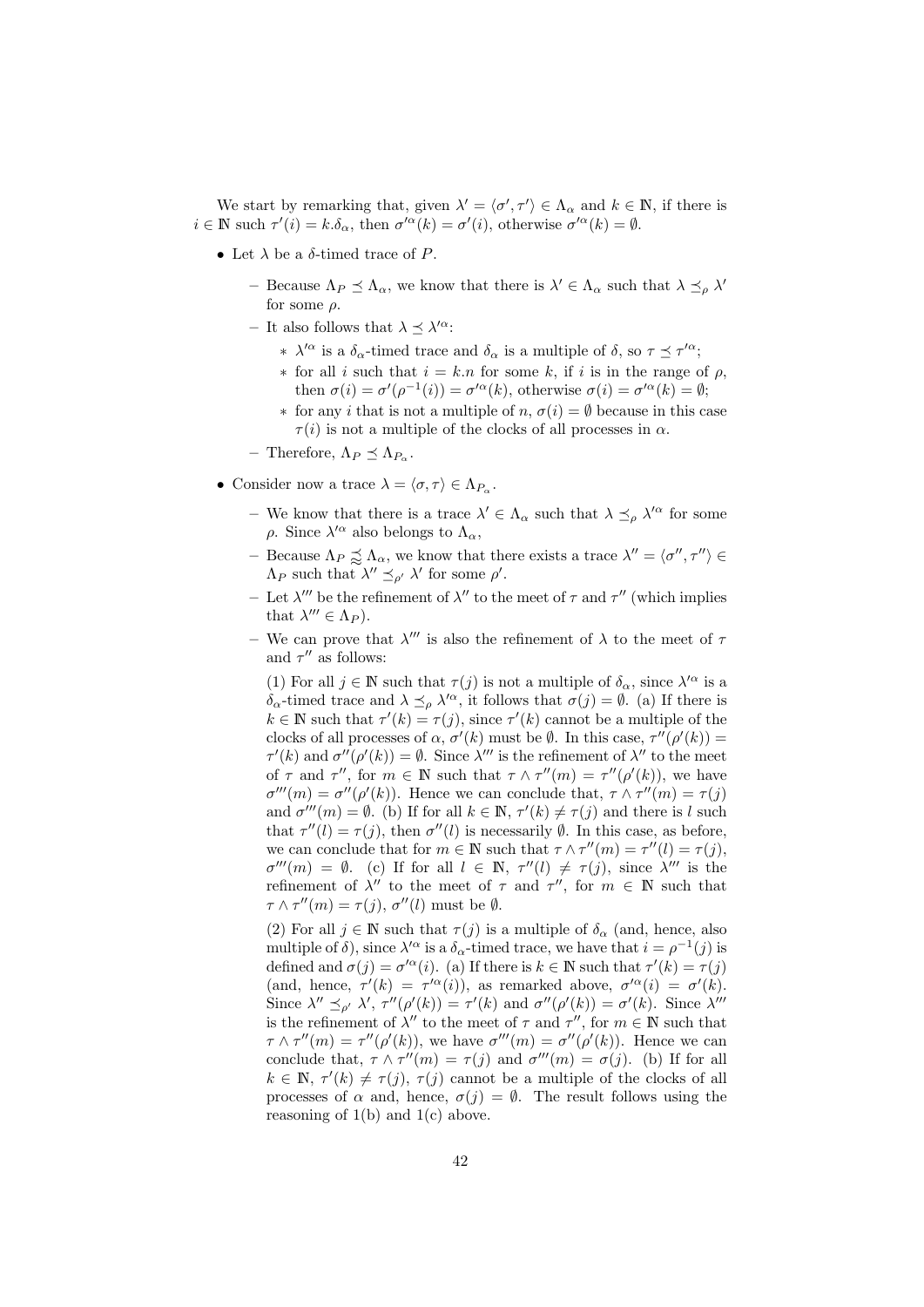#### Proof of Thm. 5.5

A HT-ARN is consistent if it is t-closed and progress-enabled.

*Proof.* Let  $\alpha = \langle N, E, \Omega, \Xi \rangle$  be a t-closed HT-ARN and  $\tau$  a time sequence relative to which it is progress-enabled. Given that  $\Pi_{\alpha_{\tau}}$  is not empty (it contains at least the empty segment  $\epsilon$ ),  $\Pi_{\alpha_{\tau}}$  can be organised as a (non-empty) tree. This tree is finitely branching because  $A_{\alpha}$  is finite. Given that the HT-ARN is progressenabled in relation to  $\tau$ , the tree is infinite. By K $\delta$ nigs lemma, it contains an infinite branch  $\sigma$ .

We now prove that  $\sigma \in \Lambda_{\alpha_{\tau}}$ , i.e.,  $\sigma|_{\iota_p} \in \Lambda_{p_{\tau}}$  for all  $p \in N \cup E$ :

- 1. Let  $p \in N \cup E$  and  $\pi \prec \sigma|_{\iota_p}$ . We know that  $\pi$  is of the form  $\pi'|_{\iota_p}$  where  $\pi' \in \Pi_{\alpha_{\tau}}$ . Therefore,  $\pi \in \downarrow \Lambda_{p_{\tau}}$ .
- 2. It follows that  $\sigma|_{\iota_p} \in \Lambda_{p_{\tau}}$ .
- 3. Because  $\Lambda_p$  is t-closed, we can conclude that  $\sigma|_{\iota_p} \in \Lambda_{p_{\tau}}$ .

 $\Box$ 

## Proof of Thm. 5.8

Let  $\alpha$  be a composition of progress-enabled HT-ARNs through a family of wires with mutually-disjoint sets of interaction points, i.e.,

$$
\alpha = (\alpha_1 \parallel_{\langle \langle v_i, M_{v_i} \rangle, \xi_i, \langle p_i, M_{p_i} \rangle)}^{\mathbf{i} = 1 \dots n} \alpha_2)
$$

where each  $\langle\langle v_i, M_{v_i} \rangle, \xi_i, \langle p_i, M_{p_i} \rangle\rangle$  is a wire between  $\alpha_1$  and  $\alpha_2$ . If the orchestrators involved in the wires (those that label the hyperedges  $c_{v_i}$ ) are cooperative in relation to the free ports  $M_{v_i}$  that are being connected and the time granularity of the processes at the corresponding interaction points  $\langle p_i, M_{p_i} \rangle$ , and both ht-ARNs are delivery-enabled in relation to the interaction-points being connected, then  $\alpha$  is progress-enabled.

Proof. To simplify the notation, we consider the case of a single wire with a connection interaction point from  $\alpha_1$ , i.e.,  $\alpha = (\alpha_1 ||_{\langle v, M_{cv} \rangle, \xi, \langle p, M_p \rangle} \alpha_2)$  is a composition of progress-enabled HT-ARNs and  $\alpha_{1_{c_v}}$  is a cooperative connection,  $\alpha_1$  is delivery-enabled in relation to  $\langle v, M_{c_v} \rangle$  and  $\alpha_2$  is delivery-enabled in relation to  $\langle p, M_p \rangle$ . Also to simplify the notation, and since the two networks have disjoint sets of nodes, we rename the node v with  $p$  in  $\alpha_1$ . Notice that, after this renaming,  $c_p$  denotes the hyperedge of  $\alpha_1$  that is changed by the composition, the connection interaction-point of  $\alpha_1$  becomes  $\langle p, M_{c_p} \rangle$  and  $\xi(\iota_{1c_p}(\mathsf{A}_{M_{c_p}})) = \iota_{c_p}(\mathsf{A}_{M_{c_p}}) = \iota_{2p}(\mathsf{A}_{M_p}).$  We now prove that  $\alpha$  is progressenabled.

Let  $\tau_1, \tau_2$  be time sequences relative to which  $\alpha_1$  and  $\alpha_2$  are progress-enabled, respectively. The idea of the proof is to show that  $\alpha$  is progress-enabled in relation to any  $\tau$  that refines ( $\tau_1 \wedge \tau_2$ ). Let  $\tau$  be such a time sequence. Because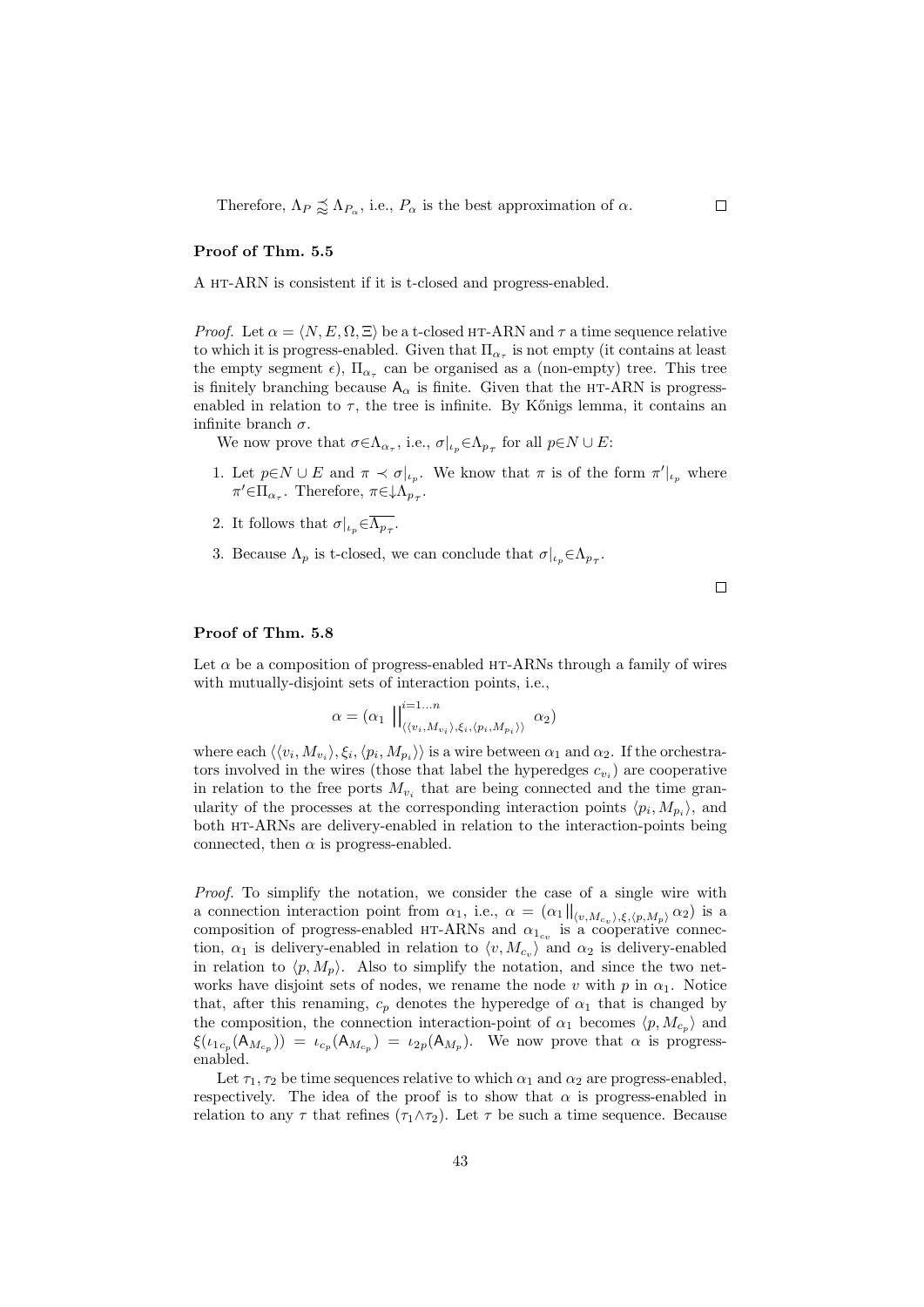$\alpha_1$  and  $\alpha_2$  are progress-enabled in relation to  $\tau_1$  and  $\tau_2$ , respectively, they are also progress-enabled in relation to  $\tau$  (which refines both).

We start by noticing that  $\epsilon \in \Pi_{\alpha_{\tau}}$ . This is because  $\alpha_1$  and  $\alpha_2$  are r-closed and progress-enabled in relation to  $\tau_1$  and  $\tau_2$ , respectively.

Let now  $\pi \in \Pi_{\alpha_{\tau}}$  and  $\pi_1$ ,  $\pi_2$  be the corresponding projections to the languages of  $\alpha_1, \alpha_2$ , respectively. We know that  $\pi_1 \in \Pi_{\alpha_{1\tau}}$  and  $\pi_2 \in \Pi_{\alpha_{2\tau}}$ .

Because  $\alpha_1$  and  $\alpha_2$  are progress-enabled in relation to  $\tau$ , let  $(\pi_1 \cdot B_1) \in \Pi_{\alpha_1}$ and  $(\pi_2 \cdot B_2) \in \Pi_{\alpha_{2\tau}}$ .

The change in the hyperedge  $c_p$  only interferes with the ability of the coordinator in  $c_p$  (from  $\alpha_1$ ) and the process in p (from  $\alpha_2$ ) to move — in  $\alpha$ , the language of the coordinator only intersects that of the process  $p$ . Therefore, we need to adjust the deliveries in  $B_2 \cap D_{\langle p,M_p \rangle}$  (the deliveries to the process in p through  $M_p$ ) and the publications in  $B_1 \cap D_{\langle p,M_{c_p}\rangle}$  (the publications by p that correspond to deliveries to the coordinator in  $c_p$ ).

The proof proceeds by analysing different cases depending on whether the process in p and the coordinator in  $c_p$  synchronise. Let  $k = \tau(|\pi|)$  be the time instant that follows the end of  $\pi$  — that at which  $B_1$  and  $B_2$  are executed. Since the attachment  $\xi: M_{c_p} \to M_p$  of  $\alpha_{1c_p}$  to  $\alpha_{2p}$  is well-formed we know that  $\delta_p$  is a multiple of  $\delta_{c_p}$ .

**1.** k is not a multiple of  $\delta_{c_p}$ : In this case, we know that  $B_1 \cap \iota_{1_{c_p}}(A_{\gamma_{c_p}}) = \emptyset$ . We also know that  $B_2 \cap \iota_{2p}(\mathsf{A}_{\gamma_p}) = \emptyset$  because k is also not a multiple of  $\delta_p$ . We have that  $\pi \cdot B_1 \cup B_2 \in \Pi_{\alpha_{\tau}}$ , because the projection over  $\alpha_i$  is  $(B_1 \cup B_2)|_{\iota_i} =$  $B_1|_{\iota_i} \cup B_2|_{\iota_i} = B_i$  (neither  $B_1$  intersects the language of  $\alpha_2$  nor  $B_2$  intersects the language of  $\alpha_1$ ).

2. k is a multiple of  $\delta_{c_p}$  but not of  $\delta_p$ : In this case, we know that  $B_2 \cap$  $\iota_{2p}(\mathsf{A}_{\gamma_p}) = \emptyset$ . We now prove that  $\pi \cdot B_1' \cup B_2 \in \Pi_{\alpha_{\tau}}$  with  $B_1' = B_1 \setminus \iota_{1c_p}(\mathsf{A}_{M_{c_p}})$ .

- **projection over**  $\alpha_1$  We have that  $(\pi_1 \cdot B_1) \in \Pi_{\alpha_1}$ . Because  $\alpha_1_{c_p}$  is a cooperative connection and  $\alpha_1$  is delivery-enabled in relation to  $\langle p, M_{c_p} \rangle$ ,  $\pi_1 \cdot B_1'$ is also in  $\Pi_{\alpha_{1\pi}}$  — the coordinator that orchestrates the connection  $\alpha_{1\alpha}$ is ready to accept any set of publications at the node  $p$  and cannot force deliveries to a process that it connects when it is not in sync with it, so we can remove all deliveries to p from  $B_1$ ; being publication-enabled, we can replace the publications that it was expecting from the process with those that it wants to do, which in this case is none (the processes not being in sync). On the other hand,  $(B'_1 \cup B_2)|_{\iota_1} = B'_1|_{\iota_1}$  because  $B_2|_{\iota_1} = \emptyset$  (recall that  $B_2 \cap \iota_p(\mathsf{A}_{M_p}) \subseteq B_2 \cap \iota_{2p}(\mathsf{A}_{\gamma_p}) = \emptyset$ .
- **projection over**  $\alpha_2$  We have that  $(\pi \cdot B_1' \cup B_2)|_{\iota_2}$  is  $\pi_2 \cdot B_2$  because  $B_1'$  does not intersect  $\iota_{1c_p}(\mathsf{A}_{M_{c_p}})$  and, hence,  $\xi(B'_1)$  does not intersect  $\iota_{2p}(\mathsf{A}_{M_p})$ (recall that  $\xi(\iota_{1c_p}(\mathsf{A}_{M_{c_p}})) = \iota_{2p}(\mathsf{A}_{M_p})$ ).

3. k is a multiple of  $\delta_p$ : We prove that  $\pi \cdot B'_1 \cup B'_2 \in \Pi_{\alpha_{\tau}}$  with  $B'_1 =$  $B_1 \setminus \iota_{1c_p}(\mathsf{A}_{M_{c_p}}) \cup \xi((B_1 \cap \iota_{1c_p}(\mathsf{A}_{M_{c_p}})) \setminus D_{\langle p,M_{c_p} \rangle})$  and  $B_2' = B_2 \setminus D_{\langle p,M_p \rangle}$ . In this way, (1) we remove from  $B_1$  the deliveries that the coordinator  $c_p$  expects from p and consider only those that p wants to do (in  $B_2$ ), which is possible because  $\alpha_1$  is delivery-enabled in relation to  $\langle p, M_{c_p} \rangle$  and (2) we remove from  $B_2$  the deliveries that  $p$  expects from the coordinator  $c_p$  and consider only those that the coordinator wants to do to p (the translation by  $\xi$  of those in  $B_1$ ), which is possible because  $\alpha_2$  is delivery-enabled in relation to  $\langle p, M_n \rangle$ .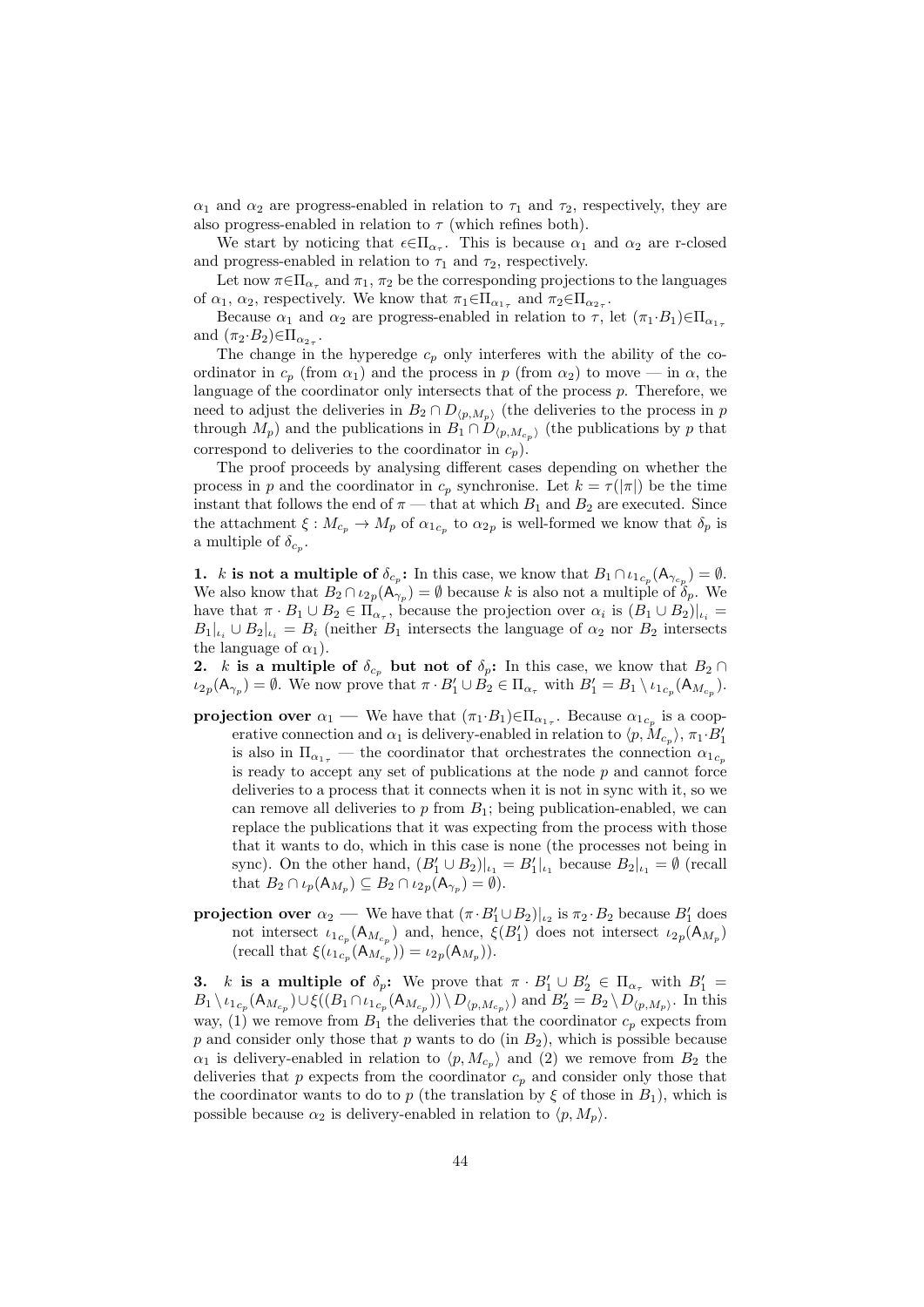We have that:  $B_1 \cap \xi^{-1}(D_{\langle p,M_p \rangle}) = (B_1 \cap \iota_{1_{c_p}}(\mathsf{A}_{M_{c_p}})) \setminus D_{\langle p,M_{c_p} \rangle}$  $B_2 \cap \xi(D_{\langle p,M_{c_p}\rangle}) = (B_2 \cap \iota_{2p}(\mathsf{A}_{M_p})) \setminus D_{\langle p,M_p\rangle}$ 

 $\text{projection over } \alpha_1 \text{ } \text{ } \text{ } \text{ } (B_1'\cup B_2')|_{\iota_1} = B_1\setminus D_{\langle p,M_{c_p}\rangle}\cup \xi^{-1}(B_2\cap \xi(D_{\langle p,M_{c_p}\rangle})).$ 

Because  $(\pi_1 \cdot B_1) \in \Pi_{1_{\tau}}$  and  $\alpha_1$  is delivery-enabled in relation to  $\langle p, M_{c_p} \rangle$ and

 $\xi^{-1}(B_2 \cap \xi(D_{\langle p,M_{c_p}\rangle}))$  is a subset of  $D_{\langle p,M_{c_p}\rangle}$ , we know that  $\pi_1 \cdot (B_1' \cup B_2')|_{\iota_1} \in \Pi_{1_{\tau}}$ .

 $\text{projection over } \alpha_2 \text{ } \text{ } \text{ } \text{ } (B_1' \cup B_2')|_{\iota_2} = B_2 \backslash D_{\langle p,M_p \rangle} \cup \xi(B_1 \cap \xi^{-1}(D_{\langle p,M_p \rangle})).$ 

Because  $(\pi_2 \cdot B_2) \in \Pi_{2_{\tau}}$  and  $\alpha_2$  is delivery-enabled in relation to  $\langle p, M_p \rangle$  and  $\xi(B_1 \cap \xi^{-1}(D_{\langle p,M_p \rangle}))$  is a subset of  $D_{\langle p,M_p \rangle}$ , we know that  $\pi_2 \cdot (B_1' \cup B_2')|_{\iota_2} \in \Pi_{2_\tau}$ .

 $\Box$ 

## Proof of Prop. 6.2

Given a set  $\Phi$  of sentences in SAFETY-MTL,  $\Lambda_{\Phi}^{pw} = {\lambda : \lambda \vDash_{pw} \Phi}$  is divergent safe.

*Proof.* We need to prove that every trace that fails to satisfy a SAFETY-MTL formula  $\phi$  has a finite bad prefix  $\pi$ , i.e., none of  $\pi$ 's extensions satisfies  $\phi$ . This follows from the following result:

if  $\lambda, i \nvDash_{pw} \phi$ , there is  $i \leq k$  such that, for every  $\lambda' : \lambda_k < \lambda'$ ,  $\lambda', i \nvDash_{pw} \phi$ 

which can easily be proved by induction in the structure of SAFETY-MTL formulas.  $\Box$ 

## Proof of Prop. 6.3

Let  $\Lambda$  be a timed property. If  $\Lambda$  is divergent safe then it is also t-closed.

*Proof.* The fact that  $\Lambda$  is divergent safe means that for any timed trace  $\lambda$ , if for all  $\pi < \lambda$  there is  $\lambda' \in \Lambda$  such that  $\pi < \lambda'$ , then  $\lambda \in \Lambda$ . We need to prove that for every  $\tau \in \Lambda_{time}$ ,  $\Lambda_{\tau}$  is closed, i.e., that for any action sequence  $\sigma$ , if for all action segments  $\pi' < \sigma$  there is  $\sigma' \in \Lambda_{\tau}$  such that  $\pi' < \sigma'$ , then  $\sigma \in \Lambda_{\tau}$ .

Let  $\sigma$  be an action sequence such that for all action segments  $\pi' < \sigma$  there is  $\sigma' \in \Lambda_{\tau}$  such that  $\pi' < \sigma'$ . Then  $\langle \sigma, \tau \rangle$  is a timed trace such that for all  $\pi < \langle \sigma, \tau \rangle$ there is  $\langle \sigma', \tau \rangle \in \Lambda$  such that  $\pi \langle \sigma', \tau \rangle$ . Since  $\Lambda$  is divergent safe, we have that  $\langle \sigma, \tau \rangle \in \Lambda$  and, hence,  $\sigma \in \Lambda_{\tau}$ . П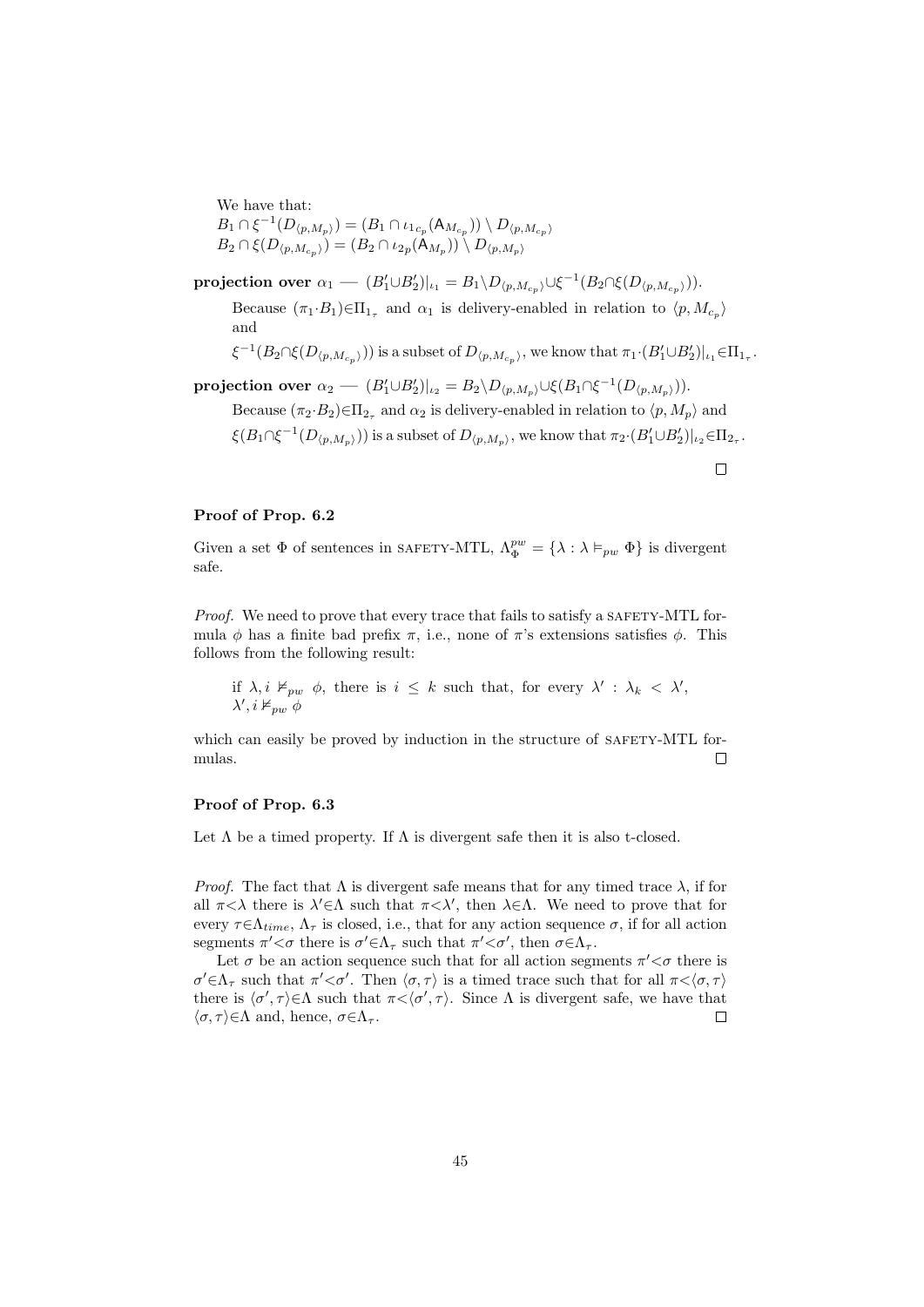#### Proof of Prop. 6.6

Given timed traces  $\lambda$  and  $\lambda'$  such that  $\lambda' \leq \lambda$ ,  $\lambda \models_c \phi$  iff  $\lambda' \models_c \phi$ . It follows that, for every  $\Phi$ ,  $\Lambda_{\Phi}^c = {\lambda : \lambda \vDash_c \Phi}$  is r-closed.

*Proof.* Let  $\lambda = \langle \sigma, \tau \rangle$  and  $\lambda' = \langle \sigma', \tau' \rangle$  be two timed traces. We prove by induction on the structure of the formula that, if  $\lambda' \preceq_{\rho} \lambda$ , for some  $\rho$  then, for every  $t \in \mathbb{R}_{\geq 0}$ ,  $\lambda, t \vDash_c \phi$  iff  $\lambda', t \vDash_c \phi$ :

a: By definition,  $\lambda, t \vDash_c \phi$  iff there exists  $i \in \mathbb{N}$  such that  $\tau(i) = t$  and  $a \in \sigma(i)$ and  $\lambda', t \vDash_c \phi$  iff there exists  $j \in \mathbb{N}$  such that  $\tau'(j) = t$  and  $a \in \sigma'(j)$ .

 $\Rightarrow$  If there exists  $i \in \mathbb{N}$  such that  $\tau(i) = t$  and  $a \in \sigma(i)$ , we take  $j = \rho(i)$ since  $\sigma'(\rho(i)) = \sigma(i)$ .

 $\Leftarrow$  If there exists  $j \in \mathbb{N}$  such that  $\tau'(j) = t$  and  $a \in \sigma'(j)$ , then  $\sigma'(j)$  is not empty. Because  $\lambda' \leq \lambda$ , then there exists  $i \in \mathbb{N}$  such that  $\rho(i) = j$ and, hence, the result follows immediately.

 $\neg \phi$ : It follows straightforwardly from the induction hypothesis.

 $\phi_1 \supset \phi_2$ : It follows straightforwardly from the induction hypothesis.

 $\phi_1$  U<sub>I</sub>  $\phi_2$ : It follows straightforwardly from the induction hypothesis.

 $\Box$ 

An observation useful in the proof of Lemma 6.9 is the following:

**Lemma 8.1.** Given a time sequence  $\tau$  and  $t \in \mathbb{R}_{\geq 0}$ , the following conditions are equivalent:

- there exists  $i \in \mathbb{N}$  such that  $t = \tau(i);$
- $next_{\tau}(t) = t$ ;
- $previous_{\tau}(t) = t$ .

Proof. This follows straightforwardly from Def. 6.7.

 $\Box$ 

#### Proof of Lemma 6.9

Let  $\lambda = \langle \sigma, \tau \rangle$  be a timed trace,  $i \in \mathbb{N}$  and  $t \in \mathbb{R}_{\geq 0}$ .

- 1. If for all  $i \in \mathbb{N} \tau(i) \neq t$  then  $\lambda, t \vDash_c \phi^{\diamond}$
- 2. If  $\lambda, next_{\lambda}(t) \vDash_{pw} \phi^+$  then  $\lambda, t \vDash_{c} \phi^+.$
- 3. If  $\lambda, \text{previous}_{\lambda}(t) \vDash_{pw} \phi^{-}$  then  $\lambda, t \vDash_{c} \phi^{-}$ .
- 4. If  $\lambda, i \vDash_{pw} \phi^\circ$  then  $\lambda, \tau(i) \vDash_{c} \phi^\circ$ .

*Proof.* We prove  $(1)-(4)$  by simultaneous induction on the number of connectives that occur in the formulas  $\phi^{\diamond}, \phi^+, \phi^-$  and  $\phi^{\diamond}$ .

## Base case: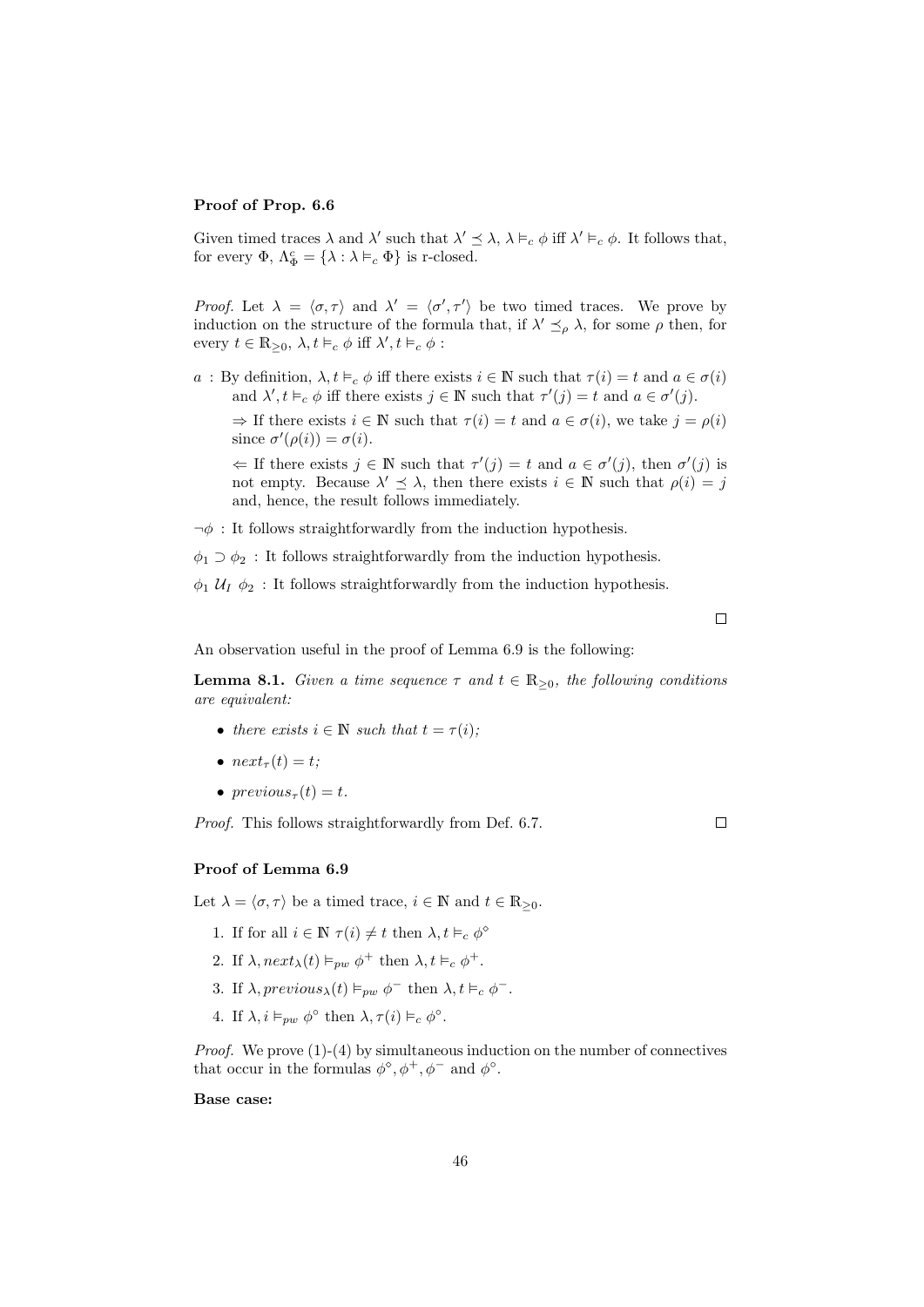$\phi^{\diamond}$  is true: Follows trivially from the fact that, for every t,  $\lambda, t \vDash_c true$ .

- $\phi^+$  is *true*: Similar to the previous case.
- $\phi^+$  is false: By Def. 6.1,  $\lambda$ ,  $next_{\lambda}(t) \nvDash_{pw} false$ .
- $\phi^-$  is true: Similar to the first case.
- $\phi^-$  is false: By Def. 6.1,  $\lambda, previous_\lambda(t) \nvDash_{pw} false$ .
- $\phi^{\circ}$  is *true*: Similar to the first case.
- $\phi^{\circ}$  is false: By Def. 6.1,  $\lambda, i \nvDash_{pw}$  false.
- $\phi^{\circ}$  is a: By Def. 6.1,  $\lambda, i \models_{pw} a$  implies that  $a \in \sigma(i)$  and, hence, by Def. 6.5,  $\lambda, \tau(i) \vDash_c a$ .

## Inductive step:

- $\phi^{\diamond}$  is  $\neg a$ : By Def. 6.5, the fact that, for all  $i \in \mathbb{N}$ ,  $\tau(i) \neq t$  implies  $\lambda, t \vDash_{\epsilon}$  $\neg a$ .
- $\phi^{\diamond}$  is  $\phi_1^{\diamond} \wedge \phi_2^{\diamond}$ : If, for all  $i \in \mathbb{N}$ ,  $\tau(i) \neq t$ , then by the induction hypothesis of (1) we have that  $\lambda, t \vDash_c \phi_1^{\diamond}$  and  $\lambda, t \vDash_c \phi_2^{\diamond}$  and, hence, by Def. 6.5,  $\lambda, t \vDash_c \phi^\diamond.$
- $\phi^{\diamond}$  is  $\phi_1^{\diamond} \vee \phi_2^{\diamond}$ : If for all  $i \in \mathbb{N}$ ,  $\tau(i) \neq t$ , then by the induction hypothesis of (1) we have that  $\lambda, t \vDash_{c} \phi_1^{\diamond}$  and, hence, by Def. 6.5,  $\lambda, t \vDash_{c} \phi^{\diamond}$ .
- $\phi^{\circ}$  is  $\phi_1^{\circ} \vee \phi_2^{\circ}$ : Similar to the previous case.
- $\phi^+$  is  $\neg a$ : By Def. 6.1,  $\lambda$ ,  $next_{\lambda}(t) \vDash_{pw} \neg a$  implies that  $a \notin \sigma(next_{\lambda}(t))$ . If  $\tau(next_{\lambda}(t)) = t$  then, by Def. 6.5,  $\lambda, t \vDash_c \neg a$ . If  $\tau(next_{\lambda}(t)) \neq t$ , then, for all  $i \in \mathbb{N}$ ,  $\tau(i) \neq t$  and it follows that  $\lambda, t \vDash_c \neg a$ .
- $\phi^+$  is  $\phi_1^+ \wedge \phi_2^+$ : By Def. 6.1,  $\lambda$ ,  $next_{\lambda}(t) \vDash_{pw} \phi^+$  implies that  $\lambda$ ,  $next_{\lambda}(t) \vDash_{pw}$  $\phi_1^+$  and  $\lambda$ ,  $next_{\lambda}(t) \vDash_{pw} \phi_2^+$ . By the induction hypothesis of (2), we have that  $\lambda, t \vDash_c \phi_1^+$  and  $\overline{\lambda}, t \vDash_c \phi_2^+$  and, hence,  $\overline{\lambda}, t \vDash_c \phi^+$ .
- $\phi^+$  is  $\phi_1^+ \vee \phi_2^+$ : By Def. 6.1,  $\lambda, next_\lambda(t) \vDash_{pw} \phi^+$  implies that  $\lambda, next_\lambda(t) \vDash_{pw}$  $\phi_1^+$  or  $\lambda$ ,  $next_\lambda(t) \vDash_{pw} \phi_2^+$ . By the induction hypothesis of (2), we have that  $\lambda, t \vDash_c \phi_1^+$  or  $\lambda, t \vDash_c \phi_2^+$  and, hence,  $\lambda, t \vDash_c \phi^+$ .
- $\phi^+$  is  $\phi_1^{\circ} \mathcal{R} \phi_2^+$ : By Def. 6.1,  $\lambda, next_\lambda(t) \models_{pw} \phi^+$  implies that, for all  $k \geq$  $\begin{cases} \n\varphi_1 \wedge \varphi_2 : \text{By Def. 6.1, } \wedge, \text{next}_{\lambda}(t) \vdash_{pw} \varphi^+ \text{ implies that, for all } \kappa \leq \n\end{cases}$   $next_{\lambda}(t)$ , either  $\lambda, k \models_{pw} \varphi_2^+$  or there exists j such that  $next_{\lambda}(t) \leq$  $j < k$  and  $\lambda, j \vDash_{pw} \phi_1^{\circ}$ . Let  $t' \geq t$  and  $k = next_{\lambda}(t')$ . Since  $k \geq$  $next_{\lambda}(t)$ , we have that either  $\lambda, next_{\lambda}(t') \vDash_{pw} \phi_2^+$  or there exists j such that  $next_{\lambda}(t) \leq j < next_{\lambda}(t')$  and  $\lambda, j \vDash_{pw} \phi_1^{\circ}$ . In the first case, by the induction hypothesis of (2), we have that  $\lambda, t' \vDash_c \phi_2^+$ . In the second case, by the induction hypothesis of (4), we have that  $\lambda, \tau(j) \vDash_c \phi_1^{\circ}$ . Let  $r = \tau(j)$ . Since  $next_{\lambda}(t) \leq j < next_{\lambda}(t')$  implies  $t \leq \tau(j) < t'$ , then we have  $t \leq r < t'$  and  $\lambda, r \vDash_c \phi_1^{\circ}$ . We can then conclude that  $\lambda, t \vDash_c \phi^+$ .
- $\phi^-$  is  $\neg a$ : By Def. 6.1, if  $\lambda, previous_\lambda(t) \vDash_{pw} \neg a, a \notin \sigma(previous_\lambda(t))$ . If  $\tau(revious_{\lambda}(t))=t$ , then  $\lambda, t \vDash_c \neg a$ . If  $\tau(next_{\lambda}(t))\neq t$ , then for all  $i \in \mathbb{N}, \tau(i) \neq t$  and it follows that  $\lambda, t \vDash_c \neg a$ .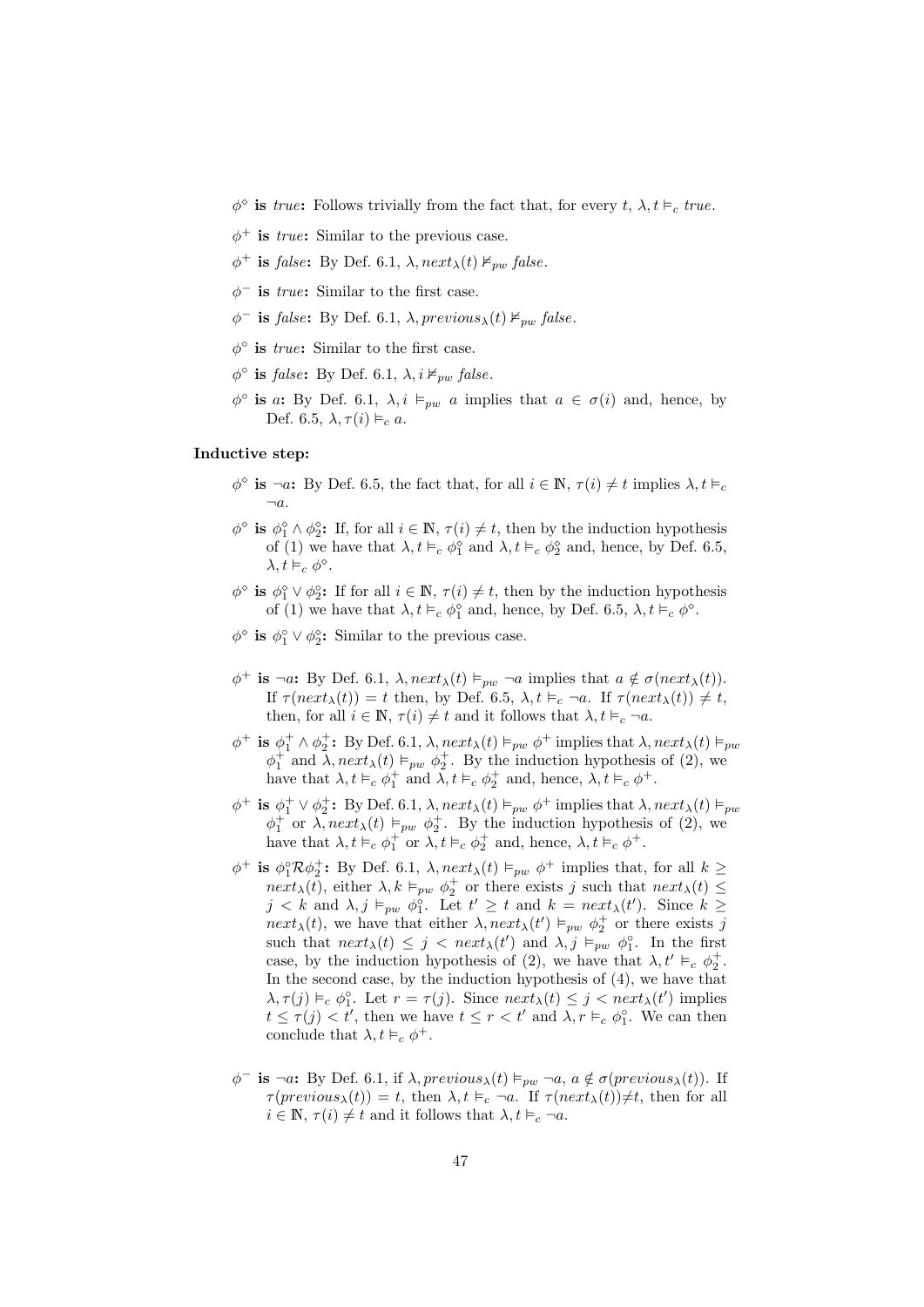- $\phi^-$  is  $\phi_1^- \wedge \phi_2^-$ : By Def. 6.1, we have that  $\lambda, previous_\lambda(t) \vDash_{pw} \phi^-$  implies that  $\lambda, previous_{\lambda}(t) \models_{pw} \phi_1^{-}$  and  $\lambda, previous_{\lambda}(t) \models_{pw} \phi_2^{-}$ . By the induction hypothesis of (3), we have that  $\lambda, t \vDash_c \phi_1^-$  and  $\lambda, t \vDash_c \phi_2^$ and, hence,  $\lambda, t \vDash_c \phi^-$ .
- $\phi^-$  is  $\phi_1^- \vee \phi_2^-$ : By Def. 6.1, we have that  $\lambda, previous_\lambda(t) \vDash_{pw} \phi^-$  implies that  $\lambda, previous_{\lambda}(t) \vDash_{pw} \phi_1^{-}$  or  $\lambda, previous_{\lambda}(t) \vDash_{pw} \phi_2^{-}$ . By the induction hypothesis of (3), we have that  $\lambda, t \vDash_c \phi_1^-$  or  $\overline{\lambda}, t \vDash_c \phi_2^-$  and, hence,  $\lambda, t \vDash_c \phi^-$ .
- $\phi^-$  is  $\phi_1^{\circ} \mathcal{R} \phi_2^-$ : By Def. 6.1,  $\lambda, previous_\lambda(t) \models_{pw} \phi^-$  implies that, for all  $k \geq previous_{\lambda}(t)$ , either  $\lambda, k \vDash_{pw} \phi_2^-$  or there exists j such that  $previous_{\lambda}(t) \leq j \leq k$  and  $\lambda, j \models_{pw} \phi_1^{\circ}$ . Let  $t' \geq t$  and  $k =$ previous<sub> $\lambda$ </sub>(t'). Since  $k \geq previous_{\lambda}(t)$ , either  $\lambda$ , previous<sub> $\lambda$ </sub>(t')  $\models_{pw}$  $\phi_2^-$  or there exists j such that  $previous_\lambda(t) \leq j < previous_\lambda(t')$  and  $\lambda, j \vDash_{pw} \phi_1^{\circ}$ . In the first case, by the induction hypothesis of (3), we have that  $\lambda, t' \vDash_c \phi_2^-$ . In the second case, by the induction hypothesis of (4), we have that  $\lambda, \tau(j) \vDash_c \phi_1^{\circ}$ . Let  $r = \tau(j)$ . Since  $previous_{\lambda}(t) \leq j < previous_{\lambda}(t')$  implies  $t \leq \tau(j) < t'$ , then we have  $t \leq r < t'$  and  $\lambda, r \vDash_c \phi_1^{\circ}$ . We can then conclude that  $\lambda, t \vDash_c \phi^-$ .
- $\phi^-$  is  $\phi_1^- \mathcal{U}_{I_0^-} \phi_2^{\circ}$ : By Def. 6.1,  $\lambda, previous_\lambda(t) \vDash_{pw} \phi^-$  implies that there exists  $k \geq previous_{\lambda}(t)$  such that  $(\tau(k) - \tau(previous_{\lambda}(t))) \in I_0^-$ ,  $\lambda, k \vDash_{pw} \phi_2^{\circ}$  and, for all j such that  $previous_{\lambda}(t) \leq j < k, \lambda, j \vDash_{pw} \phi_1^{-}$ . Let  $t' = \tau(k)$ . On the one hand, we have that  $\tau(previous_{\lambda}(t)) \leq t$ and, hence,  $(t'-t) \leq (t'-\tau(\text{previous}_{\lambda}(t)))$ . On the other hand, since  $0 \notin I_0^-$ ,  $k > \text{previous}_{\lambda}(t)$  and, hence,  $t' > t$ . The fact that  $I_0^$ is of the form  $(0, u)$  or  $(0, u]$  allows us to conclude that  $(t' - t) \in I_0$ . By the induction hypothesis of (4), we additionally have that  $\lambda, t' \vDash_c$  $\phi_2^{\circ}$ . Let r be such that  $t \leq r < t'$ . We have that  $previous_{\lambda}(t) \leq$  $previous_{\lambda}(r) < k$ . Hence, we can apply the induction hypothesis of (3), which ensures that  $\lambda, r \vDash_c \phi_1^-$ .
- $\phi^{\circ}$  is  $\neg a$ : By Def. 6.1, if  $\lambda, i \vDash_{pw} \neg a$ , we have that  $a \notin \sigma(i)$ . Then, by Def. 6.5,  $\lambda, \tau(i) \not\vDash_c a$  and, hence,  $\lambda, \tau(i) \vDash_c \neg a$ .
- $\phi^{\circ}$  is  $\phi_1^{\circ} \wedge \phi_2^{\circ}$ : By Def. 6.1, we have that  $\lambda, i \vDash_{pw} \phi^{\circ}$  implies that  $\lambda, i \vDash_{pw}$  $\phi_1^{\circ}$  and  $\lambda, i \vDash_{pw} \phi_2^{\circ}$ . By the induction hypothesis of (4), we have that  $\lambda, \tau(i) \vDash_c \phi_1^{\circ}$  and  $\lambda, \tau(i) \vDash_c \phi_2^{\circ}$  and, hence,  $\lambda, \tau(i) \vDash_c \phi^{\circ}$ .
- $\phi^{\circ}$  is  $\phi_1^{\circ} \vee \phi_2^{\circ}$ : By Def. 6.1, we have that  $\lambda, i \vDash_{pw} \phi^{\circ}$  implies that  $\lambda, i \vDash_{pw}$  $\phi_1^{\circ}$  or  $\lambda, i \vDash_{pw} \phi_2^{\circ}$ . By the induction hypothesis of (4), we have that  $\lambda, \tau(i) \vDash_c \phi_1^{\circ}$  or  $\lambda, \tau(i) \vDash_c \phi_2^{\circ}$  and, hence,  $\lambda, \tau(i) \vDash_c \phi_2^{\circ}$ .
- $\phi^{\circ}$  is  $\phi_1^{\circ} \mathcal{R}_I \leq \phi_2^-$ : By Def. 6.1,  $\lambda, i \vDash_{pw} \phi^{\circ}$  implies that, for all  $k \geq i$  such that  $(\tau(k) - \tau(i)) \in I^{\le}$ , either  $\lambda, k \vDash_{pw} \phi_2^-$  or there exists j such that  $i \leq j < k$  and  $\lambda, j \vDash_{pw} \phi_1^{\circ}$ . Let  $t \geq \tau(i)$  such that  $(t - \tau(i)) \in I^{\leq}$ and  $k = previous_{\lambda}(t)$ . It follows that  $k \geq i$  and that  $\tau(k) \leq t$ , which implies  $(\tau(k)-\tau(i)) \leq (t-\tau(i))$ . Since I<sup><</sup> is any interval starting in 0,  $(\tau(k)-\tau(i)) \in I^{\leq}$ . Then, we have that either  $\lambda, previous_{\lambda}(t) \vDash_{pw} \phi_2^{-}$ or there exists j such that  $i \leq j < previous_{\lambda}(t)$  and  $\lambda, j \vDash_{pw} \phi_1^{\circ}$ . In the first case, by the induction hypothesis of (3), we have that  $\lambda, t \vDash_c \phi_2^-$ . In the second case, by the induction hypothesis of (4),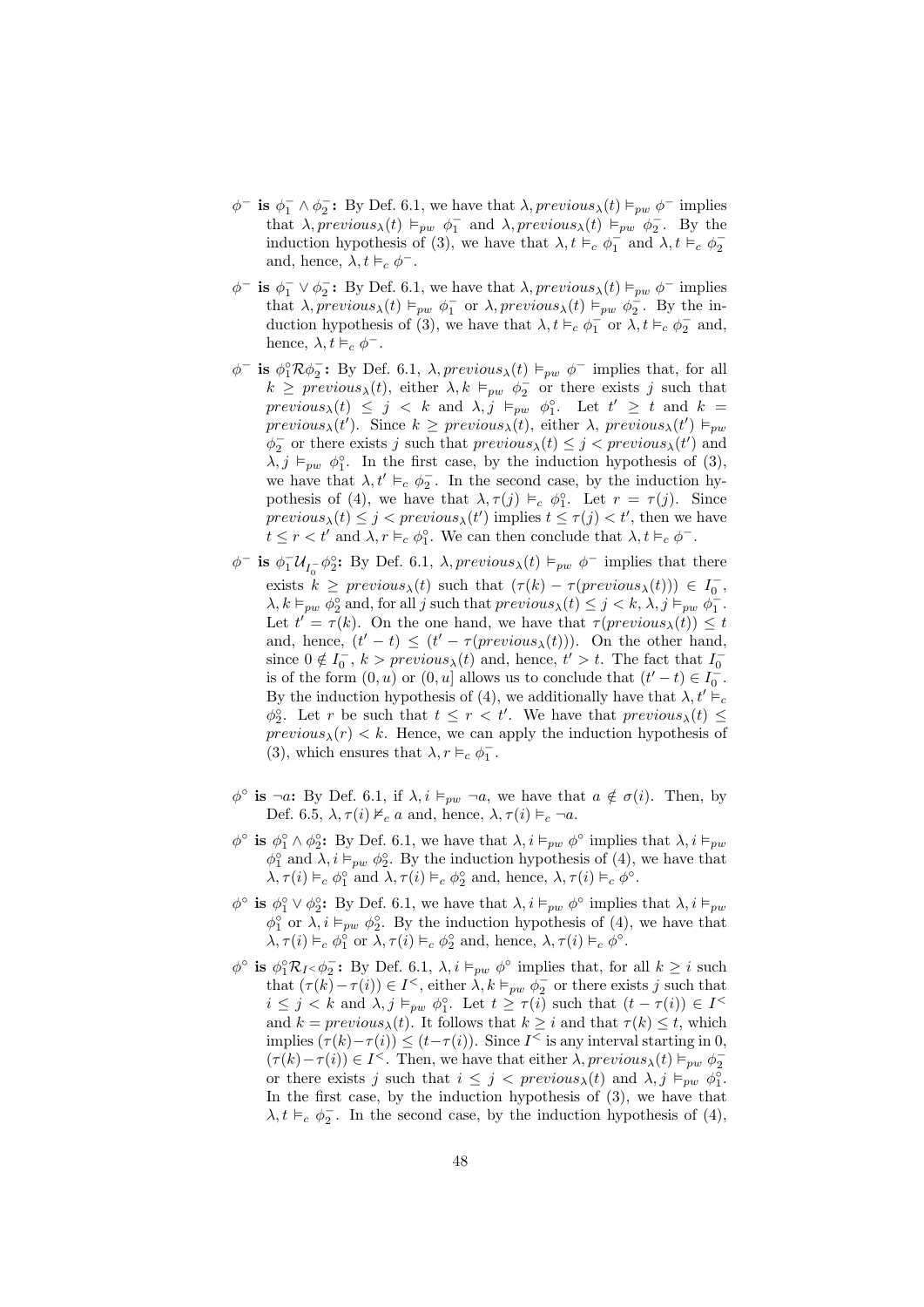we have that  $\lambda, \tau(j) \vDash_c \phi_1^{\circ}$ . Let  $r = \tau(j)$ . Since  $i \leq j < previous \lambda(t)$ implies  $\tau(i) \leq \tau(j) < t$ , then we have  $\tau(i) \leq r < t$  and  $\lambda, r \vDash_c \phi_1^{\circ}$ . We can then conclude that  $\lambda, \tau(i) \vDash_c \phi^\circ$ .

- $\phi^{\circ}$  is  $\phi_1^{\circ} \mathcal{R}_{I^+} \phi_2^+$ : By Def. 6.1,  $\lambda, i \vDash_{pw} \phi^{\circ}$  implies that, for all  $k \geq i$  such that  $(\tau(k) - \tau(i)) \in I^+$ , either  $\lambda, k \vDash_{pw} \phi_2^+$  or there exists j such that  $i \leq j < k$  and  $\lambda, j \vDash_{pw} \phi_1^{\circ}$ . Let  $t \geq \tau(i)$  such that  $(t - \tau(i)) \in$  $I^+$  and  $k = \text{next}_{\lambda}(t)$ . It follows that  $k \geq i$  and  $\tau(k) \geq t$ , which implies  $(\tau(k) - \tau(i)) \ge (t - \tau(i))$ . Since  $I^+$  is an unbounded interval,  $(\tau(k) - \tau(i)) \in I^+$ . Then, we have that either  $\lambda, next_\lambda(t) \vDash_{pw} \phi_2^+$ or there exists j such that  $i \leq j < \text{next}_{\lambda}(t)$  and  $\lambda, j \vDash_{pw} \phi_1^{\circ}$ . In the first case, by the induction hypothesis of (2), we have that  $\lambda, t \vDash_c \phi_2^+$ . In the second case, by the induction hypothesis of  $(4)$ , we have that  $\lambda, \tau(j) \vDash_c \phi_1^{\circ}$ . Let  $r = \tau(j)$ . Since  $i \leq j < \text{next}_{\lambda}(t)$  implies  $\tau(i) \leq$  $\tau(j) < t$ , then we have  $\tau(i) \leq r < t$  and  $\lambda, r \vDash_c \phi_1^{\circ}$ . We can then conclude that  $\lambda, \tau(i) \vDash_c \phi^{\circ}$ .
- $\phi^{\circ}$  is  $\phi_1^{\circ} \mathcal{R}_{I^{\vee}} \phi_2^{\circ}$ : By Def. 6.1,  $\lambda, i \vDash_{pw} \phi^{\circ}$  implies that, for all  $k \geq i$  such that  $(\tau(k) - \tau(i)) \in I^{\forall}$ , either  $\lambda, k \vDash_{pw} \phi_2^{\diamond}$  or there exists j such that  $i \leq j < k$  and  $\lambda, j \vDash_{pw} \phi_1^{\circ}$ . Let  $t \geq \tau(i)$  such that  $(t - \tau(i)) \in I^{\forall}$ . If, for all  $i \in \mathbb{N}$ ,  $\tau(i) \neq t$ , then by the induction hypothesis of (1),  $\lambda, t \vDash_c \phi_2^{\diamond}$ . If there exists k such that  $t = \tau(k)$ , we have that either  $\lambda, k \vDash_{pw} \phi_2^{\circ}$  or there exists j such that  $i \leq j < k$  and  $\lambda, j \vDash_{pw} \phi_1^{\circ}$ . It is easy to see that all  $\diamond$ -formulas are also  $\circ$ -formulas and, hence, in the first case, we can apply the induction hypothesis of (4) to conclude that  $\lambda, t \vDash_c \phi_2^{\diamond}$ . In the second case, also by the induction hypothesis of (4), we have that  $\lambda, \tau(j) \vDash_c \phi_1^{\circ}$ . Let  $r = \tau(j)$ . Since  $i \leq j < k$ implies  $\tau(i) \leq \tau(j) < t$ , then we have  $\tau(i) \leq r < t$  and  $\lambda, r \vDash_c \phi_1^{\circ}$ . We can then conclude that  $\lambda, \tau(i) \vDash_c \phi^\circ$ .
- $\phi^{\circ}$  is  $\phi_1^{-1} \mathcal{U}_I \phi_2^{\circ}$ : By Def. 6.1,  $\lambda, i \models_{pw} \phi^{\circ}$  implies that there exists  $k \geq i$ such that  $(\tau(k) - \tau(i)) \in I$ ,  $\lambda, k \vDash_{pw} \phi_2^{\circ}$  and, for all j such that  $i \leq j \leq k$ ,  $\lambda, j \vDash_{pw} \phi_1^-$ . Let  $t' = \tau(k)$ . We have that  $t' \geq \tau(i)$ and, by the induction hypothesis of (4),  $\lambda, t' \vDash_c \phi_2^{\circ}$ . Let r be such that  $\tau(i) \leq r < t' = \tau(k)$ . We have that  $i \leq \text{previous}_{\lambda}(r) < k$ . Hence, we can apply the induction hypothesis of (3), which ensures that  $\lambda, r \vDash_c \phi_1^-$ . We can then conclude that  $\lambda, \tau(i) \vDash_c \phi^\circ$ .

#### Proof of Corollary 6.10

If  $\lambda \vDash_{pw} \phi^\circ$  then  $\lambda \vDash_{c} \phi^\circ$ .

*Proof.* This follows from (4) of Lemma 6.9. By Def. 6.1,  $\lambda \models_{pw} \phi^\circ$  iff  $\lambda, 0 \models_{pw} \phi^\circ$ . By definition of timed trace  $\tau(0) = 0$  and, hence,  $\lambda, 0 \vDash_c \phi^\circ$ . By Def. 6.5, we then conclude  $\lambda \vDash_c \phi^\circ$ . П

#### Proof of Lemma 6.12

Let  $\lambda = \langle \sigma, \tau \rangle$  be a timed trace,  $i \in \mathbb{N}$  and  $t \in \mathbb{R}_{\geq 0}$ .

 $\Box$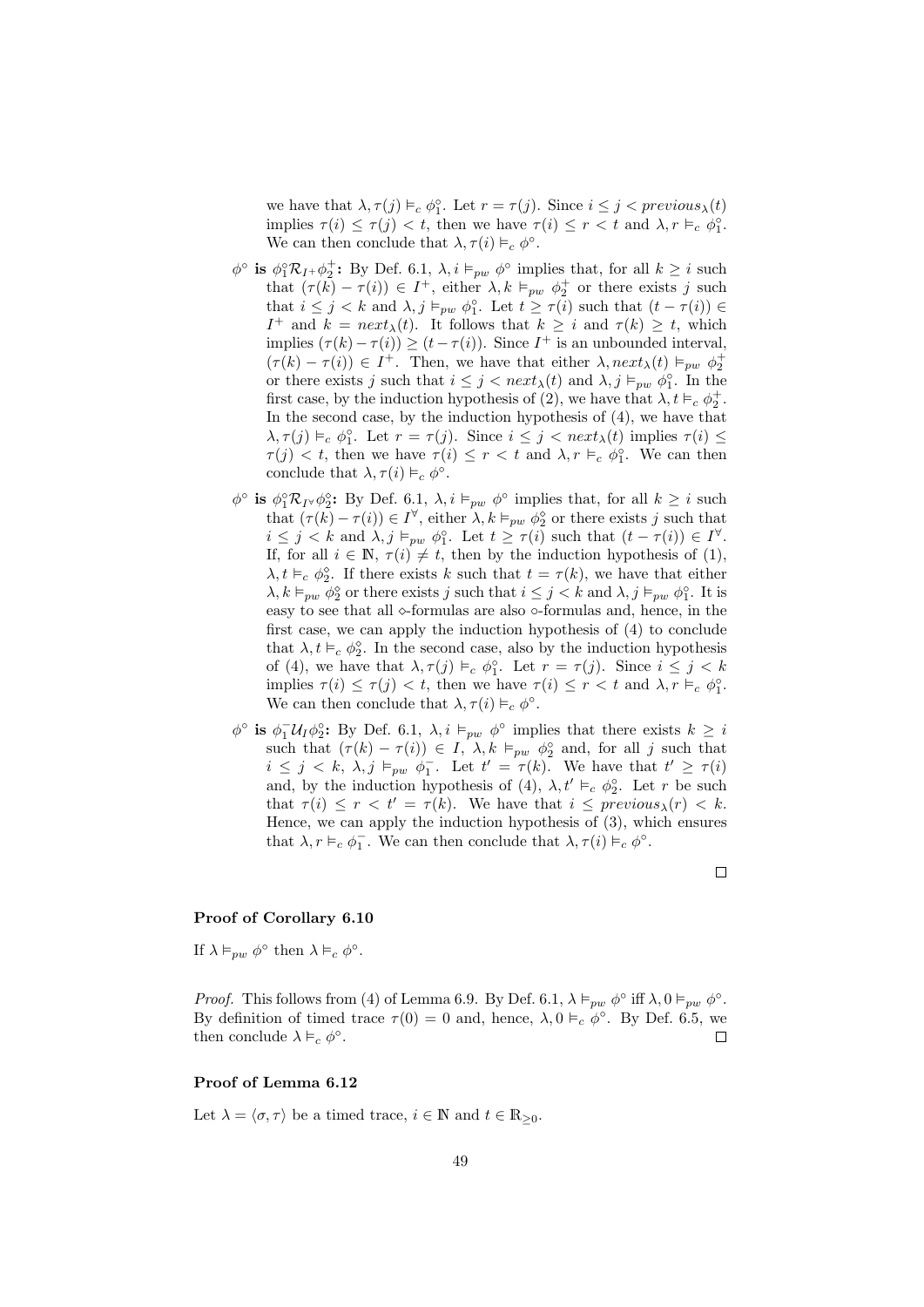- 1. If  $\lambda, t \vDash_c \phi^*$  then there exists i such that  $\tau(i) = t$ .
- 2. If  $\lambda, t \vDash_c \phi^{**}$  then there exists i such that  $\tau(i) = t$  and  $\lambda, i \vDash_{pw} \phi^{**}$ .
- 3. If  $\lambda, \tau(i) \vDash_c \phi^{\bullet}$  then  $\lambda, i \vDash_{pw} \phi^{\bullet}$ .

*Proof.* We prove  $(1)-(3)$  by simultaneous induction on the number of connectives that occur in the formulas  $\phi^*, \phi^{**}$  and  $\phi^{\bullet}$ .

## Base case:

- $\phi^*$  is *false*: The result follows from the fact that, by Def. 6.5,  $\lambda$ ,  $t \nvDash_c false$ for every  $t$ .
- $\phi^*$  is a: The result follows from the fact that, by Def. 6.5,  $\lambda, t \vDash_c a$  implies that there exists i such tthat  $t = \tau(i)$ .
- $\phi^*$  is *false*: Similar to the case of  $\phi^*$ .
- $\phi^{\star\bullet}$  is a: The result follows from the fact that, by Def. 6.1,  $\lambda, t \vDash_c a$ implies that there exists i such that  $\tau(i) = t$  and  $a \in \sigma(i)$ . Hence, by Def. 6.1,  $\lambda, i \vDash_{pw} a$ .
- $\phi^{\bullet}$  is *false*: Similar to the case of  $\phi^{\star}$ .
- $\phi^{\bullet}$  is true: The result follows from the fact that, by Def. 6.1, for every t,  $\lambda, t \vDash_c true$ .
- $\phi^{\bullet}$  is a: By Def. 6.5,  $\lambda, \tau(i) \models_c a$  implies that  $a \in \sigma(i)$  and, hence, by Def. 6.1,  $\lambda, i \vDash_{pw} a$ .

## Inductive step:

- $\phi^*$  is  $\phi_1^* \wedge \phi_2$ : By Def. 6.5,  $\lambda, t \vDash_c \phi_1^*$ . By the induction hypothesis of (1), we have that there exists i such that  $t = \tau(i)$ .
- $\phi^*$  is  $\phi_1 \wedge \phi_2^*$ : Similar to the previous case.
- $\phi^*$  is  $\phi_1^* \vee \phi_2^*$ : By Def. 6.5, either  $\lambda, t \vDash_c \phi_1^*$  or  $\lambda, t \vDash_c \phi_2^*$ . By the induction hypothesis of (1), in both cases, there exists i such that  $t = \tau(i)$ .
- $\phi^*$  is  $\phi_1 \mathcal{R}_I \leq \phi_2^*$ : By Def. 6.5,  $\lambda, t \vDash_c \phi^*$  implies that, for all  $u \geq t$  such that  $(u - t) \in I<sup>≤</sup>$ , either  $\lambda, u \models_c \phi_2^{\star}$  or there exists r such that  $t ≤ r < u$ and  $\lambda, r \vDash_c \phi_1$ . Because  $0 \in I^{\le}$ , this also holds for  $u = t$ , i.e., either  $\lambda, t \vDash_c \phi_2^{\star}$  or there exists r such that  $t \leq r < t$  and  $\lambda, r \vDash_c \phi_1$ . Because there is no r such that  $t \leq r < t$ , it follows that  $\lambda, t \vDash_c \phi_2^*$ . By the induction hypothesis of (1), there exists i such that  $t = \tau(i)$ .
- $\phi^{**}$  is  $\phi_1^* \wedge \phi_2^{**}$ : By Def. 6.5,  $\lambda, t \vDash_c \phi^{**}$  implies that  $\lambda, t \vDash_c \phi_1^*$  and  $\lambda, t \vDash_c \phi_2^{\star \bullet}$ . By the induction hypothesis of (2), we have that there exists i such that  $t = \tau(i)$  and  $\lambda, i \vDash_{pw} \phi_2^{\star\bullet}$ . Then, we are also in the conditions of applying the induction hypothesis of (3), and can conclude that  $\lambda, i \vDash_{pw} \phi_1^{\bullet}$ . Hence, there exists i such that  $t = \tau(i)$ and  $\lambda, i \vDash_c \phi^{**}$ .
- $\phi^{\star \bullet}$  is  $\phi_1^{\star \bullet} \wedge \phi_2^{\bullet}$ : Similar to the previous case.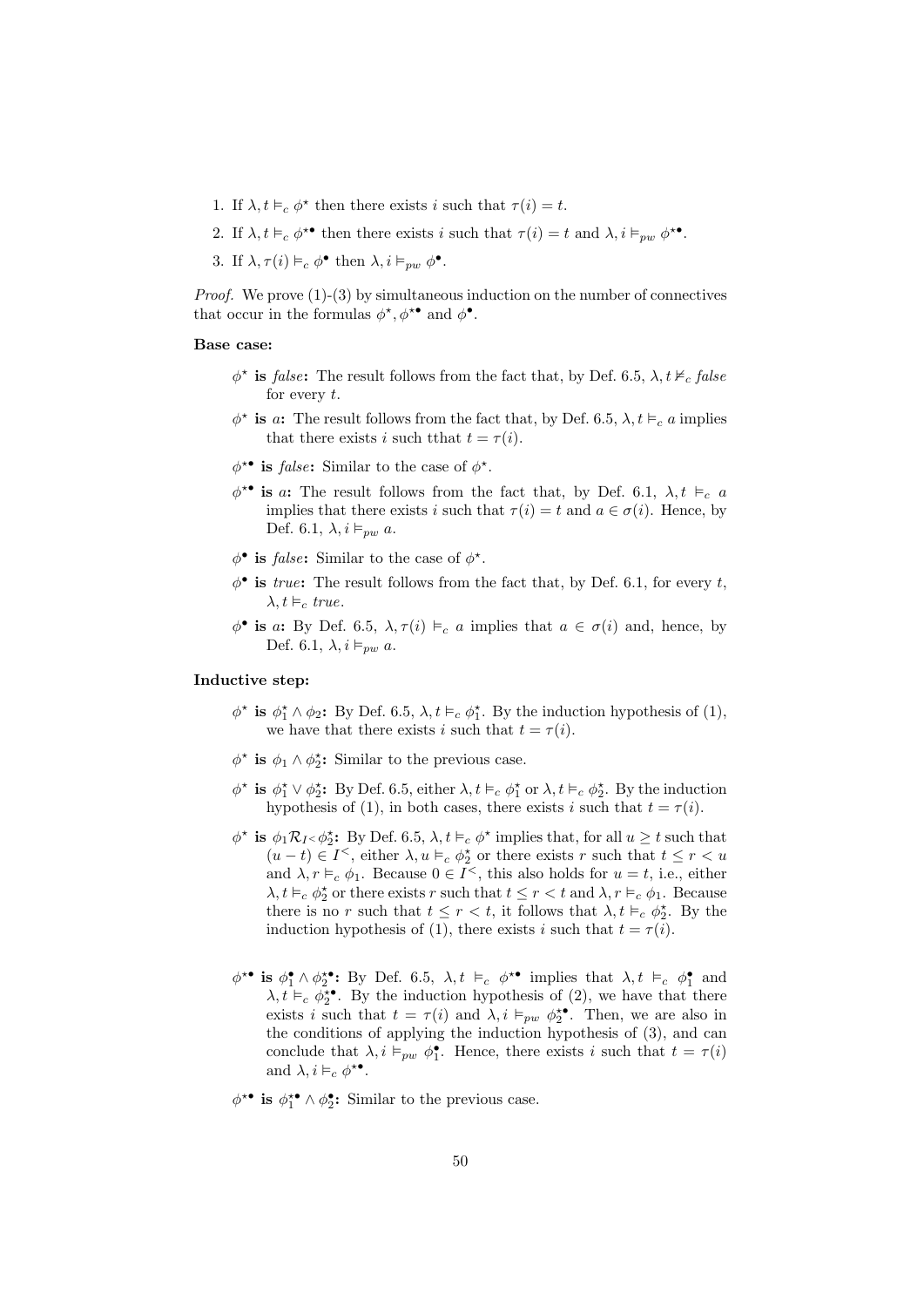- $\phi^{\star \bullet}$  is  $\phi_1^{\star \bullet} \vee \phi_2^{\star \bullet}$ : By Def. 6.5, either  $\lambda, t \vDash_c \phi_1^{\star \bullet}$  or  $\lambda, t \vDash_c \phi_2^{\star \bullet}$ . By the induction hypothesis of (2), we have that there exists i such that  $t =$  $\tau(i)$  and either  $\lambda, i \vDash_{pw} \phi_1^{\star \bullet}$  or  $\lambda, i \vDash_{pw} \phi_2^{\star \bullet}$ . Therefore,  $\lambda, i \vDash_{pw} \phi^{\star \bullet}$ .
- $\phi^{**}$  is  $\phi_1^{**}\mathcal{R}_I \leq \phi_2^{**}$ : By Def. 6.5,  $\lambda, t \vDash_c \phi^{**}$  implies that, for all  $u \geq t$ such that  $(u-t) \in I^{\lt}$ , either  $\lambda, u \models_c \phi_2^{\star \bullet}$  or there exists r such that  $t \leq r < u$  and  $\lambda, r \vDash_c \phi_1^{\star \bullet}$  (†). In particular, since  $0 \in I^{\lt}$ , this is also true for  $u = t$ . Because it does not exist a r such that  $t \leq r < t$ , it follows that  $\lambda, t \vDash_c \phi_2^{\star \bullet}$ . By the induction hypothesis of (2), we have that there exists i such that  $t = \tau(i)$ . Let  $k \geq i$  such that  $(\tau(k) - \tau(i)) \in I^{\lt}$ . We are in the conditions of applying (†) to  $u = \tau(k)$  and, hence, either  $\lambda, \tau(k) \vDash_c \phi_2^{\star \bullet}$  or there exists r such that  $\tau(i) \leq r < \tau(k)$  and  $\lambda, r \vDash_c \phi_1^{\star \bullet}$ . In the first case, by the induction hypothesis of (2), we have that  $\lambda, k \vDash_{pw} \phi_2^{\star\bullet}$ . In the second case, by the induction hypothesis of  $(2)$  we have that there exists j such that  $\tau(j) = r$  and  $\lambda, j \vDash_{pw} \phi_1^{\star\bullet}$ . To conclude that  $\lambda, i \vDash_{pw} \phi^{\star\bullet}$ , it remains to ensure that  $i \leq j \leq k$ , which follows from the fact that  $\tau(i) \leq r < \tau(k)$ .
- $\phi^{\bullet}$  is  $\neg a$ : By Def. 6.5,  $\lambda, \tau(i) \vDash_c \neg a$  implies that,  $a \notin \sigma(i)$ . By Def. 6.1,  $\lambda, i \vDash_{pw} \neg a.$
- $\phi^{\bullet}$  is  $\phi_1^{\bullet} \wedge \phi_2^{\bullet}$ : By Def. 6.5,  $\lambda, \tau(i) \vDash_c \phi^{\bullet}$  implies that  $\lambda, \tau(i) \vDash_c \phi_1^{\bullet}$  and  $\lambda, \tau(i) \vDash_c \phi_2^{\bullet}$ . By the induction hypothesis of (3), if follows that  $\lambda, i \vDash_{pw} \phi_1^{\bullet}$  and  $\lambda, i \vDash_{pw} \phi_2^{\bullet}$ . Therefore,  $\lambda, i \vDash_{c} \phi^{\bullet}$ .
- $\phi^{\bullet}$  is  $\phi_1^{\bullet} \vee \phi_2^{\bullet}$ : By Def. 6.5, either  $\lambda, \tau(i) \vDash_c \phi_1^{\bullet}$  or  $\lambda, \tau(i) \vDash_c \phi_2^{\bullet}$ . By the induction hypothesis of (3), it follows that  $\lambda, i \vDash_{pw} \phi_1^{\bullet}$  or  $\lambda, i \vDash_{pw} \phi_2^{\bullet}$ . Therefore,  $\lambda, i \vDash_{pw} \phi^{\bullet}$ .
- $\phi^{\bullet}$  is  $\phi_1^{\star\bullet}\mathcal{R}_{I^{\forall}}\phi_2^{\bullet}$ : By Def. 6.5,  $\lambda, \tau(i) \models_c \phi^{\bullet}$  implies that, for all  $u \geq \tau(i)$ such that  $(u - \tau(i)) \in I^{\forall}$ , either  $\lambda, u \vDash_c \phi_2^{\bullet}$  or there exists r such that  $\tau(i) \leq r < u$  and  $\lambda, r \vDash_c \phi_1^{\star \bullet}$  (†). Let  $k \geq i$  such that  $(\tau(k) - \tau(i)) \in$  $I^{\forall}$ . We are in the conditions of applying (†) to  $u = \tau(k)$  and, hence, either  $\lambda, \tau(k) \vDash_c \phi_2^{\bullet}$  or there exists r such that  $\tau(i) \leq r < \tau(k)$ and  $\lambda, r \vDash_c \phi_1^{\star\bullet}$ . In the first case, by the induction hypothesis of (3), we have that  $\lambda, k \vDash_{pw} \phi_2^{\bullet}$ . In the second case, by the induction hypothesis of (2) we have that there exists j such that  $\tau(j) = r$  and  $\lambda, j \vDash_{pw} \phi_1^{\star \bullet}$ . To conclude that  $\lambda, i \vDash_{pw} \phi^{\star \bullet}$ , it remains to ensure that  $i \leq j < k$ , which follows from the fact that  $\tau(i) \leq r < \tau(k)$ .
- $\phi^{\bullet}$  is  $\phi_1^{\bullet} \mathcal{U}_I \phi_2^{\star \bullet}$ : By Def. 6.5,  $\lambda, \tau(i) \vDash_c \phi^{\bullet}$  implies that there exists  $u \geq \tau(i)$ such that  $(u - \tau(i)) \in I$ ,  $\lambda, u \vDash_c \phi_2^{\star\bullet}$  and, for all r such that  $\tau(i) \leq$  $r < u, \, \lambda, r \vDash_c \phi_1^{\bullet}(\dagger)$ . By the induction hypothesis of (2), there exists k such that  $\tau(k) = u$  and  $\lambda, k \vDash_{pw} \phi_2^{\star\bullet}$ . For this k we have that  $(\tau(k) - \tau(i)) \in I$  and  $\lambda, k \vDash_{pw} \phi_2^{\star\bullet}$ . Let j be such that  $i \leq j < k$ . Since  $\tau(i) \leq \tau(j) < \tau(k)$ , we are in the conditions of applying (†) to  $r = \tau(j)$  and, hence,  $\lambda, \tau(j) \models_c \phi_1^{\bullet}$ . By the induction hypothesis of (3),  $\lambda, j \vDash_{pw} \phi_1^{\bullet}$ . Hence, we can conclude that  $\lambda, i \vDash_{pw} \phi^{\bullet}$ .

 $\Box$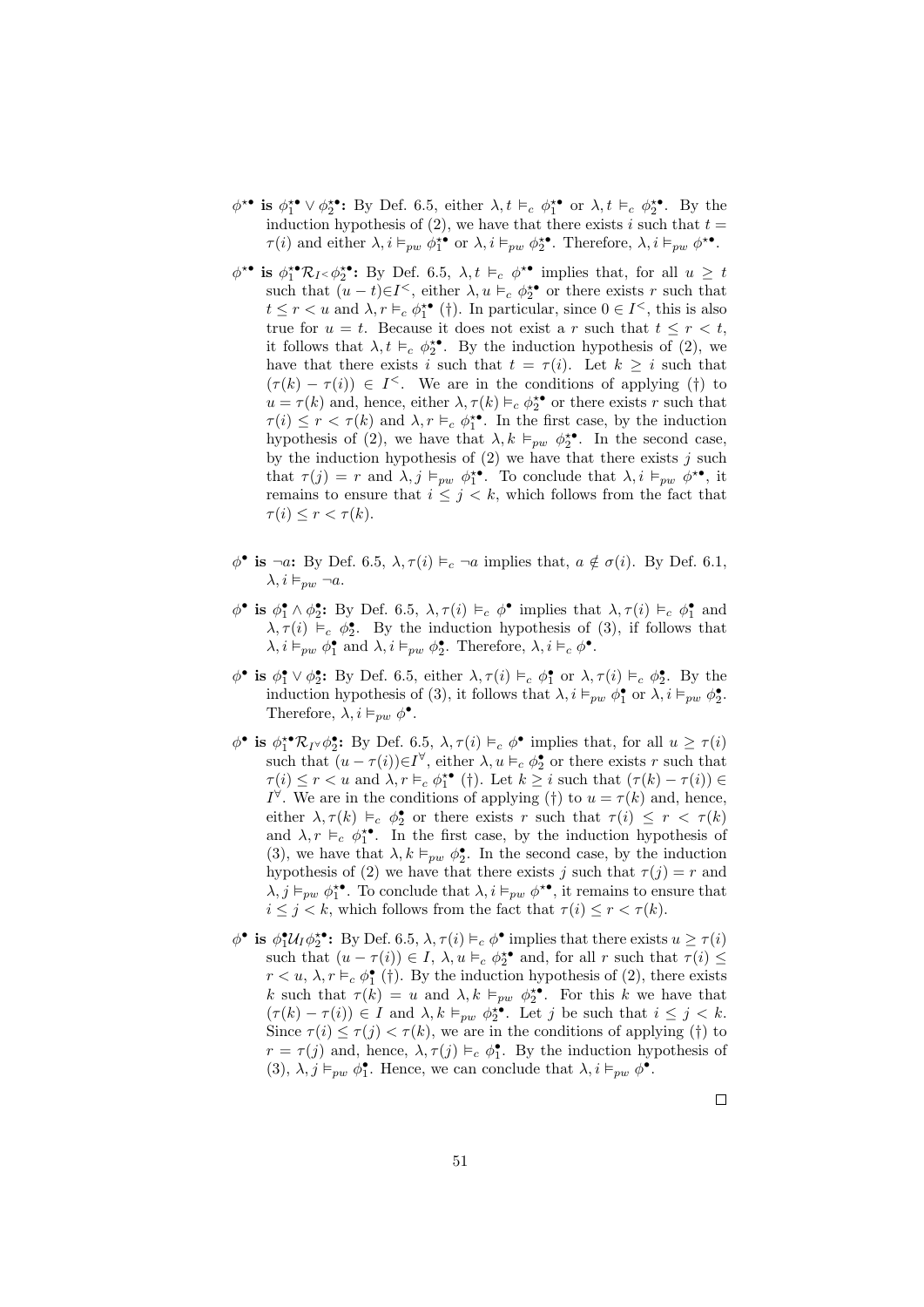## Proof of Corollary 6.13

If  $\lambda \vDash_c \phi^{\bullet}$  then  $\lambda \vDash_{pw} \phi^{\bullet}$ .

Proof. This result is an immediate consequence of (3) of Lemma 6.12. By Def. 6.5,  $\lambda \vDash_c \phi^{\bullet}$  iff  $\lambda, 0 \vDash_c \phi^{\bullet}$ . By definition of timed trace  $\tau(0) = 0$  and, hence,  $\lambda, 0 \vDash_{pw} \phi^{\bullet}$ . By Def. 6.1, we then conclude  $\lambda \vDash_{pw} \phi^{\bullet}$ .  $\Box$ 

## Language of safety- $MTL(R)$

The language  $S$ AFETY-MTL $(R)$  can be defined as follows:

$$
\phi^{\circ\bullet} ::= \text{true} \mid \text{false} \mid a \mid \neg a \mid \phi^{\circ\bullet} \land \phi^{\circ\bullet} \mid \phi^{\circ\bullet} \lor \phi^{\circ\bullet} \mid \phi^{\star\circ\bullet} \mathcal{R}_{I^<} \phi^{-\bullet}
$$

$$
\mid \phi^{\star\circ\bullet} \mathcal{R}_{I^{\vee}} \phi^{\circ\bullet} \mid \phi^{\star\circ\bullet} \mathcal{R}_{I^+} \phi^{+\bullet} \mid \phi^{-\bullet} \mathcal{U}_I \phi^{\star\circ\bullet}
$$

with

$$
\phi^{\circ\bullet} ::= true \mid \neg a \mid \phi^{\circ\bullet} \wedge \phi^{\circ\bullet} \mid \phi^{\circ\bullet} \vee \phi^{\circ\bullet} \mid \phi^{\circ\bullet} \vee \phi^{\circ\bullet}
$$
\n
$$
\phi^{-\bullet} ::= true \mid false \mid \neg a \mid \phi^{-\bullet} \wedge \phi^{-\bullet} \mid \phi^{-\bullet} \vee \phi^{-\bullet} \mid \phi^{\star\circ\bullet} \mathcal{R} \phi^{-\bullet} \mid \phi^{-\bullet} \mathcal{U}_{I_0^-} \phi^{\star\circ\bullet}
$$
\n
$$
\phi^{+\bullet} ::= true \mid false \mid \neg a \mid \phi^{+\bullet} \wedge \phi^{+\bullet} \mid \phi^{+\bullet} \vee \phi^{+\bullet} \mid \phi^{\star\circ\bullet} \mathcal{R} \phi^{+\bullet}
$$
\n
$$
\phi^{\star\circ\bullet} ::= false \mid a \mid \phi^{\star\circ\bullet} \wedge \phi^{\circ\bullet} \mid \phi^{\circ\bullet} \wedge \phi^{\star\circ\bullet} \mid \phi^{\star\circ\bullet} \vee \phi^{\star\circ\bullet}
$$

where  $I^{\leq}$  is of the form  $[0, t)$  or  $[0, t]$  or  $[0, \infty)$ ,  $I_0^-$  is of the form  $(0, t)$  or  $(0, t]$ ,  $I^+$  is of the form  $[t,\infty)$  or  $(t,\infty)$ ,  $I^{\forall}$  is any interval, and I is any bounded interval.

## Proof of Proposition 6.16

Let  $\lambda$  be a timed trace over A, and  $\delta \in \mathbb{Q}_{>0}$ :  $\lambda \models \mathbb{A}x_{\delta}$  iff  $\lambda$  refines a  $\delta$ -timed trace.

*Proof.* By definition of  $Ax_{\delta}$ ,  $\lambda \models Ax_{\delta}$  iff  $\mathbb{Z}(\neg (true \mathcal{U}_{(0,\delta)} \neg (\wedge_{a \in A} \neg a)))$ . By the semantics of  $\overline{\emptyset}$ , this is equivalent to have that, for all  $n \in \mathbb{N}$ , there exists j such that  $\tau(j) = n \cdot \delta$  and  $\lambda, j \models \neg (true \mathcal{U}_{(0,\delta)} \neg (\wedge_{a \in A} \neg a))$ . The last part is equivalent to  $\lambda, j \nvDash (true \, \mathcal{U}_{(0,\delta)} \neg (\wedge_{a \in A} \neg a)).$  By the semantics of U, this happens iff for all  $k \geq j$  such that  $0 < \tau(k) - \tau(j) < \delta$ ,  $\lambda, k \models \wedge_{a \in A} \neg a$ , or equivalently, for all  $a \in A$ ,  $a \notin \tau(k)$ . Hence, we can conclude that  $\lambda \models Ax_{\delta}$  iff, for all  $n \in \mathbb{N}$ , there exists j such that  $\tau(j) = n \cdot \delta$  and for all  $k \geq j$  such that  $0 < \tau(k) - \tau(j) < \delta$ ,  $\tau(k) = \emptyset.$ 

On the other hand, if  $\lambda \preceq_{\rho} \lambda'$  and  $\lambda' = \langle \sigma', \tau' \rangle$  is a  $\delta$ -timed trace, then for all  $n \in \mathbb{N}$ ,  $\tau(\rho(n)) = n \cdot \delta$  and  $\sigma'(n) = \sigma(\rho(n))$  and for all k such that  $\rho(n) < k < \rho(n+1), \sigma(k) = \emptyset.$ 

 $(\Leftarrow)$  From what we deduced above, we can easily conclude that if  $\lambda$  refines a δ-timed trace then  $\lambda \models \mathbb{A}x_{\delta}$ : for each n we take  $j = \rho(n)$  since for any  $k > \rho(n)$ , if  $0 < \tau(k) - n \cdot \delta < \delta$  then  $\rho(n) < k < \rho(n+1)$ .